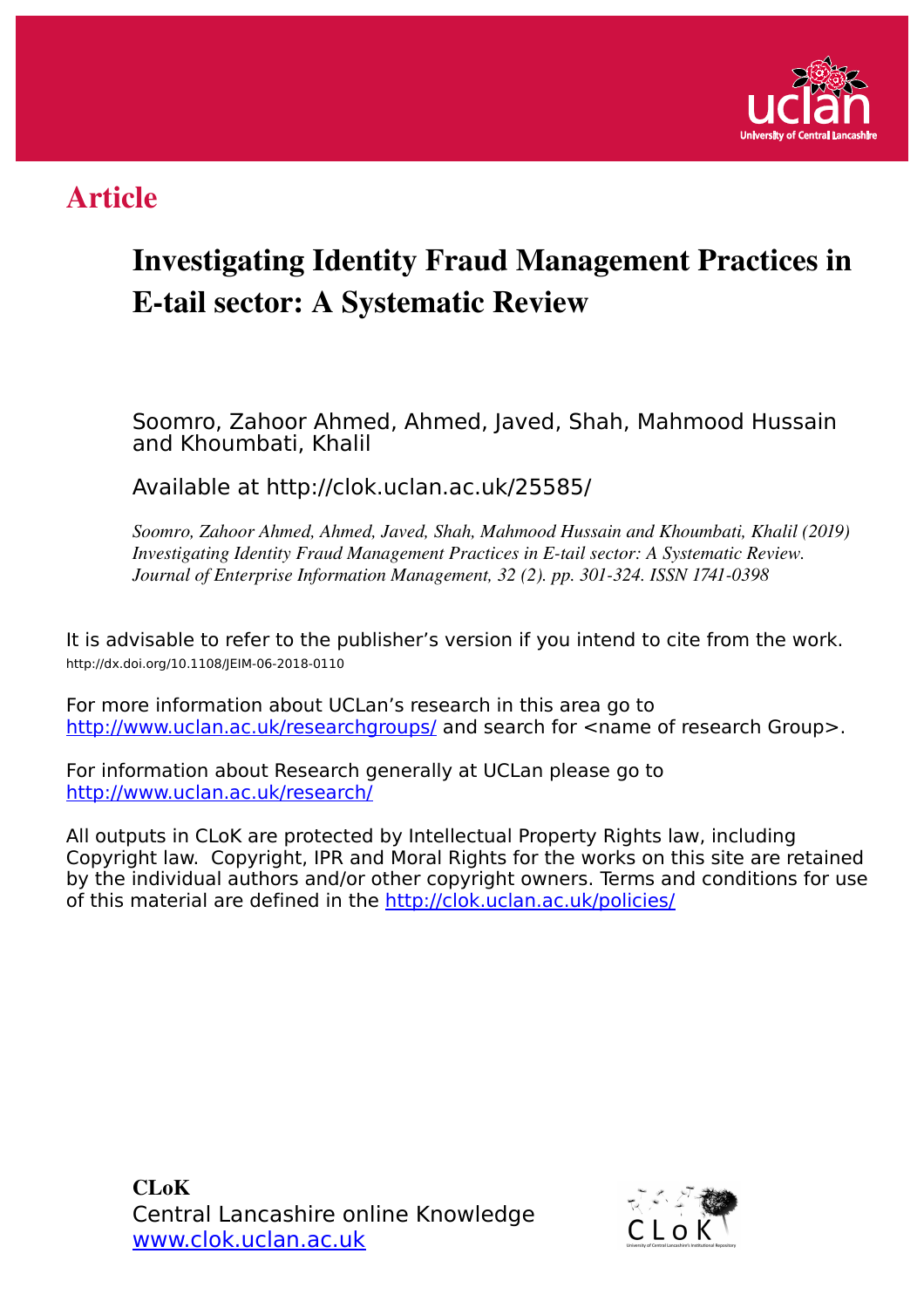

## **sector: A Systematic Review**

| Journal:<br>Journal of Enterprise Information Management<br>Manuscript ID<br>JEIM-06-2018-0110.R2<br>Manuscript Type:<br>Research Article<br>identity fraud,, e-tailer, managerial practices, literature review, fraud<br>Keywords:<br>management, identity theft<br>SCHOLARONE <sup>®</sup><br>Manuscripts | <b>Investigating Identity Fraud Management Practices in E-tail</b><br>sector: A Systematic Review |
|-------------------------------------------------------------------------------------------------------------------------------------------------------------------------------------------------------------------------------------------------------------------------------------------------------------|---------------------------------------------------------------------------------------------------|
|                                                                                                                                                                                                                                                                                                             |                                                                                                   |
|                                                                                                                                                                                                                                                                                                             |                                                                                                   |
|                                                                                                                                                                                                                                                                                                             |                                                                                                   |
|                                                                                                                                                                                                                                                                                                             |                                                                                                   |
|                                                                                                                                                                                                                                                                                                             |                                                                                                   |
|                                                                                                                                                                                                                                                                                                             |                                                                                                   |

| <b>SCHOLARONE™</b> |  |
|--------------------|--|
| <b>Manuscripts</b> |  |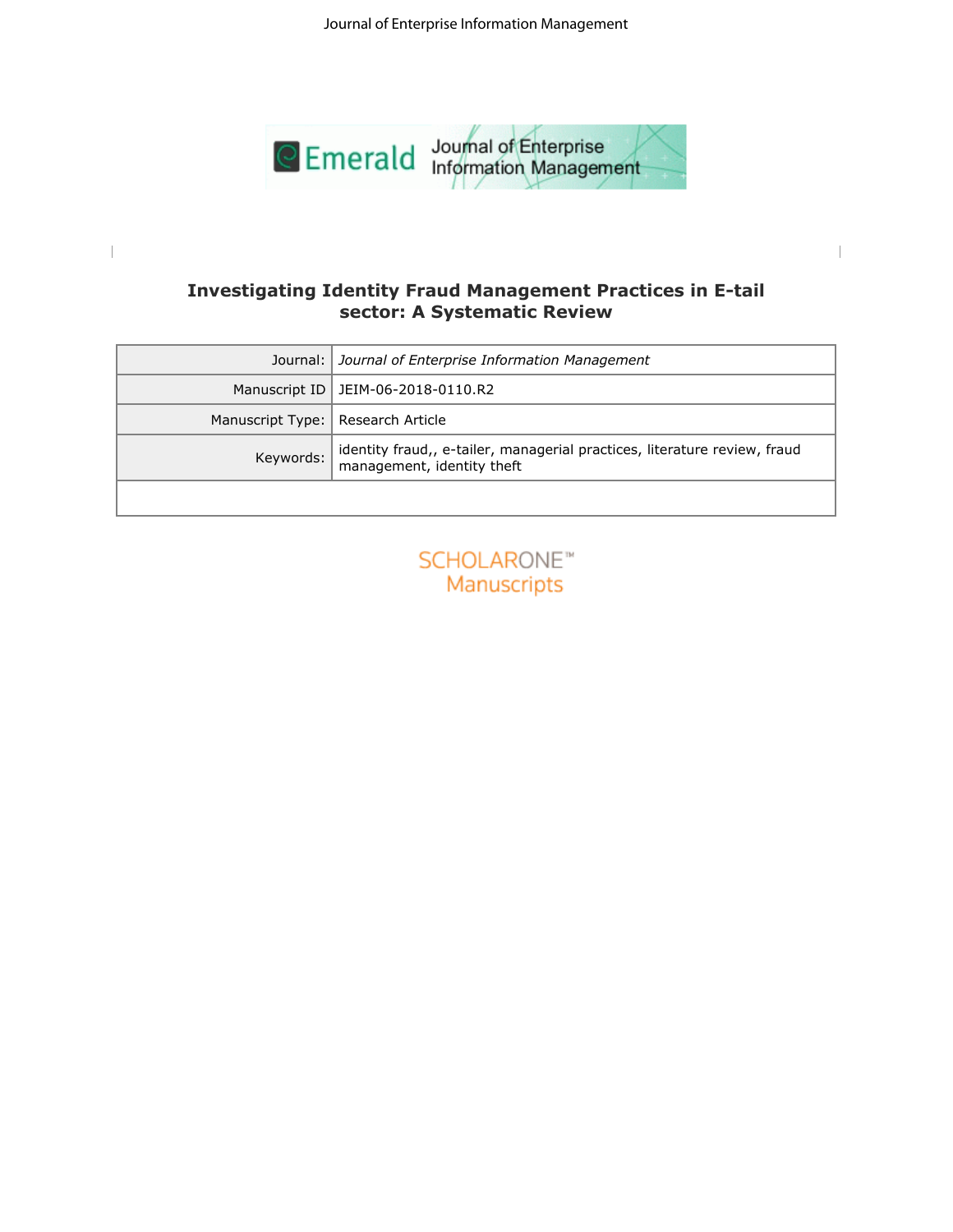# Investigating Identity Fraud Management Practices in E-tail sector: A<br>Systematic Review **Systematic Review**

#### **Abstract**

**Purpose:** Identity fraud is a growing issue for online retail organisations. The literature on this issue is scattered, and none of the studies presents a holistic view of identity fraud management practices in online retail context. Therefore, this study aims at investigating the identity fraud management practices and presents a comprehensive set of practices for e-tail sector.

**Methodology: A** systematic literature review approach was adopted, and the articles were selected through pre-set inclusion criteria. We synthesised existing literature to investigate identity fraud management in e-tail sector.

Journal of the method is a systematic control of the method is a systematic Review Systematic Review<br>Systematic Review Systematic Review<br>Matrice Constitute Constitute Constitute Constitute Constitute Constitute Constitute Findings: The research finds that literature on practices for identity fraud management is scattered. Findings also reveal that firms assume identity fraud issues as a technological challenge, which is one of the major reasons for a gap in effective management of identity frauds. This research suggests e-tailers to deal this issue as a management challenge and counter strategies should be developed in technological, human and organisational aspects.

**Research limitations:** This study is limited to the published sources of data. Studies, based on empirical data, will be helpful to support the argument of this study, additionally future studies are recommended to include a wide number of databases.

**Originality:** This research makes unique contributions by synthesising existing literature at each stage of fraud management and encompasses social, organisational and technological aspects. It will also help academicians understanding a holistic view of available research and opens new lines for future research.

**Practical implications:** This research will help e-tail organisations to understand the whole of identity fraud management and help them develop and implement a comprehensive set of practices at each stage, for effective management identity frauds.

Keywords: identity fraud, e-tailer, identity theft, managerial practices, fraud management, literature review. literature review.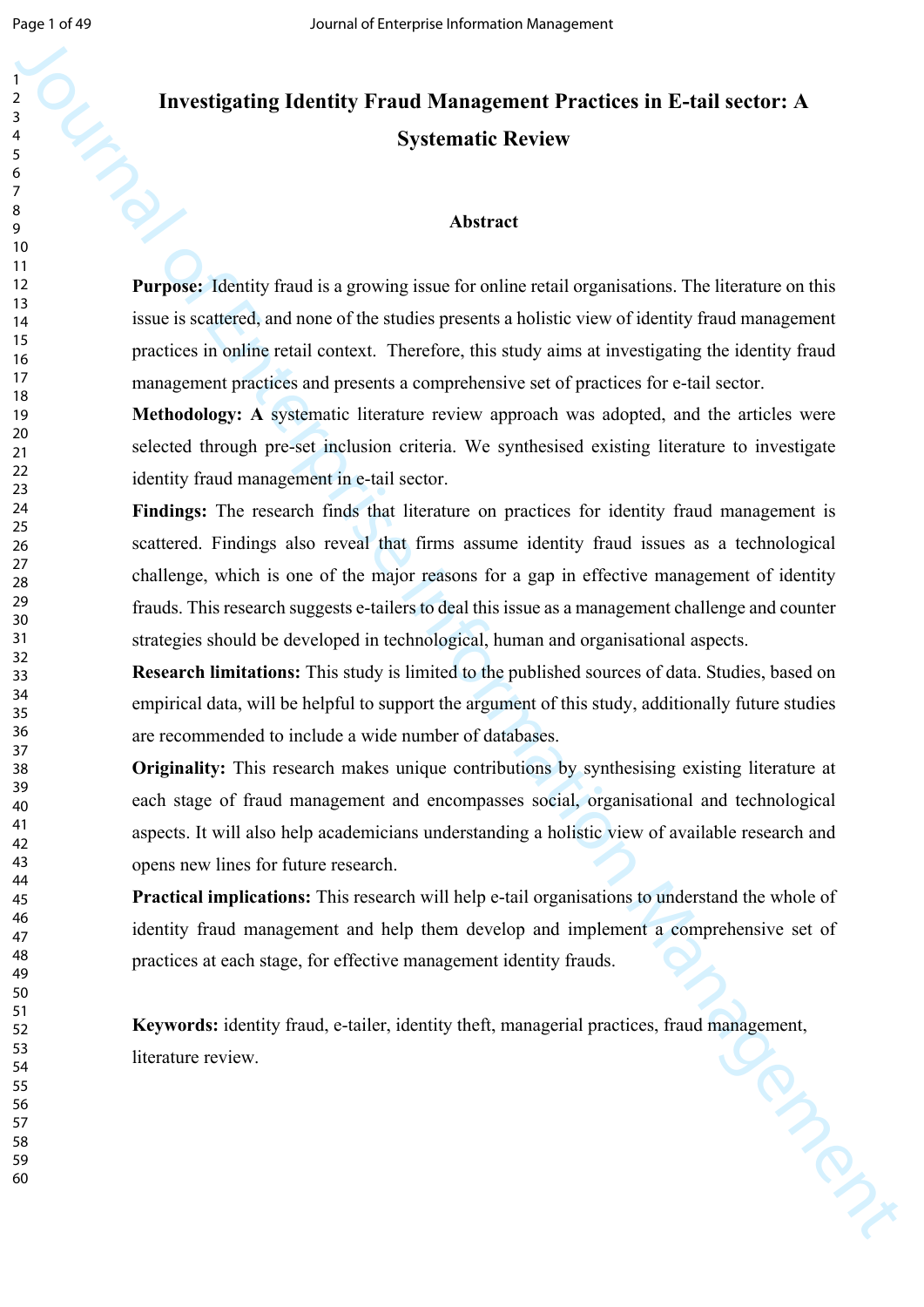#### **1. Introduction**

E-commerce has changed the ways of doing business by offering unlimited opportunities to online retailers like reduction in operation costs, effective customer relationship, and boundaryless services. However, these opportunities also have created challenges for them especially related to identity frauds. Identity fraud occurs when a fraudster abuses personal information to impersonate someone else or creates a fictitious identity to make a purchase or open an account to defraud (CIFAS, 2018b).

The developed countries like USA and UK are adversely affected by this fraud. In 2016, 15.4 million American consumers were affected by identity frauds for an amount of US\$ 16 billion; the victims were up by 16% as compared to previous year (Javelin Strategy, 2018). In the UK, the situation is almost the same as, 172,919 cases of identity frauds were reported by only credit industry fraud avoidance system (CIFAS) member organisations, in the year 2016, recording a continuous increase.

**1. Introduction**<br> **3.**<br> **4.** Externe that changed the stays of doing business by offering unitmised opportunities to<br>
polynometric has been such as the constrained information Management information Management Constraine The extant literature has some studies exploring different aspects of identity fraud management. Some researchers also have suggested frameworks in the given context to present a full picture of the identity fraud management process, but these studies lack in-depth insights into the fraud management activities at each different process within the organisation. On the other hand, some studies are there which focus one or a few activities and processes of the fraud management. Thus, no study gives a comprehensive picture of identity fraud management practices at the different stages. In addition, still least is known about the nature of the issue, whether it is a technological or organisational problem. In the absence of such studies, organisations are unable to manage identity frauds effectively, so still, these frauds are on the rise. Therefore, the challenges of managing identity frauds in e-tail industry need to focus on a holistic approach to include the practices at each stage of fraud management and explore the grounds to counter it effectively. To attain the objectives of this research, it was necessary to synthesise the extant literature on practices at each stage of identity fraud management.

For literature search, five prominent databases were searched. Only peer-reviewed articles were included in this study. The results show that there has been no comprehensive study investing practices for effective identity fraud management in e-tail context. There was a number of articles focused on one or two aspects of the identity fraud management, but only a few researchers have focused on comprehensive fraud management by suggesting a framework. Therefore, synthesising the dispersed literature towards the development of a comprehensive set of practices is a unique contribution of this paper.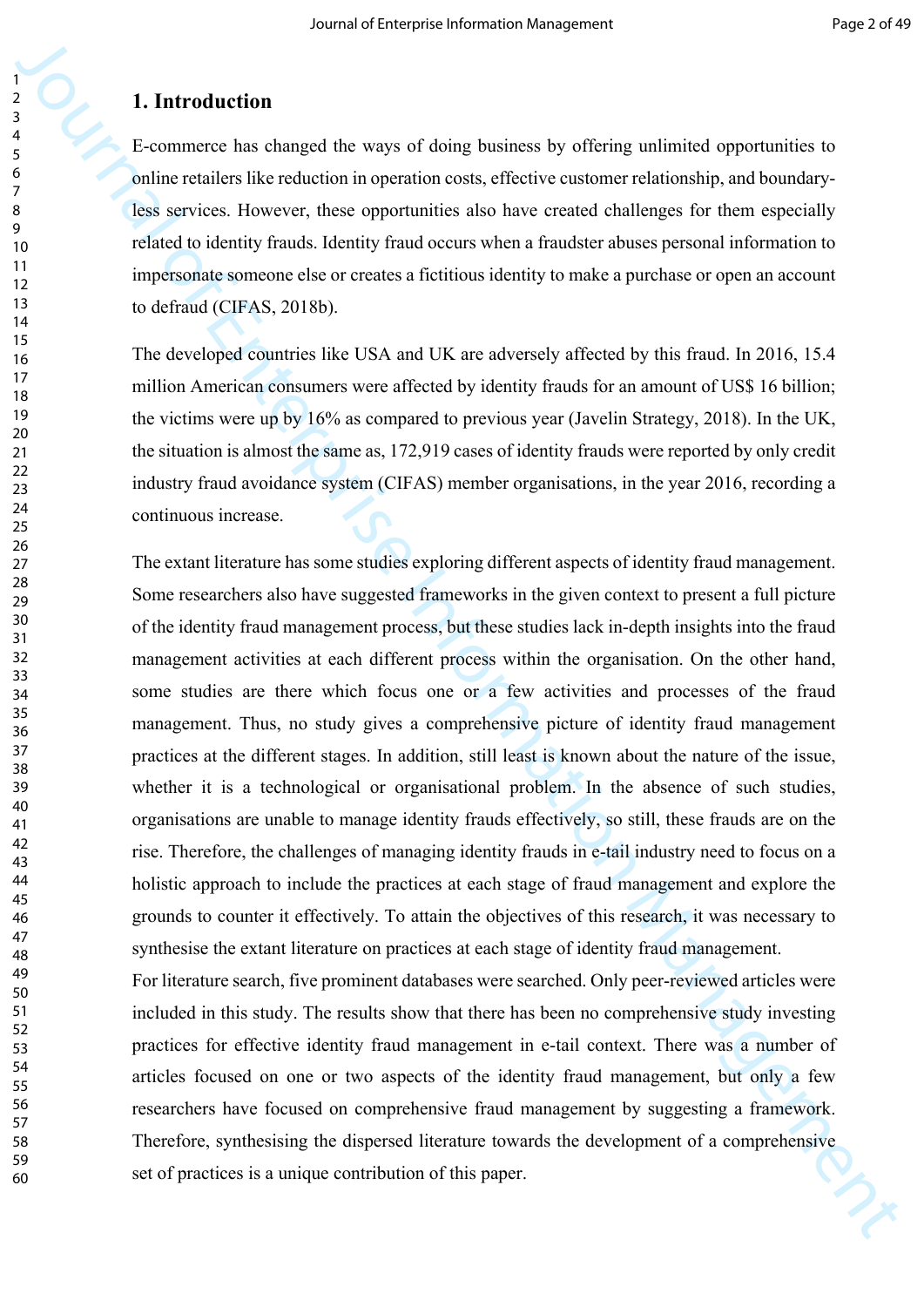#### **2. Background**

The number of the identity frauds has movement trend with the increased use of online business opportunities. Table I represents the trend of identity-related frauds for the last five years for CIFAS member organisations only. These figures show only the frauds reported by CIFAS member organisations whereas the total number of identity-related frauds in the UK would be higher. Such an enormous number of identity frauds is a serious concern for online business firms in the UK, as they bear most of these losses (Brody *et al.*, 2007).

#### *Insert table I here*

The Table I represents the identity related frauds and their trends. The firms calculate application and account takeover frauds separately from other identity frauds, so for this study, these are added to give a comprehensive picture of IDFs. The table shows that IDFs are continuously at inclining trend. The Table I also reveal that the share of IDFs has significantly increased in last four years. The CIFAS reports on frauds show that fraud in e-tailers is growing on higher rate as compared to other sectors, as in 2015 it escalated at the rate of 19% and in 2016 it was up by 52% compared to the previous years (CIFAS, 2018b; CIFAS, 2018a).

**2. Background**<br> **3. Background**<br> **3. The current of the strength function** and the strength function of the tract for the strength function<br>
(B) the strength current of the strength of the strength of the strength of<br>
CH According to a news released by CIFAS (2018c), IDFs (excluding the account takeover and application fraud) for first six months of 2017 have increased by 5%, from the corresponding period last year, adding to 56% of total frauds reported by its member organisations. The report also mentions that there is a sharp rise in IDF in e-tail sector. These figures confirm that IDF is a growing challenge for e-tailers. The figures presented in the above table are limited to only the CIFAS member organisations, so the actual number of IDFs may be higher than these. Additionally, the CIFAS (2018b) mentions that these reports are based on the figures from large-scale organisations, while medium and small organisations are not included and mostly IDFs at these e-tailers are not reported at all.

E-tail business is one of the most affected sectors by online frauds. According to a news released by, Getsafeonline, (2017) the UK businesses have lost over one billion pounds for the period 03/2015 to 03/2016 in online frauds. It has also been confirmed that IDFs constitute more than half of the total online frauds (CIFAS, 2018b). Mostly when calculating the identity fraud losses, only direct losses are accounted for. The indirect losses such as reduction in sales, a decrease in market share, share price drop, and other legal costs have a significant adverse impact on business firms.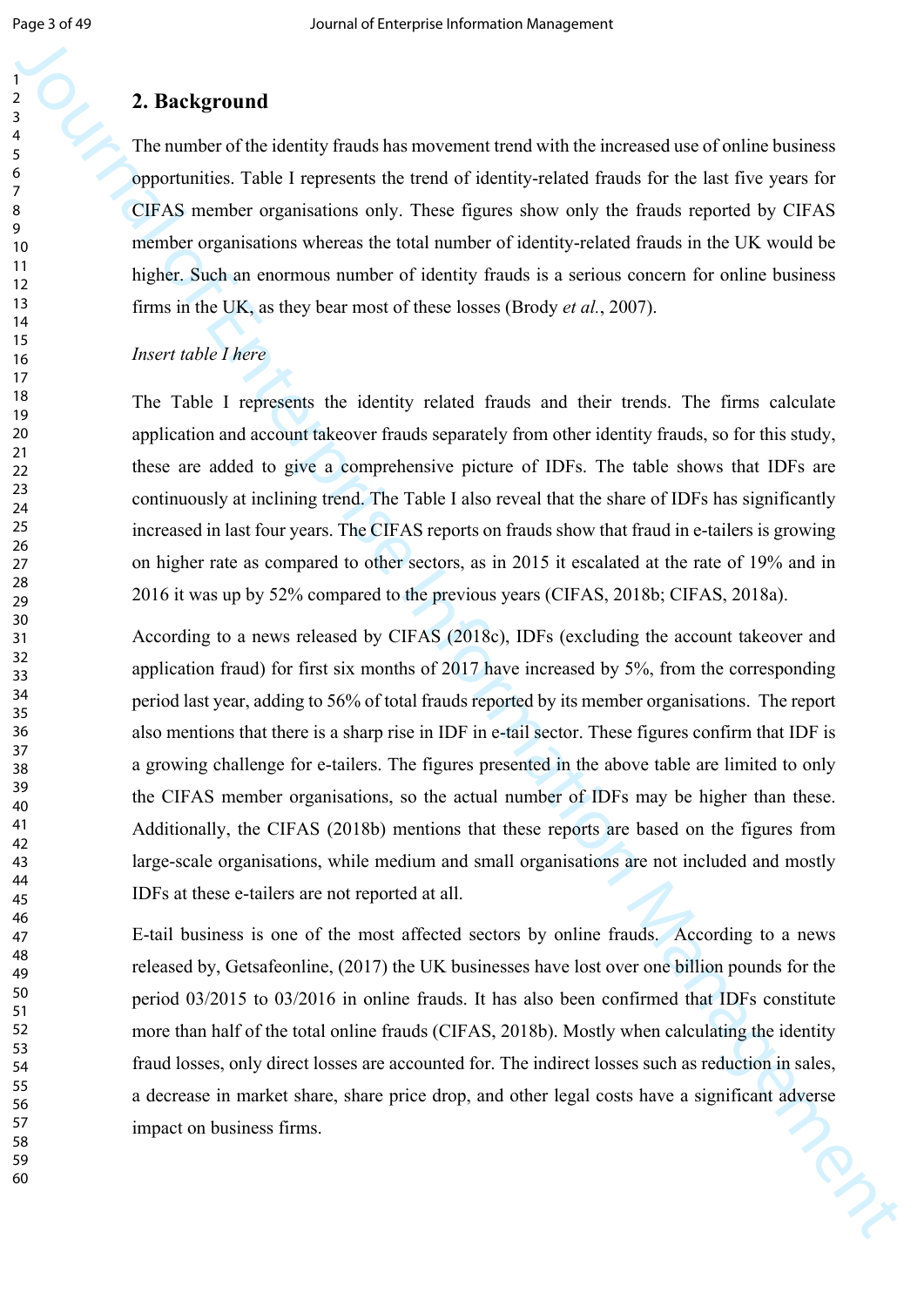The data shows that the online organisations are suffering from significant financial and nonfinancial losses because of identity frauds. The identity frauds are also a serious obstacle to the development of online business markets.

#### **3. Identity fraud management: an overview**

 Fraud is an old activity, so the literature is rich focusing on various aspects of fraud management. Regarding the behavioural aspects of fraud management, it is a well-established argument that the potential fraudsters can be deterred by the fear of being caught and punished (Alanezi and Brooks, 2014). The concept of changing the behaviour of potential fraudsters is derived from the deterrence theory, which has widely been studied in various contexts and is proved to be significant to control the deviant behaviour.

**19**<br>
The data vivos that the soline corporation are suffering from significant formation long-<br>
function long-schemes in a statistic function function and the solicity function of the solicity from the solicity from the The root of deterrence theory lies in the fear appeal theories. The fear appeals influence attitude, intention and behaviour of fraudsters and may prevent a fraud (Tannenbaum *et al.*, 2015). So far, the significance of this deterrence has been confirmed in various contexts mainly in accounting and audit (Dorminey *et al.*, 2012) and employee theft (Hollinger and Clark, 1983). Similarly, there are numerous studies focused on customer education and threat as measures of fraud deterrence (Amori, 2008; McGee and Byington, 2015; Arachchilage and Love, 2014; Dorminey *et al.*, 2012; He *et al.*, 2014; Seda, 2014), but there are no studies presenting a comprehensive view of identity fraud deterrence practices in relation to the e-tail industry. Therefore, research is needed to present a holistic picture of managerial practices for identity fraud deterrence in e-tail organisations.

In spite of deterrent practices, frauds are still attempted. One of the major reasons, as suggested by Cressey (1950), in Fraud Triangle Theory, is the existing of an opportunity of committing a fraud, which refers to the system's weaknesses to prevent and detect frauds. What follows is that in addition to deterrence, organisations should also have systems to prevent and detect frauds.

To safeguard from fraud attempts an effective prevention is a significant tool, which is based on information security systems and the organisational arrangements (Devos and Pipan, 2009). A sound prevention system is an effective anti-fraud action (Prabowo, 2011). For preventing the identity theft various studies have been carried out (Albrecht *et al.*, 2011; Alrashed, 2016; Baz *et al.*, 2017; Copes *et al.*, 2010; Devos and Pipan, 2009; Holt and Turner, 2012; Meinert, 2016; Prosch, 2009; Seda, 2014; Usman and Shah, 2013; Geeta, 2011), but no significant research has been found to suggest a set of comprehensive practices in identity theft prevention.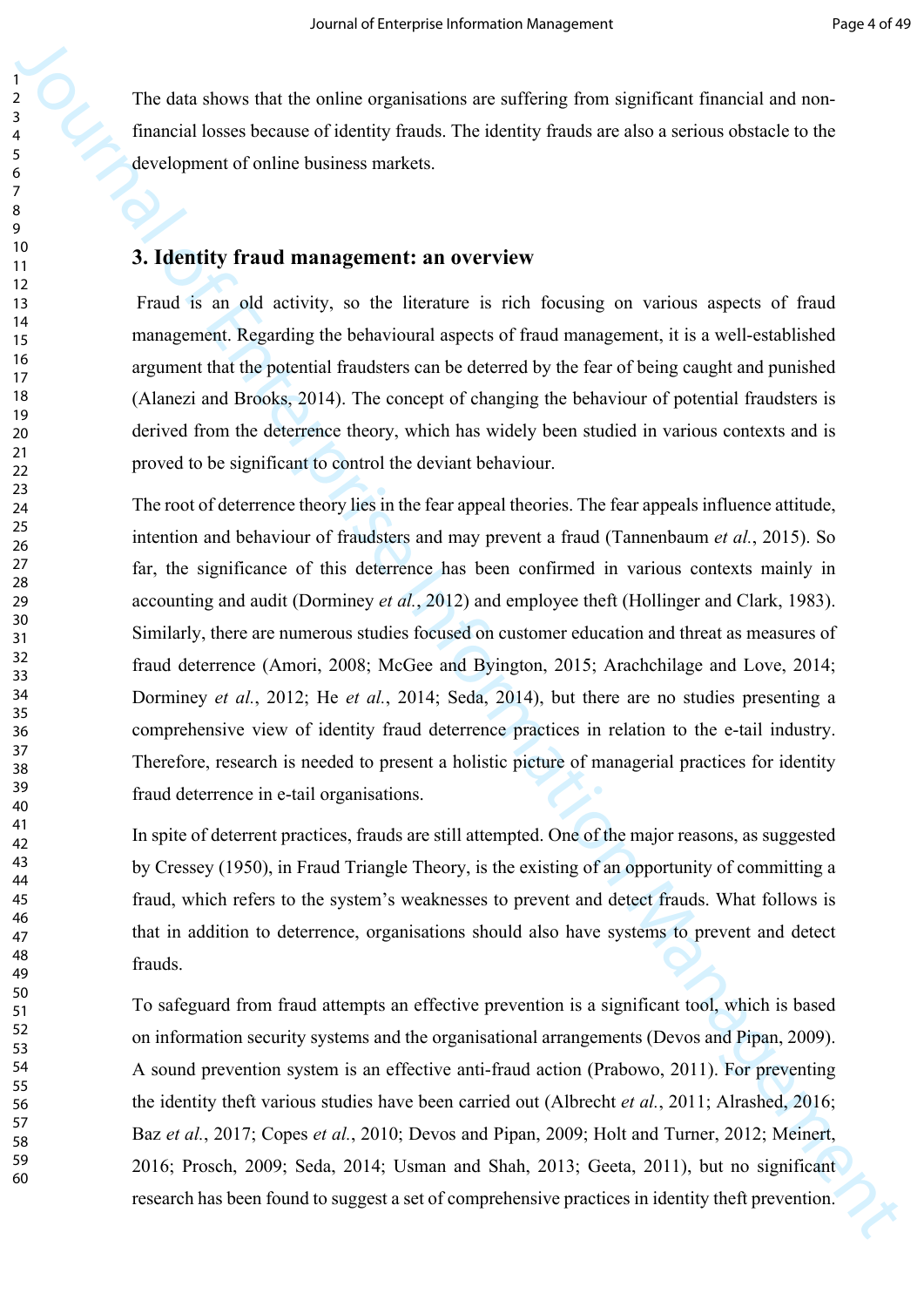Journal of the main state the two states is the state of the states, between the linear states and the states in the state of the main state of the state of the state of the state of the state of the state of the state of Although measures are there to prevent identity fraud attacks, however, the literature findings reveal that fraudsters use genuine customers' information, as a result, some fraudulent transactions still pass through the security net. Therefore, organisations need to detect these transactions as the next stage after prevention (Chang and Chang, 2011). The extant literature suggests that fraud attempt is merely a result of an assumption of the lack of detection, so organisations should have an effective detection system that also helps to create the fear of being caught and punished (Cressey, 1950). The practices of having automated detection system and verification of suspicious transactions are recommended by various researchers (Al-Jumeily *et al.*, 2015; Allan and Zhan, 2010; Becker *et al.*, 2010; Carneiro *et al.*, 2017; Dorfleitner and Jahnes, 2014; Ghosh, 2010; Hardouin, 2009; Njenga and Osiemo, 2013; Peotta *et al.*, 2011; Swathi and Kalpana, 2013) in different contexts. Additionally, some studies (Phua *et al.*, 2010; Tan *et al.*, 2016) on fraud detection are focused on technological aspects only. Thus far, no study has been found encompassing the whole of detection practices in the e-tail industry.

Once the fraud is detected, the next stage is to stop it before completion or to minimise the fraud effects and prevent it from reoccurring, in the fraud management domain, it is called mitigation stage (Jamieson *et al.*, 2007; Kumar et al., 2007). Mitigation is a significant stage of fraud management that allows to keep the effects of detected fraud to the minimum by verifying and validating the customer identifies. It also includes the recovery of customer credit history and information sharing (Jamieson *et al.*, 2007; Kumar et al., 2007; Wilhelm, 2004).

Once fraud has been detected and mitigated, it is necessary to identify its type, methods and means used, and the reasons why it passed through the prevention system. In fraud management, this set of practices is called fraud analysis. Analysis of identity frauds is a critical stage that helps to develop policies and strategies for effective fraud management. The extant literature has some studies on fraud analysis (Bierstaker *et al.*, 2006; Coulson-Thomas, 2017; Rose *et al.*, 2015; Seda, 2014; Vahdati and Yasini, 2015; Vidalis and Angelopoulou, 2014) but none of these research has forwarded a comprehensive set of practices focused on identity fraud analysis in e-tail sector.

At each stage of fraud management, anti-fraud policies create layers of protection for the organisation and its employees (Verdon, 2006). Development of an anti-fraud policy would help to protect the personal information that may be used in identity frauds (Calvasina *et al.*, 2007) and such policies are meant to improve the effectiveness of identity theft management (Kumar et al., 2007). The extant literature has some studies (Chen *et al.*, 2015; Coulson-Thomas, 2017; Njenga and Osiemo, 2013; Parsons *et al.*, 2014; Singh *et al.*, 2013; Soomro *et*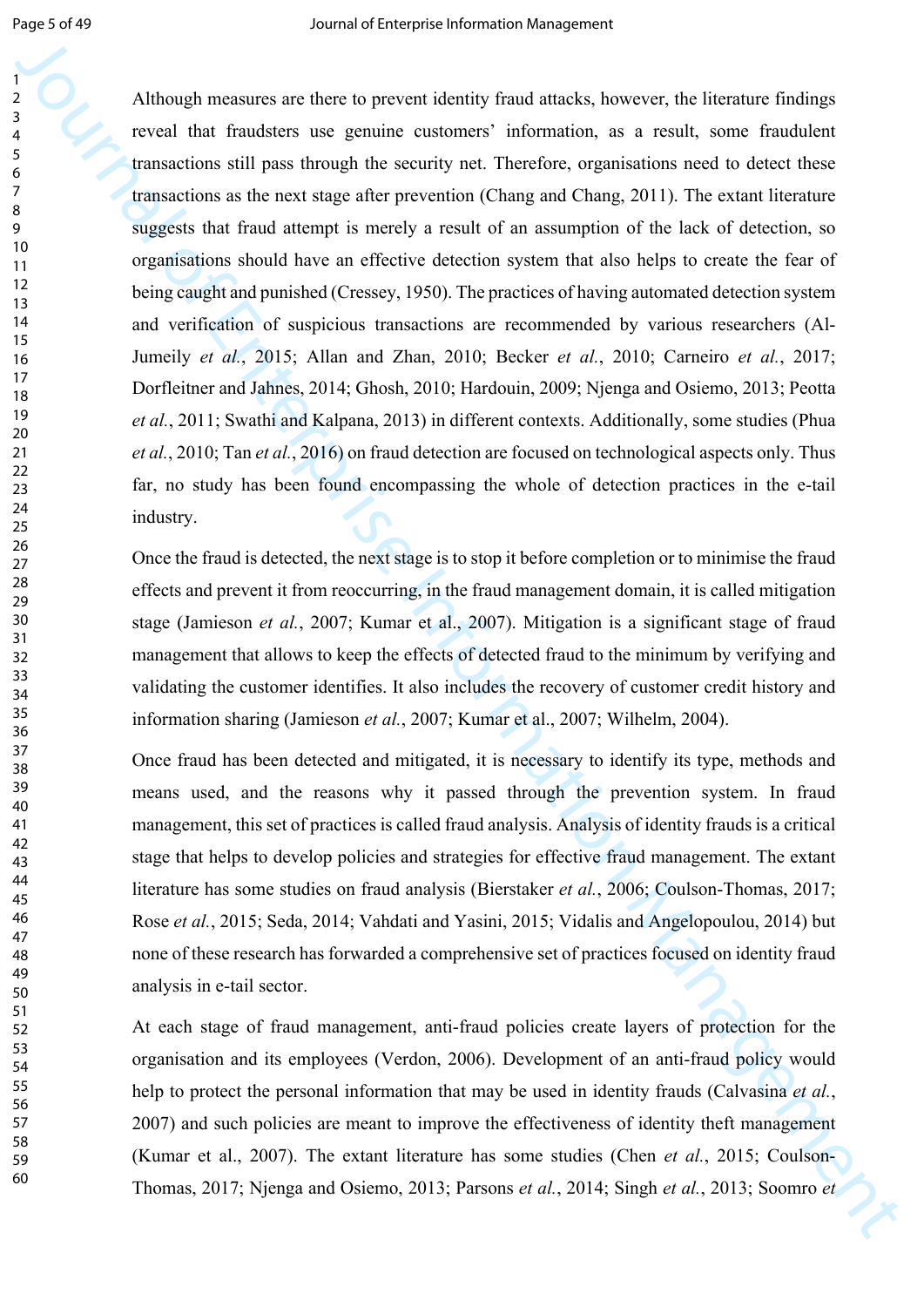*al.*, 2016), but none of these presents a holistic view on identity fraud management policies in e-tail sector.

The above-mentioned fraud management stages focus on actions before and during the fraud attempt, but effective identity fraud management requires further investigations and prosecution to recover the fraud losses and to get the fraudsters punished. Although fraud investigations is a function of law enforcing agencies however, businesses have a part to play (Cross and Blackshaw, 2014; Lewis *et al.*, 2014). Investigation and prosecution are critical stages of fraud management. Successful prosecutions help organisations to recover fraud losses. Secondly, an effective prosecution will disperse the warning message to potential fraudsters (deterrence) of being caught and punished. Thirdly, it helps organisations to uphold their image against fraudsters, and finally, a better customer relationship is maintained. Although, the extant literature has some studies (Amori, 2008; Brooks and Button, 2011; Cross and Blackshaw, 2014; Gogolin and Jones, 2010; Jamieson *et al.*, 2007; Lewis *et al.*, 2014; Rose *et al.*, 2015; Wilhelm, 2004) on investigation and prosecution of frauds however, comprehensive set of practices on identity fraud management in e-tail sector is unclear.

α. 2016), hat more of these presents a hotelectrose or sterinty final emergeneous proferes a<br>call account the set of the property and the property step of the final of the final of the final of the final times and prope The above discussion shows that literature on identity fraud management is scattered. Articles in this domain are focused on limited aspects, thus management of identity fraud in e-tail sector is not properly understood. In the absence of a research encompassing a holistic view of identity fraud management practices, e-tailers are losing a significant portion of their revenues in such losses (Amasiatu, 2016). According to a report by CIFAS (2018b), 35% of total online frauds in the UK are related to retail firms, thus e-tailers share significant losses in online frauds. The Absence of such study is also a research challenge for academics. In the given situation, a single empirical study may not help in understanding identity fraud management properly. Also a single or a few articles may not encompass organisational, social and technological aspects at each of the eight stages of fraud management. To help bridging this gap, this study tries to review the extant literature in order to understand and forward a holistic view of identity fraud management and suggests practices at each stage of identity fraud management. This research will also open new avenues for research in current context and attract the attention of academics. This study may also help management of e-tailers to control such frauds, minimise business<br>losses and establish favourable customer relationship. losses and establish favourable customer relationship.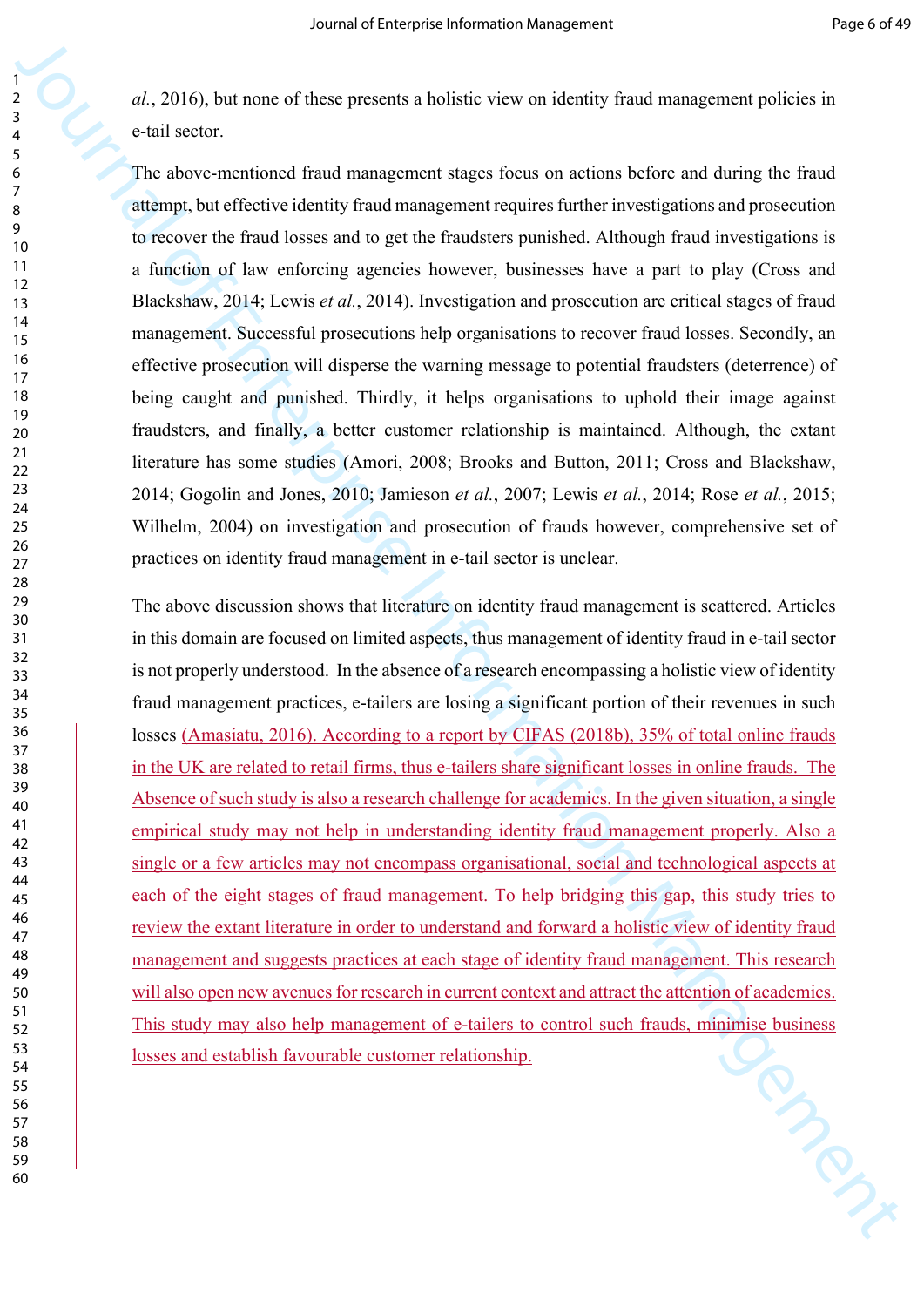#### **1.**4. Research mMethodology

The practice of reviewing the literature systematically is advancing over the last few decades (Al-Kurdi *et al.*, 2018). Systematic literature review highlights significant contributions to specific domains (Jesson *et al.*, 2011). Encompassing a holistic view of identity fraud management and forwarding as set of comprehensive practices, Tthis study used a systematic literature search approach to synthesise prior studies. Hence, the purpose of this study was to suggest a comprehensive set of practices for effective identity fraud management in e-tail sectorers, so the literature related any aspect of fraud management was searched.

Yang and Tate (2012), suggest four methods of literature review: narrative, descriptive, vote counting and meta-analysis. With a small number of empirical studies, the narrative reviews were used in this study, to extend the understanding of practices in underpinning context (Wang and Noe, 2010). However, a few researchers maintain that narrative reviews may lack methodological rigour (Jesson *et al.*, 2011). Therefore, a systematic literature review approach should be based on proper methods to find related studies and to be comprehensive (Ali and Miller, 2017; Williams *et al.*, 2015).

 $\frac{1}{2}$  (Security) the procedure of the Controller Controller Controller Controller (The matrice of residentic and the Hannel Controller Controller Controller and Hannel Controller Controller Controller Controller Contr For presenting a comprehensive picture of identity fraud management and forwarding managerial practices at each stage, it was considered that limited number of research studies were present. Therefore, the approach suggested by Soomro, *et al*. (2016) was adopted that offered depth and breadth in searching the literature. Keeping in view the aim of this study, the descriptive method seems to be the most appropriate one. This method of literature review has a systematic procedure of searching, filtering and classifying processes. The outcome of the such descriptive review is often claimed to be representative of the current state of a research domain (Yang and Tate, 2012). The procedure for conducting this descriptive review is detailed in the next section.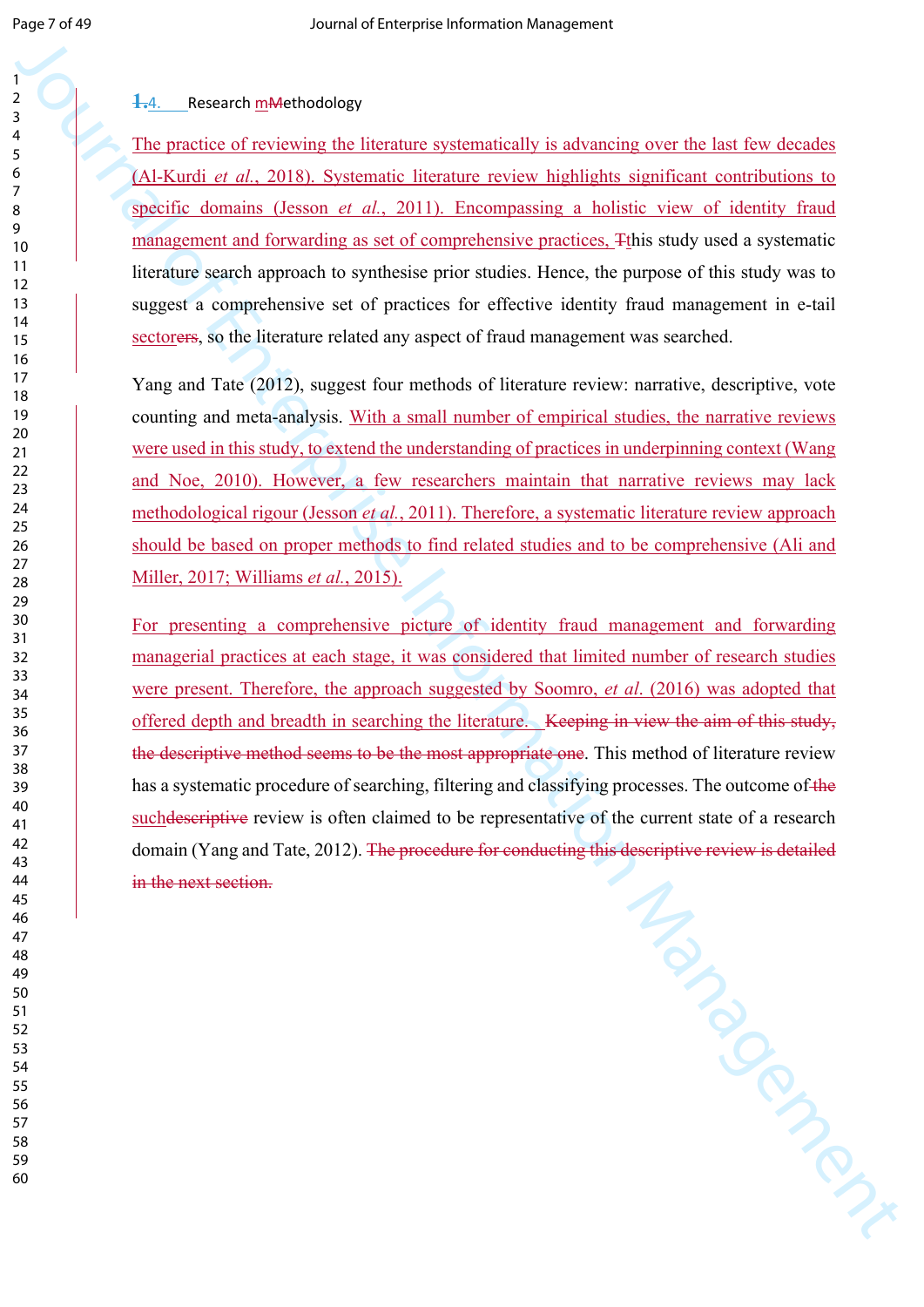

#### *1.1 2.1 Scope of the Literature Search*

The first step to literature analysis study is to locate relevant literature through a manual and computer searches. Traditionally the literature search is done through targeted journals and conferences, but this process is limited to focus on limited outlets which cannot be justified for literature on a much wider focus on identity fraud management process. Therefore, to search for literature on fraud management, it is appropriate and practical to focus on online databases (Yang and Tate, 2012).

For secondary data collection, the process used byDevelopment of literature review method to attain the aim and objectives of this study, the process adopted by Soomro *et al.* (2016), was chosenadopted. The process offers step by step guidelines to conduct a systematic literature review in management domain. -A research plan was also developed to search key terms, inclusion and exclusion criteria and identification of related database. The figure 1 presents the detailed process of adopted research design.

At first, criteria has been set to select publications related to the context of this study. In this regard, the selection process covered research papers published between 2004 and 2017. Although, there may be some studies prior to the year 2004; however, no significant research was found presenting a comprehensive view of fraud management thus, fraud management lifecycle framework, proposed by Wilhelm (2004), has become an underpinning study to present a holistic view of fraud management. The framework suggests eight stages of fraud management i.e. deterrence, prevention, detection, mitigation, analysis, policy, investigation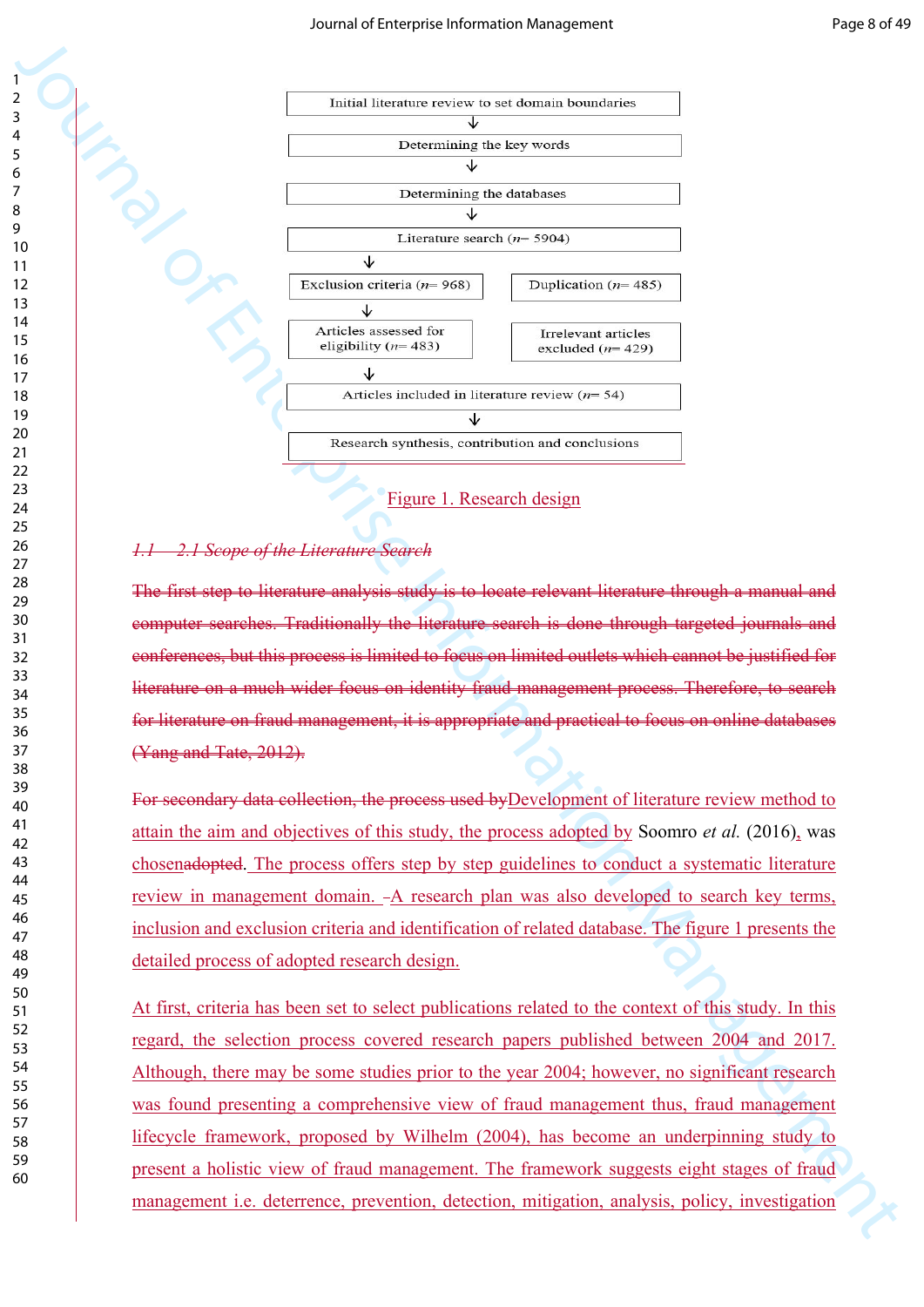and prosecution. Although the framework gives a comprehensive picture of fraud management but does not address the detailed practices of identity fraud management in e-tail sector. The other inclusion criteria were articles in English language only, peer reviewed journals papers, focused on either stage of fraud management. The exclusion criteria include; papers published before 2004, non-English articles, books, book chapters, personal reviews and non-academic research.

and measures whill the furteent stress commutes<br>the site in this state. The state of the state of the state of the state of<br>the state in the state in the state of the state of the state of the state of<br>the state in the st The first step to literature analysis study is to locate relevant literature through a manual and computer searches. Traditionally the literature search is done through targeted journals and conferences, but this process is limited to focus on limited outlets which cannot be justified for literature on a much wider focus on identity fraud management process. Therefore, to search for literature on fraud management, it is appropriate and practical to focus on online databases (Yang and Tate, 2012). To access the targeted literature, five prominent databases were included, which is a good number as some literature review studies, such as Yand and Tate (2012), used only four. These databases included IEEE Xplore, Science Direct (Elsevier), Emerald Insight, Business Source Complete and Computer and Applied Science Complete. The databases were selected based on their coverage of publications and focus on IT security and online business issues. Additionally, one search engine, Google Scholar was also used for searching purpose.

Initially literature review helped in setting up the boundaries of the research domain and setting up the keywords. Based on the literature review, some broad keywords such as; fraud, identity fraud, fraud management were identified. Additionally, the name of each stage of fraud management was set as a keyword. With the name of each stage, the word "fraud" has been added in order to retrieve the articles only focused on either some or all stages of fraud management. The list of keywords is given in Table 1.

To ensure the reliability of this research, a list of keywords was developed (see Table 1) to focus on the relevant studies. To access the targeted literature, five prominent databases were included, which is a good number as some literature review studies, such as Yand and Tate (2012), used only four. These databases included IEEE Xplore, Science Direct (Elsevier), Emerald Insight, Business Source Complete and Computer and Applied Science Complete. Additionally, one search engine, Google Scholar was also used for searching purpose.

#### *Insert table II here*

The key words mentioned in Table II4 were searched across all the five databases for the years 2004 onwards up to the end of 2017. The reason for the start of search period as 2004 is the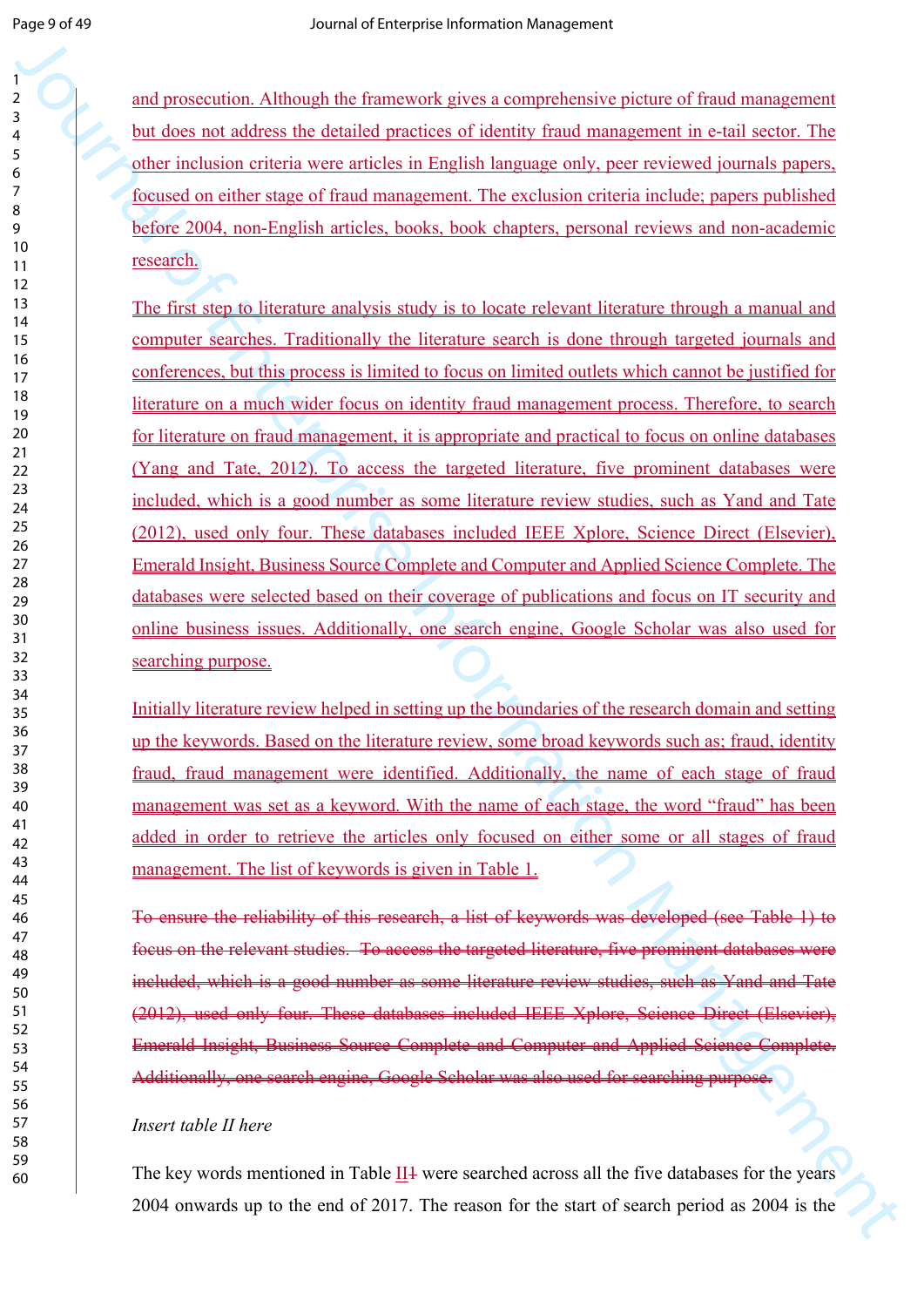year of the publication of key article mentioning these stages of fraud management lifecycle as no significant study was found addressing organisational, social and technological aspects, within eight stages of fraud management, and ending period is the time of searching the literature. Our search was limited to peer-reviewed papers only.

To access the targeted literature, five prominent databases were included, which is a good number as some literature review studies, such as Yand and Tate (2012), used only four. These databases included IEEE Xplore, Science Direct (Elsevier), Emerald Insight, Business Source Complete and Computer and Applied Science Complete. Additionally, one search engine, Google Scholar was also used for searching purpose.

#### *2.2 Filtering Process*

32<br>
State of the multicalism of the probabilities in the multicalism of the multicalism of the multicalism of the multicalism of the multicalism of the multicalism of the multicalism of the multicalism of the multicalis In the first phase, the queries returned 5904 articles, and then the titles of each article were read. Only articles with relevant titles were selected for the next phase. Thus, 968 articles were selected for the next phase. These articles were then directly imported into RefWorks database; articles listed more than once were deleted manually. After the process of removing duplication, there remained 483 items for the next stage of reading the abstract and skimming the other parts of the articles to confirm the relevance of these articles in the present domain and to extract the themes related to any of the fraud management stages. Finally, 54 articles were found to be useful for this study.

#### **2. BackgroundD**

#### *1.2 3.1 Identity Fraud Scenario*

The number of the identity frauds has movement trend with the increased use of online business opportunities. Table I represents the trend of identity-related frauds for the last five years for CIFAS member organisations only. These figures show only the frauds reported by CIFAS member organisations whereas the total number of identity-related frauds in the UK would be higher. Such an enormous number of identity frauds is a serious concern for online business firms in the UK, as they bear most of these losses (Brody et al., 2007).

#### **Table I showing number and percentage of identity-related frauds 2013-2017**

| <b>Fraud type</b> | 2013 | 2014 | 2015 | 2016 | 3017<br><del>∠∪1 /</del> |
|-------------------|------|------|------|------|--------------------------|
|                   |      |      |      |      |                          |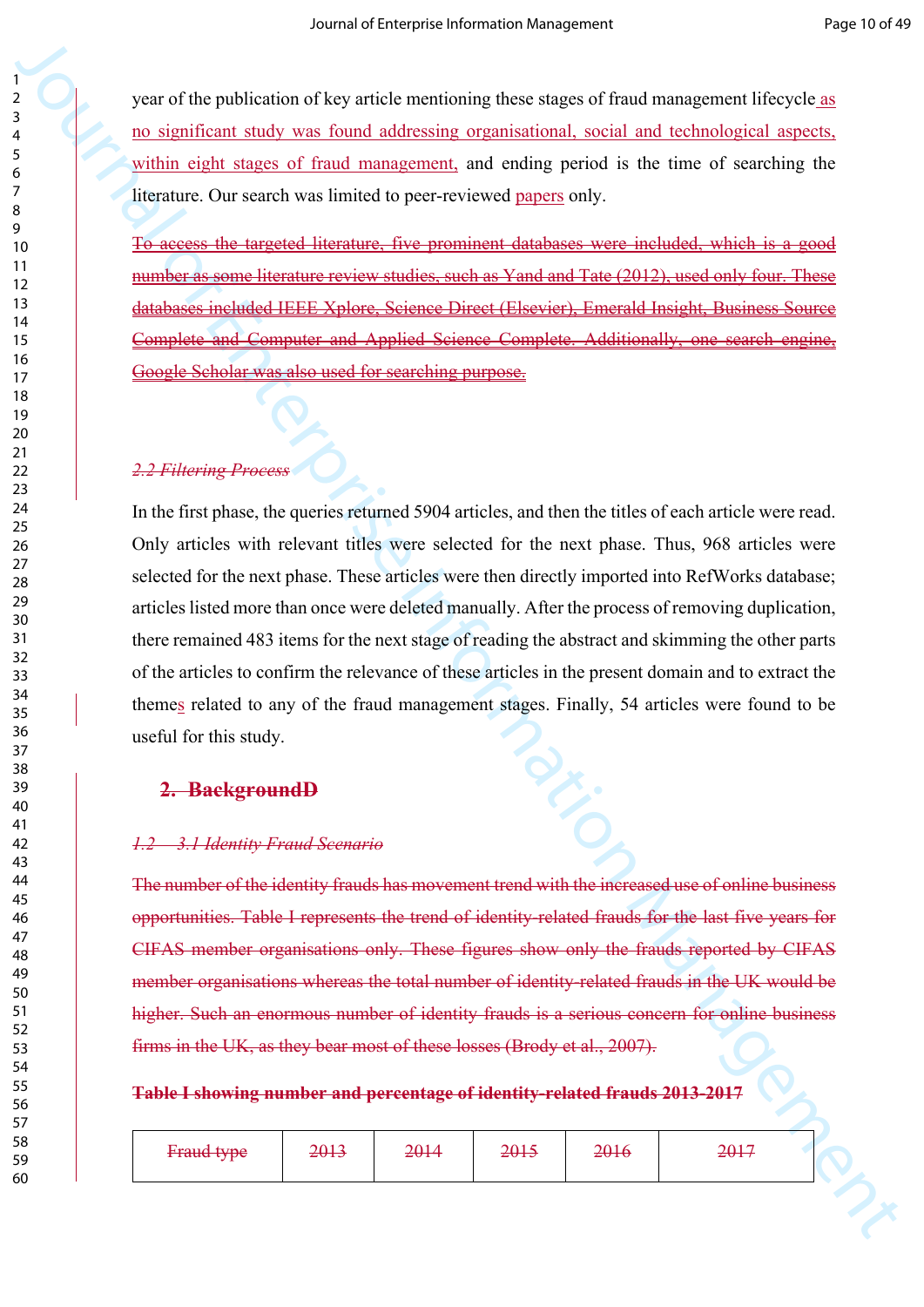|                                                                                                                                                                                                                                                                                                                                                                                                                                                                                                                                                          | % of total | $\frac{9}{6}$ of total | % of total | $\frac{9}{6}$ of total | % of total frauds  |
|----------------------------------------------------------------------------------------------------------------------------------------------------------------------------------------------------------------------------------------------------------------------------------------------------------------------------------------------------------------------------------------------------------------------------------------------------------------------------------------------------------------------------------------------------------|------------|------------------------|------------|------------------------|--------------------|
|                                                                                                                                                                                                                                                                                                                                                                                                                                                                                                                                                          | frauds     | frauds                 | frauds     | frauds                 | (first six months) |
| <b>Identity</b> fraud                                                                                                                                                                                                                                                                                                                                                                                                                                                                                                                                    | 108,554    | 113,838                | 169,592    | 172,919                | 89000              |
|                                                                                                                                                                                                                                                                                                                                                                                                                                                                                                                                                          | $(49.1\%)$ | $(41\%)$               | $(52.9\%)$ | $(53.3\%)$             | $(56\%)$           |
| Account/Facility                                                                                                                                                                                                                                                                                                                                                                                                                                                                                                                                         | 30,349     | 18,771                 | 15,497     | 22,525                 | N/A                |
| takeover fraud                                                                                                                                                                                                                                                                                                                                                                                                                                                                                                                                           | $(13.7\%)$ | $(6.8\%)$              | $(4.9\%)$  | $(6.9\%)$              |                    |
| <b>Application fraud</b>                                                                                                                                                                                                                                                                                                                                                                                                                                                                                                                                 | 38,573     | 37,960                 | 41,186     | 31,559                 | N/A                |
|                                                                                                                                                                                                                                                                                                                                                                                                                                                                                                                                                          | $(17.4\%)$ | $(13.7\%)$             | $(12.9\%)$ | $(9.7\%)$              |                    |
| <b>Identity</b><br><b>Total</b>                                                                                                                                                                                                                                                                                                                                                                                                                                                                                                                          | 177,476    | 170,569                | 226,275    | 227,003                | N/A                |
| related frauds                                                                                                                                                                                                                                                                                                                                                                                                                                                                                                                                           | $(80.3\%)$ | $(61.6\%)$             | $(70.5\%)$ | $(69.9\%)$             |                    |
| Source: (CIFAS, 2018c; CIFAS, 2018b; CIFAS, 2018a))<br>The Table I represents the identity related frauds and their trends. The firms calculate<br>application and account takeover frauds separately from other identity frauds, so for this study,<br>these are added to give a comprehensive picture of IDFs. The table shows that IDFs are<br>continuously at inclining trend. The Table I also reveal that the share of IDFs has significantly<br>increased in last four years. The CIFAS reports on frauds show that fraud in e-tailers is growing |            |                        |            |                        |                    |
| on higher rate as compared to other sectors, as in 2015 it escalated at the rate of 19% and in                                                                                                                                                                                                                                                                                                                                                                                                                                                           |            |                        |            |                        |                    |
| 2016 it was up by 52% compared to the previous years (CIFAS, 2018b; CIFAS, 2018a).                                                                                                                                                                                                                                                                                                                                                                                                                                                                       |            |                        |            |                        |                    |
| According to a news released by CIFAS (2018c), IDFs (excluding the account takeover and                                                                                                                                                                                                                                                                                                                                                                                                                                                                  |            |                        |            |                        |                    |
| application fraud) for first six months of 2017 have increased by 5%, from the corresponding<br>period last year, adding to 56% of total frauds reported by its member organisations. The report                                                                                                                                                                                                                                                                                                                                                         |            |                        |            |                        |                    |
| also mentions that there is a sharp rise in IDF in e-tail sector. These figures confirm that IDF is                                                                                                                                                                                                                                                                                                                                                                                                                                                      |            |                        |            |                        |                    |
| a growing challenge for e-tailers. The figures presented in the above table are limited to only                                                                                                                                                                                                                                                                                                                                                                                                                                                          |            |                        |            |                        |                    |
| the CIFAS member organisations, so the actual number of IDFs may be higher than these.                                                                                                                                                                                                                                                                                                                                                                                                                                                                   |            |                        |            |                        |                    |
| Additionally, the CIFAS (2018b) reports mentions that these reports are based on the figures                                                                                                                                                                                                                                                                                                                                                                                                                                                             |            |                        |            |                        |                    |
| from large-scale organisations, while medium and small organisations are not included and                                                                                                                                                                                                                                                                                                                                                                                                                                                                |            |                        |            |                        |                    |
| mostly IDFs at these e-tailers are not reported at all.                                                                                                                                                                                                                                                                                                                                                                                                                                                                                                  |            |                        |            |                        |                    |
| E-tail business is one of the most affected sectors by online frauds. According to a news                                                                                                                                                                                                                                                                                                                                                                                                                                                                |            |                        |            |                        |                    |

#### *Source: (CIFAS, 2018c; CIFAS, 2018b; CIFAS, 2018a))*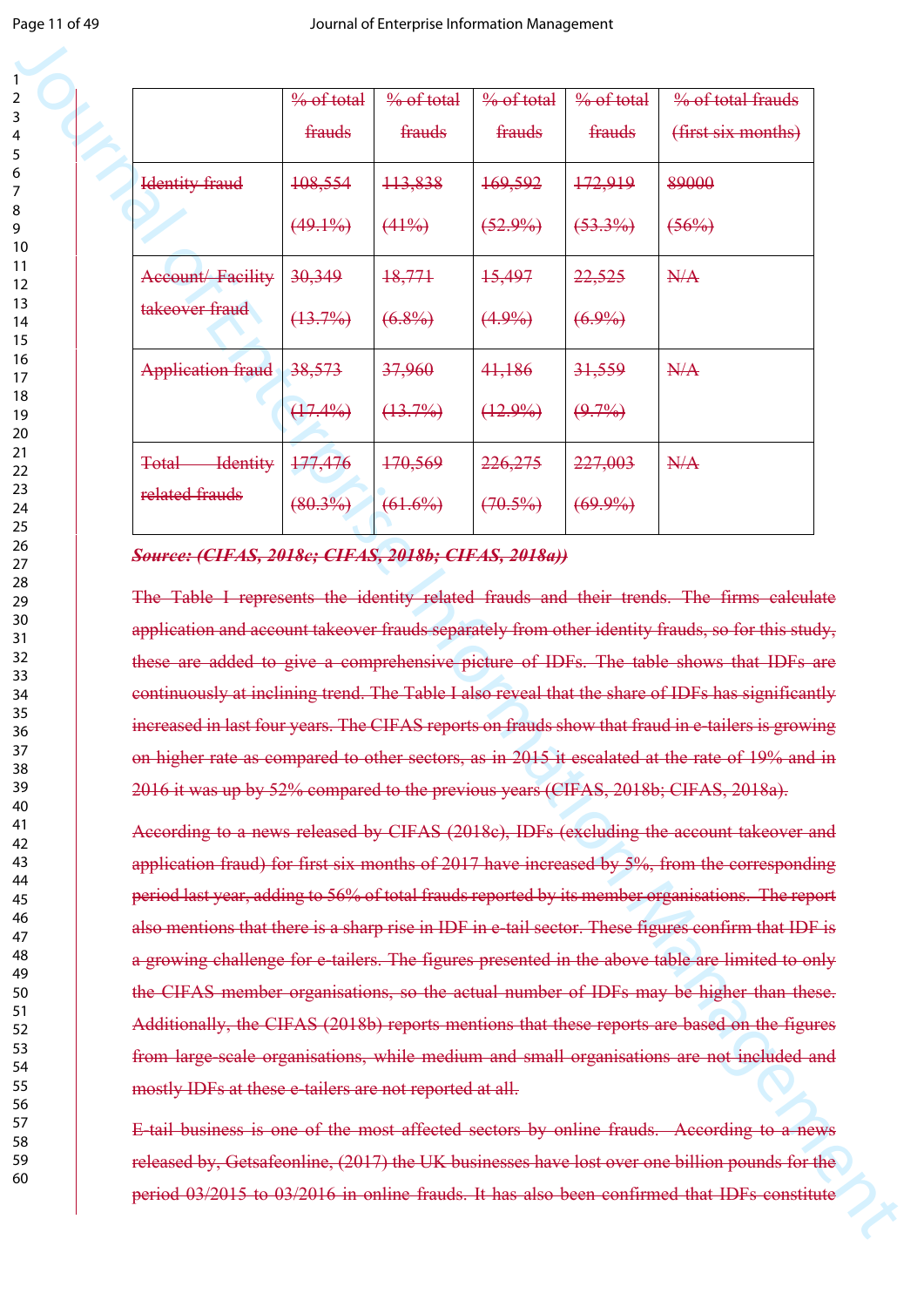more than half of the total online frauds (CIFAS, 2018b). Mostly when calculating the identity fraud losses, only direct losses are accounted for. The indirect losses such as reduction in sales, a decrease in market share, share price drop, and other legal costs have a significant adverse impact on business firms.

For the independent of the training of the manufold of the simulation of the studies of the studies of the studies of the studies of the studies of the studies of the studies of the studies of the studies of the studies o The data shows that the online organisations are suffering from significant financial and nonfinancial losses because of identity frauds. The identity frauds are also a serious obstacle to the development of online business markets, as lack of customers' trust in online purchasing hinders growth in online business activities. To some extent these frauds may be the result of the lack of internal control, which leads to negative impact on stock value (Kuhn and Morris, 2017). The extant literature has multiple studies on various aspects of fraud management, but no study presents a holistic view of on practices to manage identity frauds effectively. Also, none of the studies has focused on the whole of the problem. Therefore this study investigates IDFM practices, through a systematic literature review approach and presents a comprehensive set of practices for identity fraud management for e-tail sector. The present study also suggests that identity fraud management issue is a management challenge rather than a technological issue.

#### **3.**5. Research sSynthesis

Results show that there are numerous studies on identity fraud management, focusing on one or more stages of fraud management but only a few focused on overall process. The following section is focused on understanding the identity fraud management process and activities at each stage.

#### *1.3*5.1 4.1 Understanding Identity Fraud Management Process

The extant literature has numerous studies, focused on identity frauds, but only a few present a comprehensive picture of fraud management. These studies have presented fraud management concept in the form of frameworks. These include; fraud management lifecycle framework by Wilhelm (2004), identity fraud enterprise management framework by Jamieson, *et al.* (2007), Action-event identity theft management framework by Kumar *et al.* (2007) and role-based framework by Shah and Okeke (2011).

Fraud management lifecycle framework (Wilhelm, 2004) presents fraud lifecycle and suggest eight stages as a process of fraud management. The framework is focused on general fraud management in includes input from, telecommunication, insurance and banking sectors. These stages are deterrence, prevention, detection, mitigation, analysis, policy, investigation and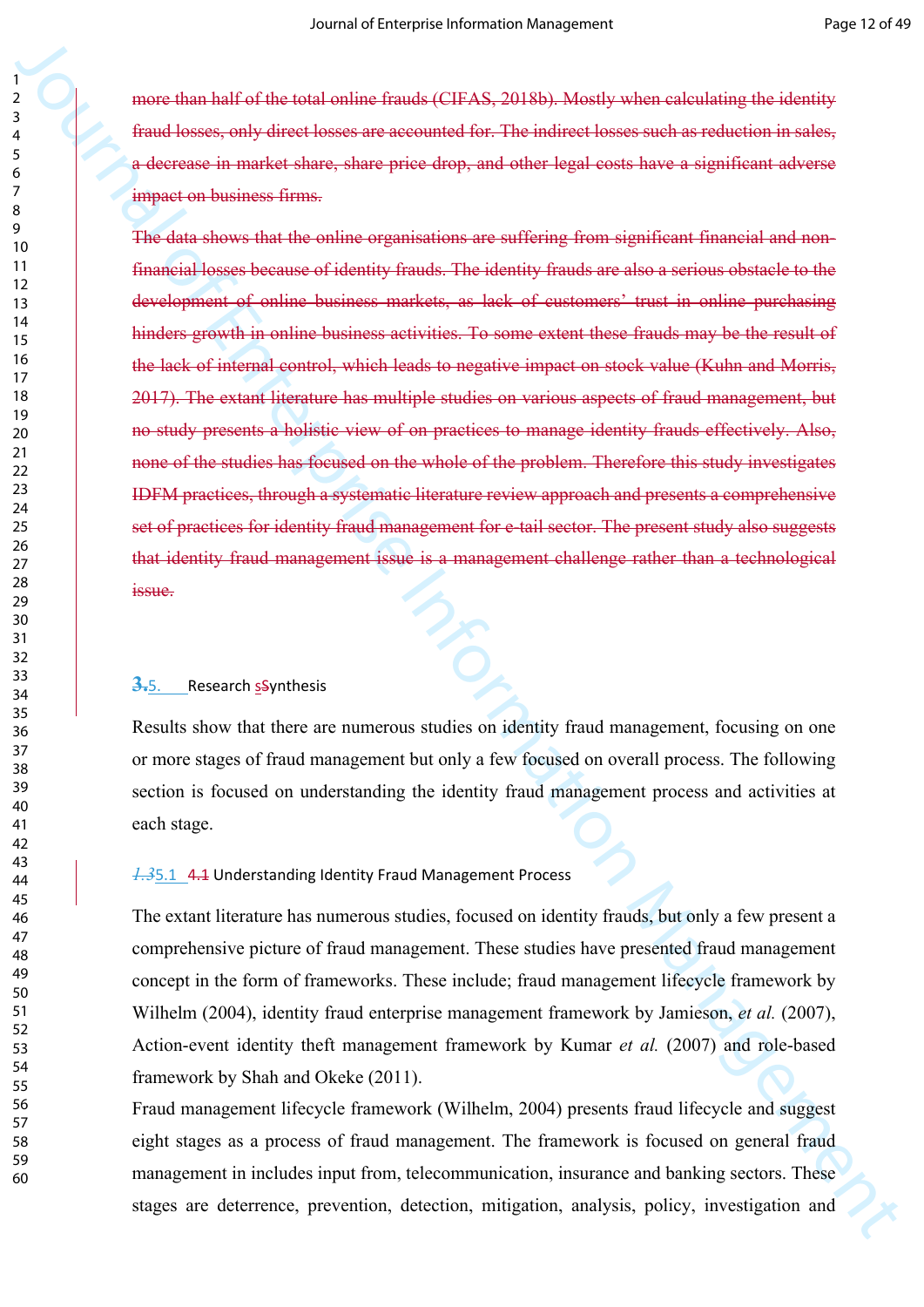prosecution of frauds. The other frameworks as mentioned earlier are based on this framework, hence present a similar picture of fraud management.

#### *1.4*5.2 4.2 Practices at each Stage of Identity Fraud Management Process

The fraud management lifecycle framework (Wilhelm, 2004) has eight stages, so each stage was separately searched for related literature. Many of the articles discussed more than one stage of the framework, but none of them gives a complete set of activities regarding identity fraud management process. To explore the practices at each stage in detail, and to understand the whole of identity fraud management these stages are discussed separately.

#### 5.2.1 4.2.1 Deterrence

Deterrence is to stop fraud or event before happening. Literary, deter means to inhibit or discourage through fear, hence to prevent action by fear of consequences. The extant literature has some studies on the deterrence of frauds and social crimes. Through effective deterrence, online, retailers can control the number of fraud attempts. The extant literature on deterrence is presented in the following table.

At the outset, Bishop (2004) argues that the trend in fraud-fighting strategy is changing and deterrence is getting 80% emphasis as compared to 20% previously. Deterrent activities are helpful in combating the potential fraud attempts, so it is a proactive way to deter the identity frauds. The deterrent practices for identity fraud management are given in the following table.

#### *Insert table III here*

**Example 20**<br> **Example 20**<br> **Example 20**<br> **Example 20**<br> **Example 20**<br> **Example 20**<br> **Example 20**<br> **Example 20**<br> **Example 20**<br> **Example 20**<br> **ITC. Example 20**<br> **ITC. Example 20**<br> **ITC. Example 20**<br> **ITC. Example 20** Table III summarises the literature findings on deterrence. Deterrence has a critical role in managing identity frauds. Researchers such as Dorminey, *et al*. (2012), Leasure and Zhang (2017), Albrecht *et al.* (2011), Holt and Turner (2012), Arachchilage and Love (2013) and Sperdea, *et al.* (2011) have signified the role of deterrence in fraud management. The work of Albrecht *et al*. (2011), Arachchilage and Love (2013) and Holt and Turner (2012) is focused on the deterrence of identity theft at customer end. The study by Speradea, *et al.* (2011) investigates the is focused on the challenges of e-commerce. The research by Baer (2008) has investigated the significance of deterrence in corporate identity theft. All these studies have emphasised the role of deterrence and suggested some practices (summarised in Table III) to deter frauds effectively.

Although, these studies were conducted in various contexts but are uniformly focused on the role of deterrence in fraud management and present practices for effective fraud deterrence. These practices are limited only at the deterrence stage, however, for a holistic approach,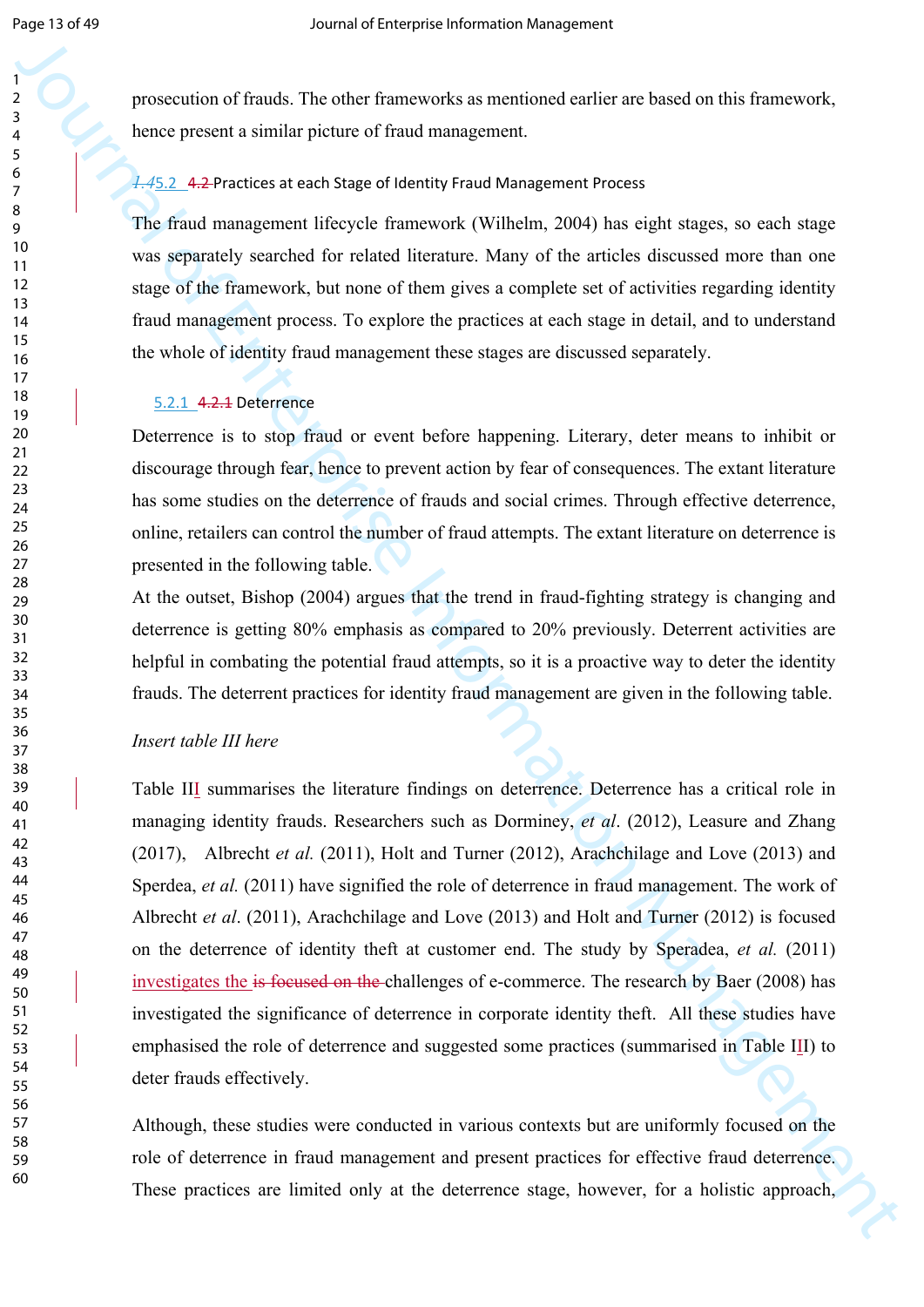practices at other stages need to be investigated to present a comprehensive view of identity fraud management. Therefore, the literature on prevention stage and suggested managerial practices are presented in the next section.

#### *1.4.1*5.2.2 4.2.2 Prevention

Prevention works at the boundary of interaction between organisation and customers to safeguard the interaction. In online business organisations, prevention activities are aimed at making the fraud more challenging to occur by implementing different measures such as information and communication security and strong authentication system. Furthermore, Table III gives a picture of the literature on prevention of identity frauds.

#### *Insert table IV here*

Procedures at other stagen tests in the measurement is interpretation and stages its and management (because the black the black of the stages and stages itsel and management (between the treat the black of the black of t Table IVII presents the findings on prevention. Prevention is the most investigated approach for all types of frauds. For example, Amori (2008) has investigated the significance of prevention in identity theft in the health sector. Usman and Shah (2013) have investigated the significance of prevention in online banking. They suggest prevention as a significant stage in managing identity fraud, but in the banking sector. Dyer (2013) and Archer (2012) have studied the role of technology in effective prevention of frauds and found that training is a significant practice to improve employee performance in fraud and consumer identity theft prevention. Although they signified prevention as critical in fraud prevention, his research is limited to technological context. The research by Bang et al. (2012) and Lee and Yu (2012) are focused on the measures to prevent identity frauds. Although, these researchers have emphasised the role of prevention but are limited to the secure login of internet accounts. Thus, these studies do not present a full picture of identity fraud management.

Devos and Pipan (2009) have good insight into the role of prevention and suggest for technological and organisational arrangements for it, but their research is limited to payment card industry. Bierstaker et al. (2006) have suggested for organisational measures for better prevention, but their study is limited to internal frauds. Similarly, the study by Gerard et al. (2005) have focused on preventive measures and suggest for internal and external arrangements for identity theft prevention. Albeit, it signifies the importance of prevention and suggest practices to make it effective but is limited to the one aspect of identity fraud management. Wang et al. (2006) have given a framework for preventing identity theft and suggest the role of stakeholders in identity theft prevention, which is only a part of prevention stage. The studies by Boyer (2007) and Bose and Leung (2013) suggest the practice of sufficient investments for a better outcome of preventive technologies but are limited to the financial aspect of a single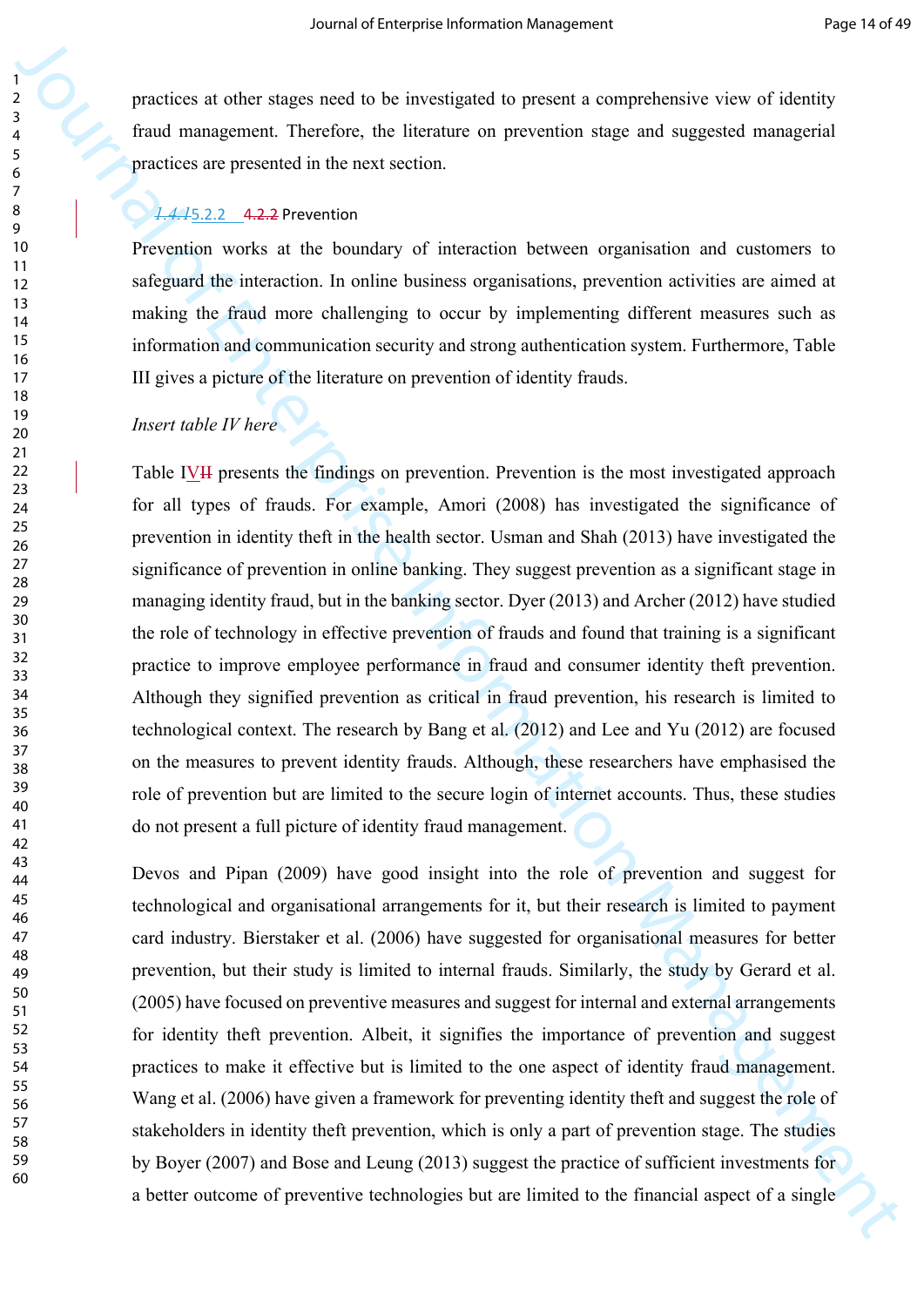stage. Hence no study presents a complete set of practices to manage identity frauds. Therefore, the present study explores practices at each stage of fraud management through scattered literature and presents a holistic view on managing identity frauds. Practices on detection stage are explained in the following section.

#### *1.4.2*5.2.3 4.2.3 Detection

Any action or process intended to identify and locate the suspicious or fraudulent activity before, during or after completion of any fraudulent activity is referred as detection (Wilhelm, 2004). Detection works when prevention system fails to stop any suspicious attempt. The extant literature has some logical arguments regarding the importance of fraud detection in identity fraud management. For example, Kundu et al. (2009) and Devos and Pipan (2009) claim that for online merchants, the efficient fraud detection system is necessary to protect the legitimate customers and control the business costs through effectively managing the identity frauds. The following table represents the practices on fraud detection.

#### *Insert table V here*

Journal of the state of the state of the state of the state of the state of the state of the state of the state of the state of the state of the state of the state of the state of the state of the state of the state of th Table IV Presents the literature findings on the detection of online frauds. At the outset, all the studies confirm that detection is a critical stage for any online fraud management. The studies by Kundu *et al*. (2009), Xu *et al*. (2007) and Devos and Pipan (2009) emphasise for an effective detection system to control the frauds and to protect the customers from being victims of identity frauds. Although, these studies have signified the importance of fraud detection but are focused on financial industry. The research by Edge and Sampaio (2009), Ghosh (2010) and Xu *et al*. (2007) have focused on fraud detection and suggested fraud cues and behaviour monitoring for effective detection of online frauds, but these studies are limited to one aspect of fraud management.

The studies by Anderson (2010) and Nissan (2012) are focused on fraud detection and have suggested some practices, based on their investigations in the health sector and general crime detection contexts. Peotta *et al*. (2011) has suggested that device recognition system is helpful in identity fraud detection. Although it is a good practice in fraud detection these studies are focused on banking and technological contexts and have not been tested in e-tail. Cheng, *et al*. (2015) and Tan, *et al*. (2016) have also investigated the role of device recognition system in locating the customers' position to get help in identity fraud detection. Although, these studies present a good deal of practices but focus on the fraud detection only.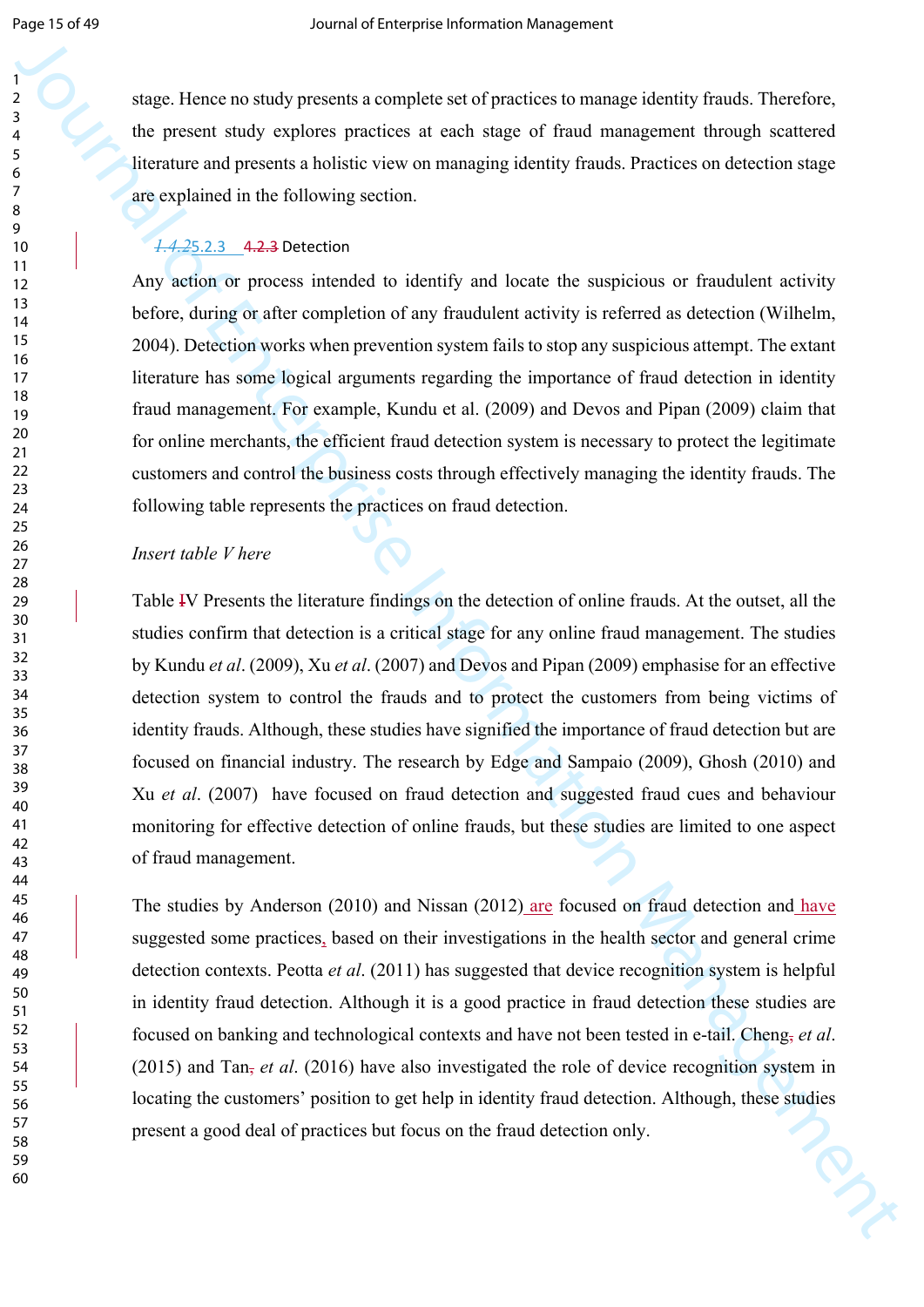Allan and Zahn (2010) and Vahdati and Yasini (2015) have signified the importance of system updating and human skills, while Kahn and Roberds (2008), Amori (2008) and Albrecht *et al.,* (2011) have undertaken studies on prior verifications of customers' identities for detection of any identity fraud. Finally, the studies on significancet of detection by Behdad *et al*., (2012), Kundu *et al*. (2009), Chang and Chang (2011) and Cavusoglu and Raghunathan (2004) have focused on various sectors and forwarded some notable practices.

The above discussion revealed that there have been many studies on fraud and forwarded some notable practices, but none of these studies has given a holistic view of fraud management. Therefore, present study tries to synthesise the extant literature on each stage of fraud management to give a holistic view of identity fraud management in e-tail sector. Managerial practices at the mitigation stage are given in the next section.

#### *1.4.3*5.2.4 4.2.4 Mitigation

Mitigation starts once any suspicious activity is detected at an earlier stage of the fraud attempt. Wilhelm (2004), defines mitigation in fraud arena as "*to stop a fraudster from continuing or completing the fraudulent activity"*. Only efficient and timely mitigation system can guarantee a real-time termination of a fraud attempt, reduced number of successful frauds and minimised fraud losses (Wilhelm, 2004). Online organisations need a real-time mitigation system as the online transactions are completed within seconds.

Successful mitigation depends on the business process, so online organisations should develop an efficient business process to mitigate the identity fraud attempts in real time (Dyer, 2013). Dyer (2013), suggests that any changes in mitigation system or process should be aligned with existing policies and information technology systems. The following table refers the importance and process of mitigation in identity fraud management.

#### *Insert table VI here*

Alter and Zshri (2010) and Vabdan and Y sensit (2013) have signified the importance of system<br>
qubiting and homen skills, which Kahn and Robuch (2008). Amoni (2008) and Altechet et at,<br>
(2011) have understoon enterprise I Table VI mentions the literature on the significance of mitigation and practices for its effeteness. Wilhelm (2004) has determined the mitigation as a significant part of identity fraud management and have explained two practice, i.e. minimising the fraud losses and recovery of customer account as normal. Furthermore, the studies by Cross and Blackshaw (2014) and Lewis *et al.* (2014) have signified the importance of information sharing in mitigation. Dyer (2013) argues that business process has a significant impact on fraud risk mitigation and suggests that changes in mitigation process should be aligned with policy, procedures and IT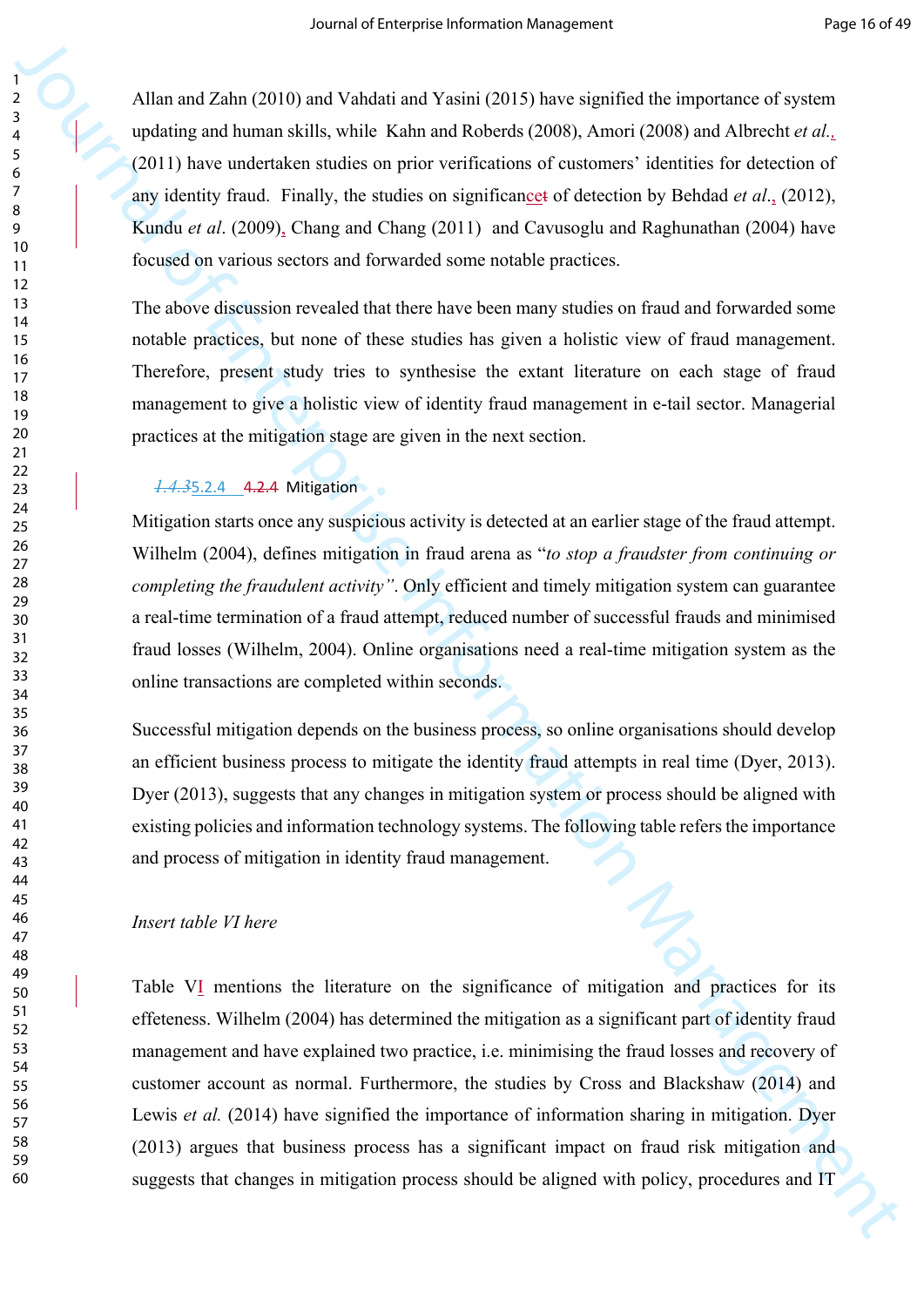by systems. Additionally, that et al. (2016) suggest low-trived process, calling the canonic FP solution of the system of the system of the system of the system of the system of the system of the system of the system of t systems. Additionally, Tan *et al.* (2016) suggest two critical practices, calling the customer for verification through asking identity related questions and checking the customer IP address to verify their location through a phone call. Another development in the verification of customer identities is documentary evidence. In this regard, Albrecht *et al.* (2011), Amori (2008) and Kahn and Linares-Zegarra (2016) suggest asking the customers for any documentary evidence in case of a suspicious transaction. However, collecting such evidence at the time of account opening would be more effective in identity fraud mitigation.

Furthermore, Becker *et al.* (2010) suggest the detection technologies should work as a complement to the human skills and provide feedback and training to mitigation staff to improve their performance. Finally, Hardouin (2009) advises suggests organisations having complete information about their customers, update their personal information and monitor their account activities.

The studies mentioned above, have insights into the significance of mitigation and suggested some notable practices to improve the mitigation. Although, these studies have investigated in technical and non-technical aspects of various types of frauds but are limited to mitigation aspect of fraud management. None of these studies has holistically investigated fraud management. Managerial practices at the next stage of fraud management are presented in the following section.

#### *1.4.4*5.2.5 4.2.5 Analysis

The analysis takes place to understand the fraud losses, patterns, methods and nature, once the identity fraud has been attempted. At this stage, managers analyse the causes and effects of fraud losses, fraud methods, patterns and performance of prevention and detection stages. At this point, analysts also suggest for supporting policy and improvements in activities at earlier stages of identity fraud management.

Identity fraud analysis has a significant impact on all other stages of fraud management lifecycle framework. It helps in designing an intelligent infrastructure to prevent, detect, mitigate and investigate the identity frauds and prosecute the fraudsters. Brody *et al.* (2007), suggest that analysis of vulnerability is a front line defence against online frauds and enhances the performance of prevention and detection activities. The following table discusses the arguments of the studies on fraud analysis.

*Insert table VII here*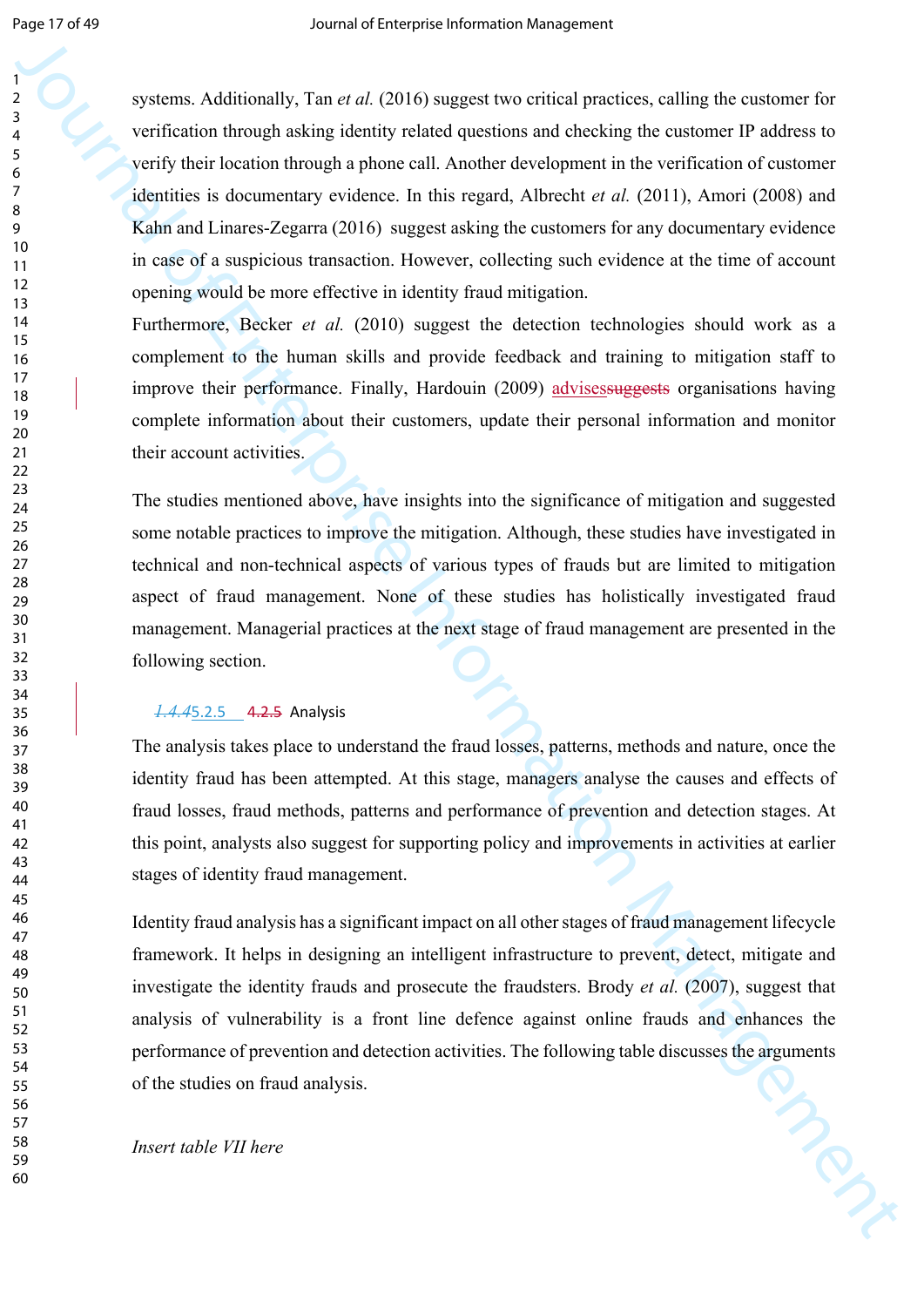Table VII mentions various studies on analysis stage of fraud management. At first, Brody *et al.* (2007) Rose *et al*. (2015) and Weisman and Brodsky (2011) have suggested for fraud risk assessment based on fraud types, trends, opportunities and occurrence. The studies by Phan and Vogel (2010) and Dorminey *et al*. (2012) investigated the significance of evaluation of the performance of employees, tools and techniques and process of fraud management. These studies suggest that analysis stage should suggest improvements through evaluation of elements of fraud management.

*First VII* mentions variation in analysis stage of Firal transported A find, those  $\mu$ . COO) Rose et al. (2013) and Woshman and Hookity (2011) have suggested for final risk<br>
assessment listed at ritual types, bonds, ap Furthermore, Phan and Vogel (2010) and Vahdati and Yasini (2015) have worked on technological perspectives while Tsaih *et al.* (2008) and Yelland (2013) have suggested theat evaluation of tools and managerial practices, which are significant practices for effective fraud management. The research by Cross and Blackshaw (2014) has signified the importance of sharing fraud related data with other organisations as an effective practice in fraud management. On the top, Bierstaker *et al.* (2006) have studied the importance of vulnerability analysis and found that it has a significant impact on the performance of fraud detection and prevention. Finally, the research by Miri-Lavassani *et al*., (2009) presents a good insight into identity fraud and suggest to simplify the process of fraud analysis for better results.

The literature in Table VII covers a variety of industries and different contexts, and present many practices to manage identity frauds effectively. However, none of these studies has focused on other aspects of identity fraud management. Therefore, the present study investigates the extant literature to present a holistic picture of identity fraud management and suggest a comprehensive set of practices at each stage of fraud management.

#### *1.4.5*5.2.6 4.2.6 Policy

The policy may be defined as "wisdom in the management of affairs". In practice, a policy is a guideline to perform activities aligned with overall business strategies. Many researchers (Such as; (Chang and Lin, 2007; Singh *et al.*, 2013; Siponen *et al.*, 2009) have emphasised the importance of policy in the management of various issues.

The extant literature discusses three aspects of policy, such as; policy development, updating and compliance. The following table depicts a picture of literature on policy in the fraud management and information security contexts.

#### *Insert table VIII here*

Table VIII shows that a number of studies have highlighted the significance of policies in the management of various operations. At the outset, many studies (Albrechtsen and Hovden, 2010;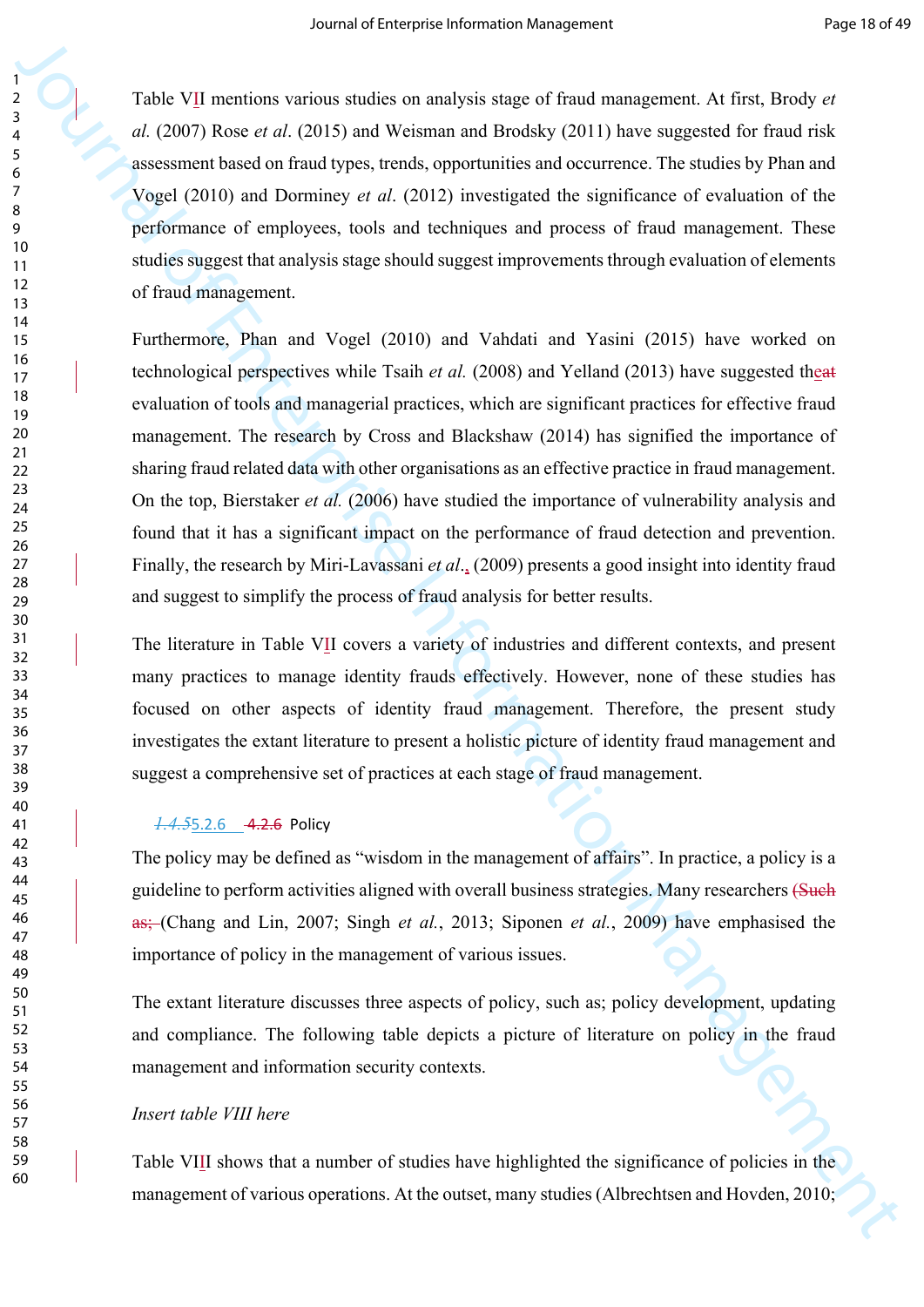Bechtsoudis and Sklavos, 2012; Chen *et al.*, 2015; Liu *et al.*, 2010; Parsons *et al.*, 2014; Rhee *et al.*, 2012; Singh *et al.*, 2013; Siponen *et al.*, 2014; Soomro *et al.*, 2016; Verdon, 2006;) have investigated the policies related issues and their significance in information security for prevention of identity theft, which is pre-requisite for identity fraud prevention. Their findings are related to the development, communication, awareness and compliance with policies but are limited to information security, which is only a part of fraud management. Hence, none of these studies offers a holistic view of fraud management.

Hecharaulis and Shlaves, 2012, Clume at al. 2013, Hau et al., 2010, Paramonia at 2013, Ries et al., 2014, Sources at 2014, Sources at 2014, Sources at 2014, Sources at 2014, Sources at 2014, Sources and Star significance On the other hand, studies by Calvasina, *et al.* (2007) suggested the development of policies but limited to the prevention of internal staff information. Some researchers (Bierstaker *et al.*, 2006; Njenga and Osiemo, 2013; Wright, 2007) have forwarded notable suggestions for having comprehensive policies on frauds. These studies also highlight the significance of policy awareness and training and monitoring for effective compliance. However, these practices have been suggested on their own, which may not work effectively in isolation. Therefore, these practices are suggested as a stage or a part of comprehensive identity fraud management. Managerial practices regarding development, communication, awareness and compliance of policies would benefit more if made as a part of holistic identity fraud management. Therefore, this study suggests these practices as an integral part of identity fraud management for e-tail industry.

#### *1.4.6*5.2.7 4.2.7 Investigation

Investigation in identity fraud context may be defined as the conduct of a systematic enquiry and collection of evidence to examine and observe the facts of identity frauds. Fraud investigations are usually carried out by state law enforcing agencies, but in the absence of more state intervention in fraud investigation, the fraud continues to grow (Lewis *et al.*, 2014). Therefore, business firms are suggested to initiate the investigations at their end, and after successful investigation, these firms should report fraud cases with related evidence to law enforcing agencies for further process, which leads to successful prosecution. The following table represents the studies on the investigation of frauds.

#### *Insert table IX*

Table VIIIX presents literature on fraud investigation and its practices. The studies by Wilhelm (2004), Furlan and Bajec (2008) and Rose et al. (2015) emphasise the significance of investigation for evidence collection and prosecution to recover the losses. Wilhelm (2004) and Cross and Blackshaw (2014) have suggested evidence management for effective investigations. Additionally, Brooks and Button (2011) suggest business firms carry out fraud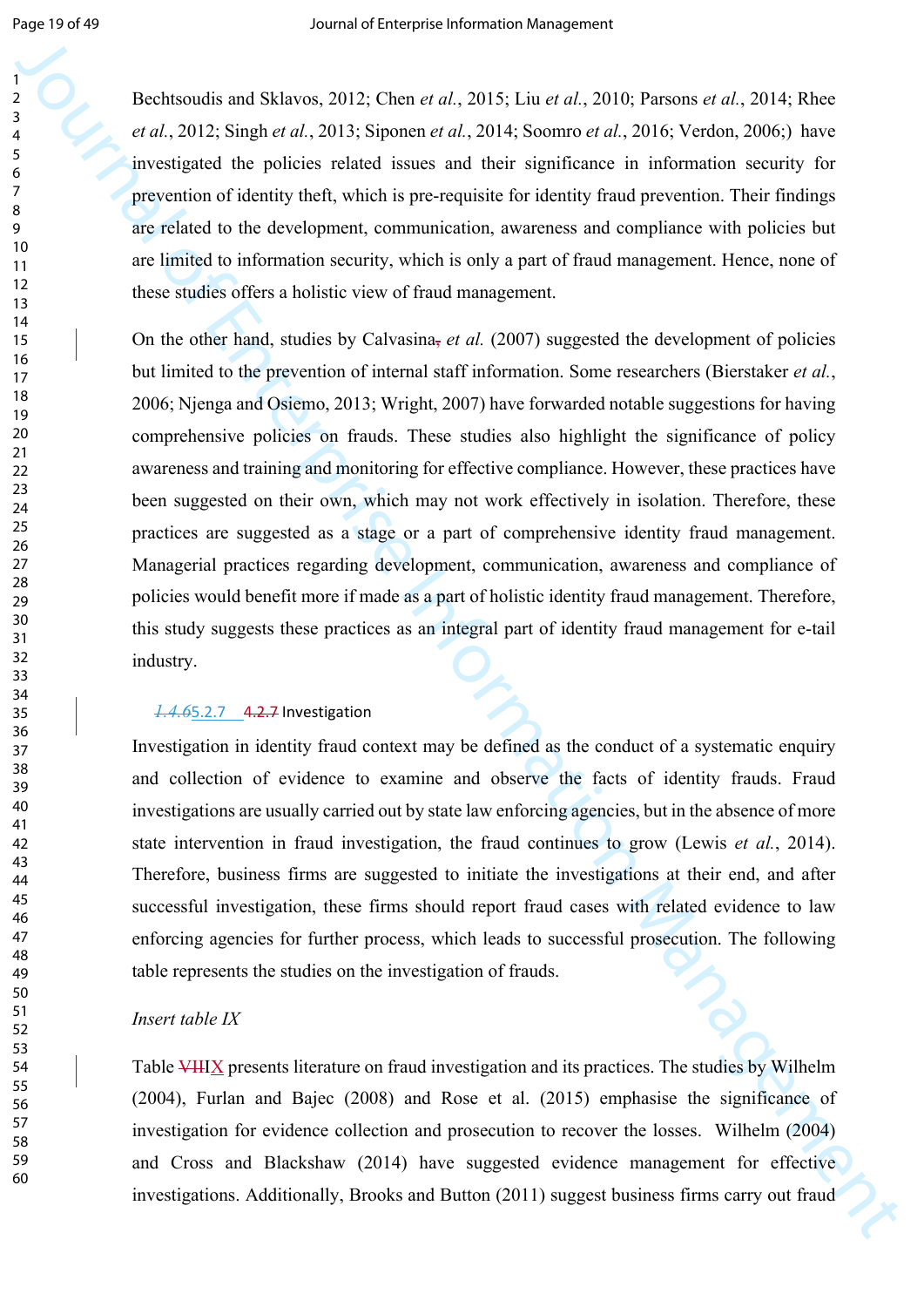investigations at the business end and to be the part of law enforcing agencies for further investigations. Such practices would enhance the coordination between the organisations and will help to reduce dependency on police, which is critical to get their interest on business frauds (Cross and Blackshaw, 2014; Lewis *et al.*, 2014; Lewis *et al.*, 2014).

On the significance of investigators role, Wilhelm (2004) and Lewis et al. (2014) suggest that quality of investigations depends on the skills, knowledge and experience of investigators; how they collect, analyse and present the evidence. Lewis et al. (2014) also suggest online business organisations to involve in fraud investigations and prosecution. For online fraud investigations, Edge and Sampaio (2009) have suggested the collection of evidence through data mining to identify fraud trends, patterns and locations and social media.

Finally, on the organisational role in collecting and preserving the evidence of digital frauds, Gogolin and Jones (2010) suggest that business firms should involve in investigation process as they have more resources to perform it effectively. Although, these suggestions are noteworthy in identity fraud management but are limited to investigations and prosecution process, while practices at other stages are missing in these studies. Therefore, present research synthesises the extant literature to give a holistic view on identity fraud management.

#### *1.4.7*5.2.8 4.2.8 Prosecution

Journal of the business and and lattice by ratio finds on formation and the set of the proposition and proposition and proposition and  $\frac{1}{2}$  investigations Note (the proposition Management of the set of the set of the Once the investigation has been completed with enough evidence and suspected fraudsters have been located, the next step is to recover the losses through a prosecution process. In fraud arena, prosecution serves three objectives first, to punish the fraudster to deter further frauds second, to enhance a firm's reputation for fraud deterrence and third, to recover the loss or possible restitution (Wilhelm, 2004). At this stage, organisations are suggested to work with law courts and other law enforcing agencies for legal proceedings. Wilhelm (2004), argues that consistent and visible coordination between supportive legislative and regulatory activities is unavoidable to stop fraudulent activities. The literature on prosecution is presented in the table below.

#### *Insert table X here*

Table IX presents literature on fraud prosecution. In this regard, Lewis *et al.* (2014) suggest the business organisations to actively be involved in prosecution process because of less intervention from state agencies. The research by Gogolin and Jones (2010), is worth mentioning here because it is related to issues regarding investigation and prosecution identity fraud. At the outset, Gogolin and Joness (2010) suggest for an information security plan developed with the prosecution in mind, to make the system helping in the prosecution process.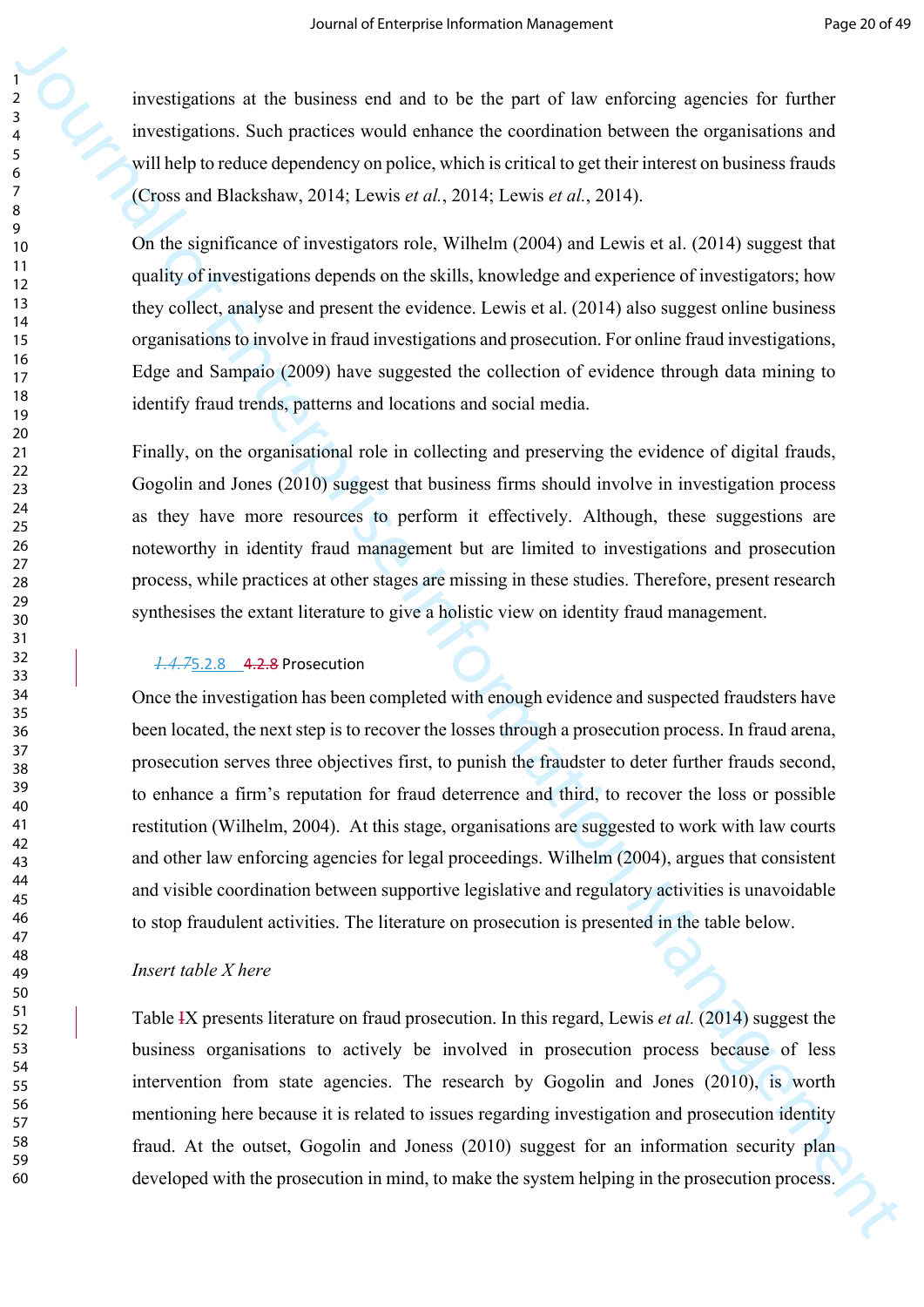Business organisations are also suggested to know legal system and requirements to make a fraud prosecutable. Furthermore, Wang, *et al.* (2006) argue that business organisations avoid investing in prosecution activities, which leads to its ineffectiveness. These studies are focused on legal aspects of fraud management which cannot work in isolation, so a comprehensive set of practices is required for effective identity fraud management. Therefore, this study investigates the extant literature and presents a holistic view of identity fraud management and forwards a set of practices at each stage of fraud management.

To sum it up, this study presents extant literature on each stage of fraud management. At first, the literature was presented to draw a clear picture of what an identity fraud management is. The work of various authors was presented to coincide a complete set of identity fraud management. After that using the systematic literature review approach literature at each stage of identity fraud management was sought.

#### **6. Discussions**

In online business domain, identity fraud is generally treated as a technological issue. Therefore a large number of articles is limited to the technological arrangements. Only a few studies, (Amasiatu, 2016; Jamieson *et al.*, 2007; Kumar, *et al*., 2007; Wilhelm, 2004) have addressed the issue comprehensively to include the eight stages of fraud management and suggest organisational, social and technological arrangements. While majority of the studies have focused on one or two stages of fraud management.

However, and the mean state suggested to be<br>not legal system and requirements to reache and the state and the state<br>of the procedure of the mean state is a state of the mean system in the state of the state<br>of the state i Extant literature has various studies on each stage of fraud management. On deterrence, there have been some studies (Dorminey *et al.*, 2012; Ijeoma and Aronu, 2013; Sperdea *et al.*, 2011) focusing on both aspects i.e. customer education and fear appeal. Whereas most of the studies are either focused on customer education or fear appeal (see Table III). Although, significant research has been found on different aspects of deterrence however, least has been done in identity fraud management in e-tail context. most of the studies are based on fear appeal and general deterrence theories. Less literature has been found on identity fraud management in the online sector, and none of these studies focused on e-tail organisations.

AtIn the prevention stage, majoritymost of the literature is focused on information security and data breach, although these are parts of identity fraud prevention, yet more is needed in given context. The literature on identity fraud prevention is mainly focused on information security and authentication. Thus, studies by Amori, (2008), Bose and leung (2013), Boyer, (2007),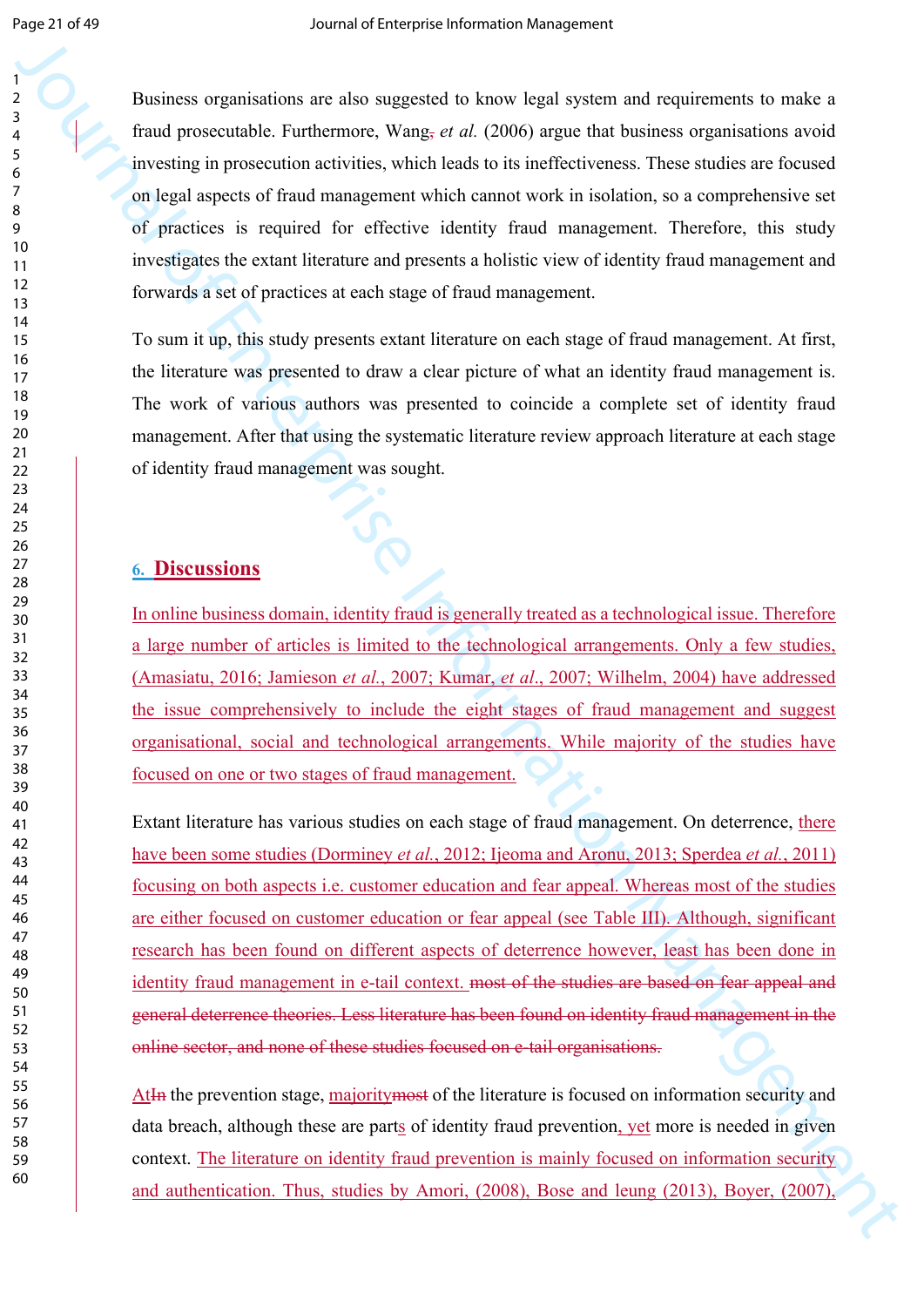Devos and pipan, (2009), Gerard *et al.* (2005) and Wang (2006) are focused on information security measures to prevent online frauds. While Bang *et al.* (2012), Lee and yu, (2012) and Usman and Shah, (2013) have suggested to improve authentication system to prevent such frauds. Apart from these, Archer, (2012) and Dyer, (2013) have focused on staff training to prevent online frauds.

In fraud management, detection has a critical role, which attracted the attention of many researchers. A large number of articles on fraud detection is also an evidence for its importance (see Table V). For detection of fraud, extant literature is focused on behavioural aspects, biometric technologies, and cue based auto detection system (see Table V). The existing studies on identity fraud prevention mostly focus on authentication. For identity fraud detection, significant work has been undertaken on technological aspects. Mostly, account analytic, and fraud cues with the automated flagging system have been suggested for identity fraud detection, but no study has been found to focus on e-tail organisation.

The extant literature suggests real-time mitigation to minimise the fraud losses and recovery of accounts. At this stage, majority of the studies suggest to keep and regularly update customers' records, which would help to verify genuine customer identities in case of any suspicious transaction. Additionally, some articles (Kahn and Liñares-Zegarra, 2016; Tan *et al.*, 2016) also suggest contacting customers for identity verification. For effective mitigation knowledge sharing is also recommended by some authors (Cross and Blackshaw, 2014; Lewis *et al.*, 2014).

Denotes and many (2009), formal or all 2005) and Ware (2006), are denoted or information exactly measured to meet the formation Management Control in the sequence of the sequence of the sequence of the sequence of the seq It also suggests the business organisations dealing with identity fraud victims properly. Most of the studies on fraud analysis are focused on information security risks. More research is needed to explore the significance of identity fraud analysis and its related practices especially focused on e-tail sector. There is significant literature on policy and related issues but mostly in information security context. Some authors (Njenga and Osiemo, 2013), emphasise the significance of policy in identity fraud management, but no studies were found in e-tail context. Also, the detail of managerial practices in policy development, communication, awareness and compliance were presented by exploring the literature (see Table VIII). The studies on fraud investigations and prosecution, mostly emphasise business firms to get involved in private investigations and follow the prosecution process in order to get better results. This is a common view that law enforcing agencies are more involved in other critical issues, therefore, e-tailers are suggested for private investigations and development of close coordination with police. For effective prosecution, e-tailers are also advised to have knowledge on state laws regarding fraud prosecution. were also presented, which suggest that business organisations come forward for private investigations and play an active role in the prosecution.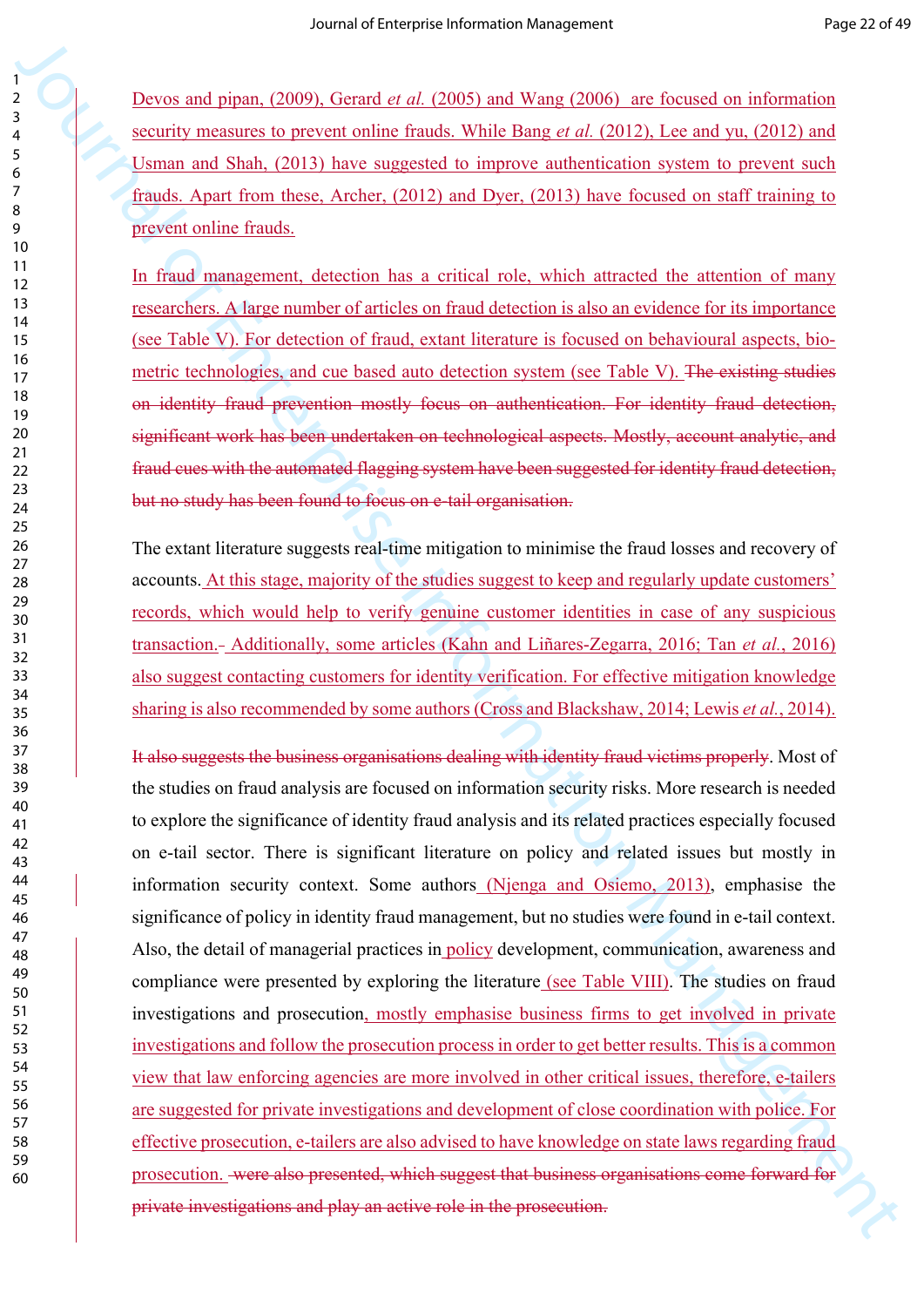The findings show that extant literature has some studies on each stage of fraud management, but none of these studies has presented a comprehensive picture to understand the challenge and countermeasures. These individual studies are focused on three main aspects of identity fraud management, i.e. the technological, human and organisational. Hence it may be deduced that an effective fraud management is an association of technological, human and organisations practices.

Reflected on the extant literature, this study also found that identity fraud managementIDFM is not a technological but a managerial issue, which needs attention from all factors of business operations and focuses on top management. The accumulated practices at each stage would also need a contribution from top management to operational staff and from strategic planning to day to day business operations. Therefore, e-tailers are advised to revisit their instance of identity fraud management takes it as a management challenge rather than a technological one.

The initial geobes that exists the same statistics on each stage of final management,<br>
but now of these statistics in processed a compedientic picture to material the children<br>
and constraints and the relation Management This research makes two unique contributions towards the body of literature, first by synthesising the extant literature at each stage of the fraud management to give a holistic approach to identity fraud management. Second, suggesting a detailed list of practices of at each stage of fraud management for effective use in identity fraud management in e-tail sector. It will help academicians to forward this field of research by further research in given context. Suggestions forwarded by this research will also help the e-tailers to manage identity frauds effectively, to reduce their fraud losses and maintain their market share with better customer relationships. For real-world, the present study suggests e-tailers change their stance on fraud management and take it as a management challenge and reflect on the practices mentioned above to include technological, human and organisational measures for improved management of identity frauds.

#### **4.**7. Conclusions

Identity fraud is a growing concern especially for online retail organisations throughout the world. Every year the number of identity frauds and their losses are increasing. There have been some studies on fraud management and related issues but are scattered. Hence none of the studies presents a holistic view of identity fraud management and practices in detail. In the absence of such studies e-tailers are losing a significant amount of their revenues in these frauds. Uncontrolled situation of identity frauds may also hinder the development of e-commerce and significant loss in capital markets. Such a situation is also a challenge for researchers and invites academics to research in this field to change the real-world situation against identity frauds. To help bridging this gap, <del>Therefore, t</del>his study systematically reviews the extant literature and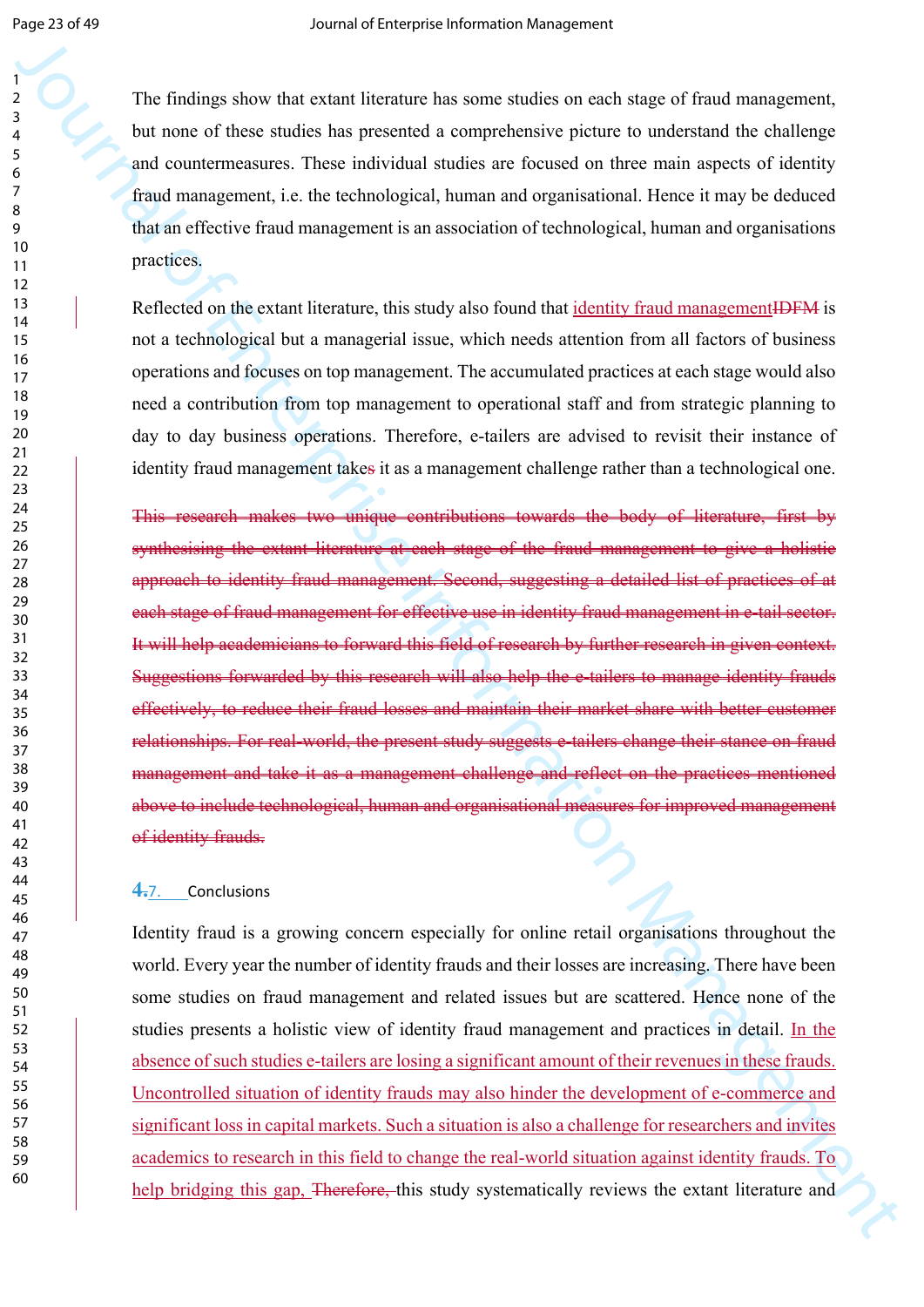presents a holistic view of identity fraud management and forwards a comprehensive set of related practices. We found that most of the studies are focused on one or some aspects, which may not cover the whole of fraud management. This research also found that most firms treat identity frauds as a technological issue.

Proceeds a hotels: vece of videota) frand management and forwards comprehensive and f<br>claud proceds. We found that most of the studies are focused on one or some aspects, which<br>may not every the solid of frand management. We found that the eight stages of identity-fraud management consists of eight sets of practices, named as; deterrence, prevention, detection, mitigation, analysis, policy, investigation and prosecution, suggested by Wilhelm–which are commonly termed as stages of fraud management. (Wilhelm, 2004) are equally important to manage identity frauds in e-tail sector... The related literature was reviewed, and practices at each stage were given. This study found that identity fraud is generally treated as a technological issue, only a few studies have comprehensively focused to include organisational, social and technological aspects of fraud management. This study We suggests that identity fraud management is a managerial issue rather than a technological, so it should include technological, human and organisational arrangements. This research synthesise the extant literature on fraud management, presents a holistic view of identity fraud management and suggest managerial practices at each stage of identity fraud management. Following are the key research findings. Guidelines are also given for e-tail managers to effectively manage identity fraud, control losses and develop favourable customer relationship. This research will also help in building customers' trust on online shopping, which will lead to e-commerce development.

Provided a holistic view of identity fraud management by synthesising the extant literature.

Forwards details on practices at each stage of identity fraud management.

 Offers the practical world a comprehensive view of identity fraud management and practices at each stage for enhanced effectiveness.

 Coincide a comprehensive list of guidelines for online retailers to improve their position to combat identity frauds.

#### *7.1 Theoretical contribution*

This research draws a significant and representative portion of extant literature into a single, comprehensive study. It would help academics to understand the art of the state in identity fraud management and will open new avenues for future research. This study expended extant literature by delineating a set of comprehensive organisational, social and technological aspects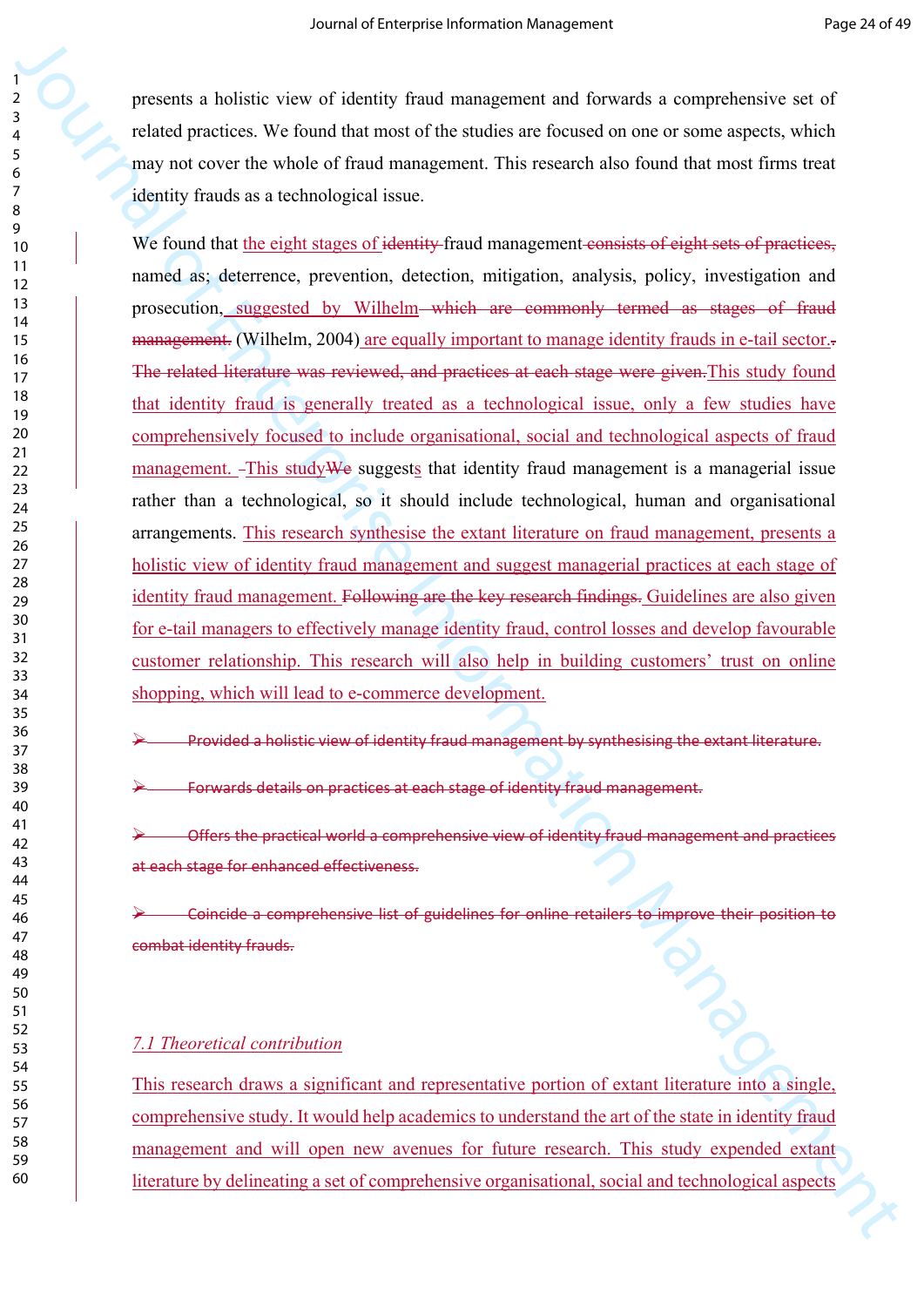of identity fraud management, which presents a holistic view of identity fraud management. Such a broader view of identity fraud management will open new avenues for future research. The literature shows that much of the research is focused on the e-tailers role within the boundaries of their business. However, other stake holders such as customers, banks and identity issuing authorities, do have critical role to play, which are not much focused in management of these frauds. Therefore, this study also invites researchers to include other stakeholders in development of effective framework for identity fraud management. This research makes two unique contributions towards the body of literature, first by synthesising the extant literature at each stage of the fraud management to give a holistic approach to identity fraud management. Second, suggesting a detailed list of practices of at each stage of fraud management for effective use in identity fraud management in e-tail sector. It will help academicians to forward this field of research by further research in given context.

#### *7.2 Practical contribution*

The state is to maximize the state of the state of the state of the state of the state of the state of the state of the state of the state of the state of the state of the state of the state of the state of the state of t Management of identity fraud is a significant challenge for e-tailers throughout the globe. This study will help e-tail managers to understand a holistic view of identity fraud management. Generally, identity fraud management has been regarded as a technological issue. This study presents a comprehensive set of managerial practices to effectively manage identity frauds. Broader view of identity fraud management will also help managers to consider organisational, social and technological arrangements towards better performance in the management of identity frauds. E-tailers are the ultimate bearers of identity frauds and literature suggests that mostly identity information is stolen at customer side. Therefore, e-tailers should go beyond the boundaries to create awareness and educate customers to minimise the risk of such frauds. Suggestions forwarded by this research will also help the e-tailers to manage identity frauds effectively, to reduce their fraud losses and maintain their market share with better customer relationships. For real-world, the present study suggests e-tailers change their stance on fraud management and take it as a management challenge and reflect on the practices mentioned above to include technological, human and organisational measures for improved management of identity frauds.

#### *7.3 Limitations and future research*

All of the academic studies have certain limitations, which also is the case with this study. This study used four databases i.e. IEEE Xplore, Science Direct (Elsevier), Emerald Insight, Business Source Complete and Computer and Applied Science Complete and google search engine to include a maximum number of related articles. However, there are still possibilities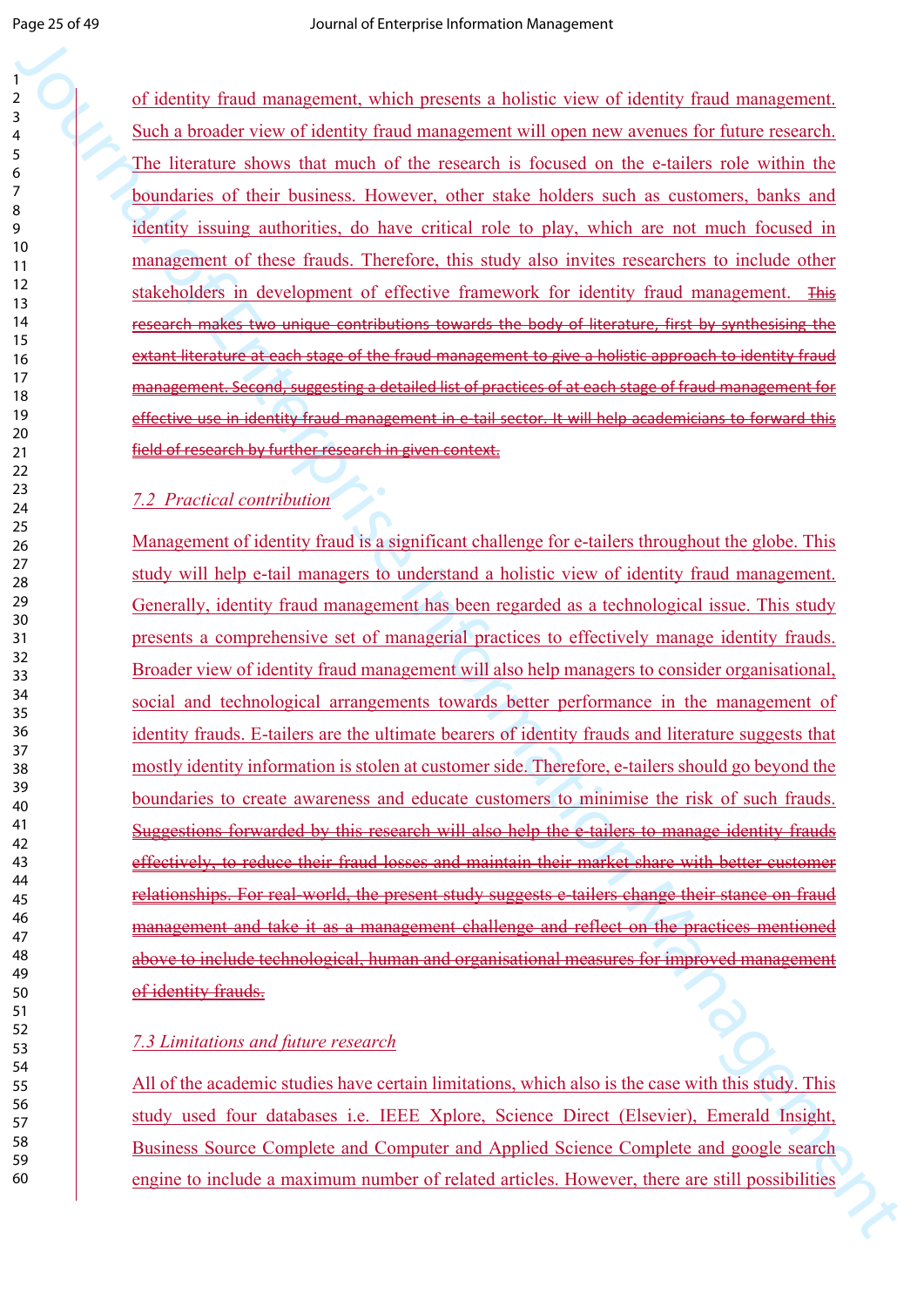of missing some articles. This study used Soomro *et al.* (2016) literature review process, which the authors found workable to include substantial portion of identity fraud management literature. This research suggest future studies to include other databases. This study used a rigorous approach for searching the related literature. However, there are still some limitations especially regarding the used search terms and identified articles. At the outset, only literature in the English language was targeted. Thus studies in other languages were not included. Furthermore, only predefined key terms were used, which may leave some literature unspotted. An alternate search process of gathering key terms during the literature analysis process is also suggested for future studies.

Is the specific Reserved on the specified served on the specified on the specified on the company of the company of the company of the company of the company of the company of the company of the company of the company of t Finally, we suggest testing of our findings through empirical studies based on quantitative surveys and qualitative case studies, to enhance the understanding of a holistic view of identity fraud management highlighted in this study.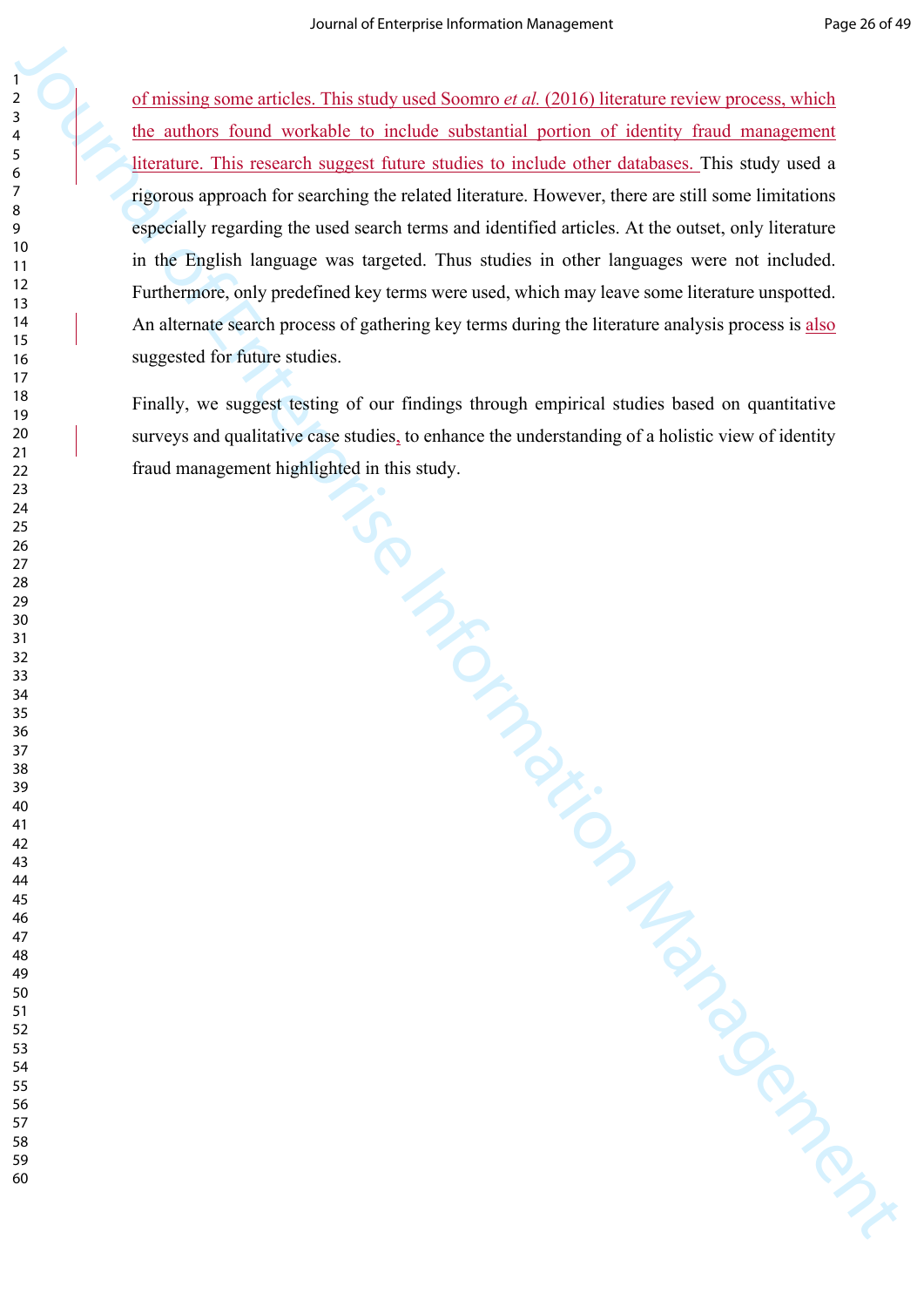#### **References**

Alanezi, F. and Brooks, L. (2014), "Combatting Online Fraud in Saudi Arabia Using General Deterrence Theory (GDT)"*, 20th Americas conference on information systems*, Savannah, Georgia, USA, August 7-9. Available at: https://dblp.org/db/conf/amcis/amcis2014.html (accessed August 28, 2017).

Albrecht, C., Albrecht, C. and Tzafrir, S. (2011), "How to protect and minimize consumer risk to identity theft", *Journal of Financial Crime,* Vol*.* 18 No 4, pp. 405-414.

Albrechtsen, E. and Hovden, J. (2010), "Improving information security awareness and behaviour through dialogue, participation and collective reflection. An intervention study", *Computers & Security,* Vol. 29 No. 4, pp. 432-445.

Ali, M. and Miller, L. (2017), "ERP system implementation in large enterprises–a systematic literature review", *Journal of Enterprise Information Management,* Vol*.* 30 No. 4, pp. 666-692.

Herene, and Interpretation (1991). The matter of the Final in Stard Anthul blank General Management Antonio (1997). 260 Antonio (1997). 260 Antonio (1997). 260 Antonio (1997). 260 Antonio (1997). 260 Antonio (1997). 260 A Al-Jumeily, D., Hussain, A., MacDermott, Á, Tawfik, H., Seeckts, G. and Lunn, J. (2015), "The Development of Fraud Detection Systems for Detection of Potentially Fraudulent Applications", *International Conference on Developments of E-Systems Engineering* (DeSE), Dubai, UAE. IEEE, 13-14 December.

Al-Kurdi, O., El-Haddadeh, R. and Eldabi, T. (2018), "Knowledge sharing in higher education institutions: a systematic review", *Journal of Enterprise Information Management,* Vol*.* 31 No. 2, pp. 226-246.

Allan, T. and Zhan, J. (2010), "Towards Fraud Detection Methodologies", *5th International Conference on Future Information Technology* (FutureTech), Busan, Korea (South). 21-23 May, available at https://dl.acm.org/citation.cfm?id=1853079&picked=prox. (accessed on 19 June 2017).

Alrashed, F. (2016), "Stealing More than Just Identity", *International Journal of Scientific & Engineering Research,* Vol. **7** No. 2, pp. 422-426.

Amasiatu, C.V. (2016), "Framework for managing first party fraud in e-tailing: a case stuty of the UK retail sector", PhD Thesis, available at www.clock.uclan.ac.uk (accessed on 12 February 2017)

Amori, G. (2008), "Preventing and responding to medical identity theft", *Journal of Healthcare Risk Management,* Vol. 28 No. 2, pp. 33-42.

Anderson, R.M. (2010), "A proposal for calculating reimbursed victims of financial identity theft under the federal sentencing guidelines", *Brooklyn Journal of Corporate, Financial & Commercial Law,* Vol. 5 No. 2, pp. 447.

Ann McGee, J. and Ralph Byington, J. (2015), "Corporate identity theft: A growing risk", *Journal of Corporate Accounting & Finance,* Vol. 26 No. 5, pp. 37-40.

Arachchilage, N.A.G. and Love, S. (2014), "Security awareness of computer users: A phishing threat avoidance perspective2, *Computers in Human Behavior,* Vol. 38 Issue September, pp. 304-312.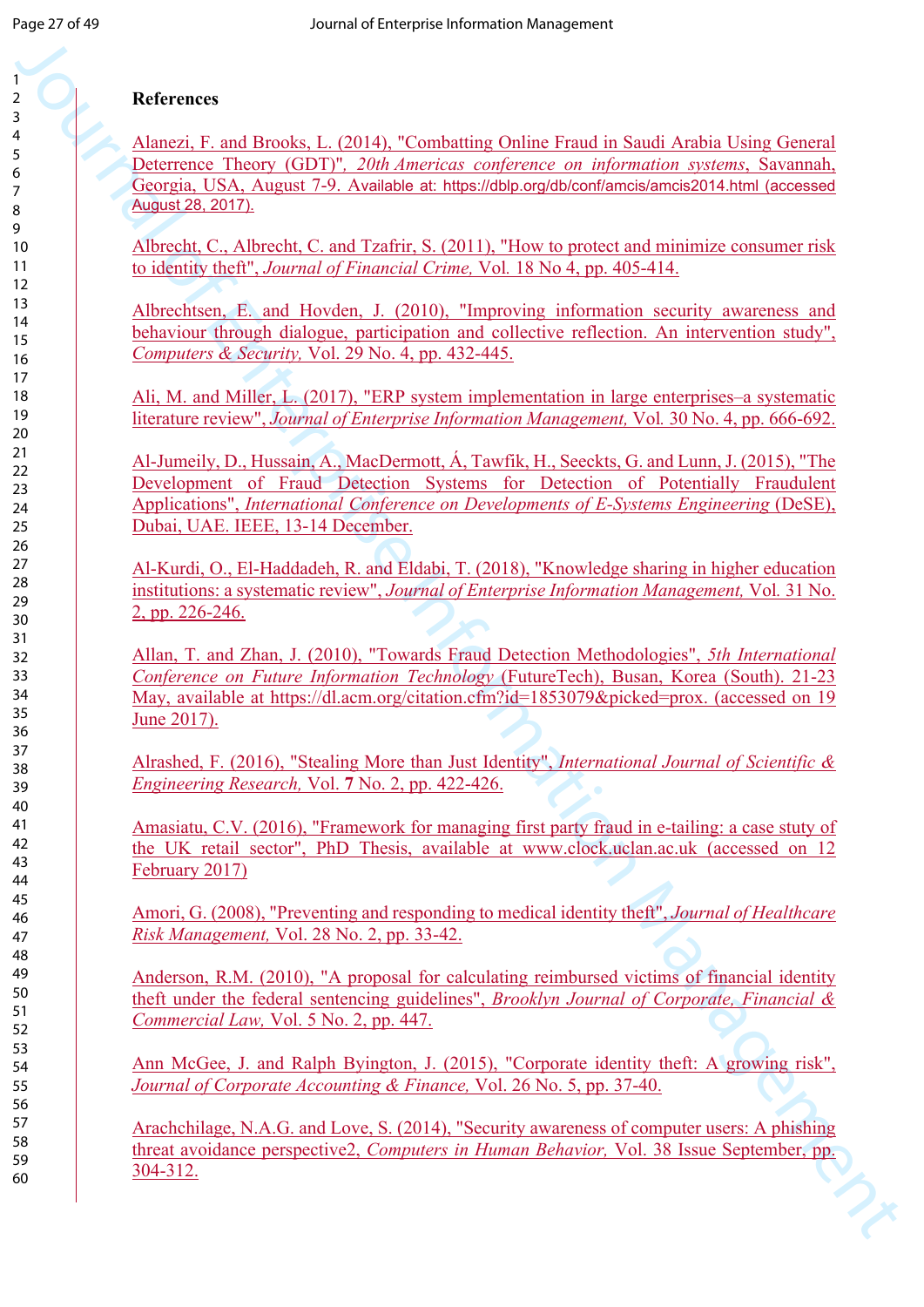Arachchilage, N.A.G. and Love, S. (2013), "A game design framework for avoiding phishing attacks", *Computers in Human Behavior,* Vol. 29 No. 3, pp. 706-714.

Archer, N. (2012), "Consumer identity theft prevention and identity fraud detection behaviours", *Journal of Financial Crime,* Vol. 19 No. 1, pp. 20-36.

Baer, M.H. (2008), "Linkage and the Deterrence of Corporate Fraud", *Virginia Law Review,*  Vol. 94 No. 6, pp. 1295-1365.

Bang, Y., Lee, D., Bae, Y. and Ahn, J. (2012), "Improving information security management: An analysis of ID–password usage and a new login vulnerability measure", *International Journal of Information Management,* Vol. 32 No. 5, pp. 409-418.

Baz, R., Samsudin, R.S. and Che-Ahmad, A. (2017), "The Role of Internal Control and Information Sharing in Preventing Fraud in the Saudi Banks", *Journal of Accounting and Financial Management,* Vol. 3 No. 1, pp. 7-13.

Bechtsoudis, A. and Sklavos, N. (2012), "Aiming at higher network security through extensive penetration tests", *IEEE Latin America Transactions,* Vol. 10 No. 3, pp. 1752-1756.

Becker, R.A., Volinsky, C. and Wilks, A.R. (2010), "Fraud detection in telecommunications: History and lessons learned", *Technometrics,* Vol. 52 No. 1, pp. 20-33.

3<br>
2.  $\Delta$  Anchelinge NA (1 and 1 ave N (2011). "A game is each functor", for avoidag a studier, Computers is Human Belavity. (50, 30, 5, 76, 76-14.<br>
2. Anchel Northern, Learning and Source Management and actual increasio Behdad, M., Barone, L., Bennamoun, M. and French, T. (2012), "Nature-inspired techniques in the context of fraud detection", *Systems, Man, and Cybernetics, Part C: Applications and Reviews, IEEE Transactions on,* Vol. 42 No. 6, pp. 1273-1290.

Bierstaker, J.L., Brody, R.G. and Pacini, C. (2006), "Accountants' perceptions regarding fraud detection and prevention methods", *Managerial Auditing Journal,* Vol. 21 No. 5, pp. 520-535.

Bishop, T.J.F. (2004), "Preventing, Deterring, and Detecting Fraud: What Works and What Doesn't", *Journal of Investment Compliance (Euromoney),* Vol. 5 No. 2, pp. 120-127.

Bose, I. and Leung, A.C.M. (2013), "The impact of adoption of identity theft countermeasures on firm value", *Decision Support Systems,* Vol. 55 No. 3, pp. 753-763.

Boyer, M.M. (2007), "Resistance (to Fraud) Is Futile", *Journal of Risk & Insurance,* Vol. 74 No. 2, pp. 461-492.

Brody, R.G., Mulig, E. and Kimball, V. (2007), "Phishing, pharming and identity theft", *Academy of Accounting and Financial Studies Journal,* Vol. 11 No. 3, pp. 43-56.

Brooks, G. and Button, M. (2011), "The police and fraud investigation and the case for a nationalised solution in the United Kingdom", *The Police Journal,* Vol*.* 84 No. 4, pp. 305-319.

Calvasina, G.E., Calvasina, R.V. and Calvasina, E.J. (2007), "Preventing Employee Identity Fraud: Policy and Practice Issues for Employers", *Journal of Legal, Ethical & Regulatory Issues,* Vol. 10 No. 2, pp. 69-80.

Carneiro, N., Figueira, G. and Costa, M. (2017), "A data mining based system for credit-card fraud detection in e-tail", *Decision Support Systems,* Vol. 95 No. 1, pp. pp. 91-101.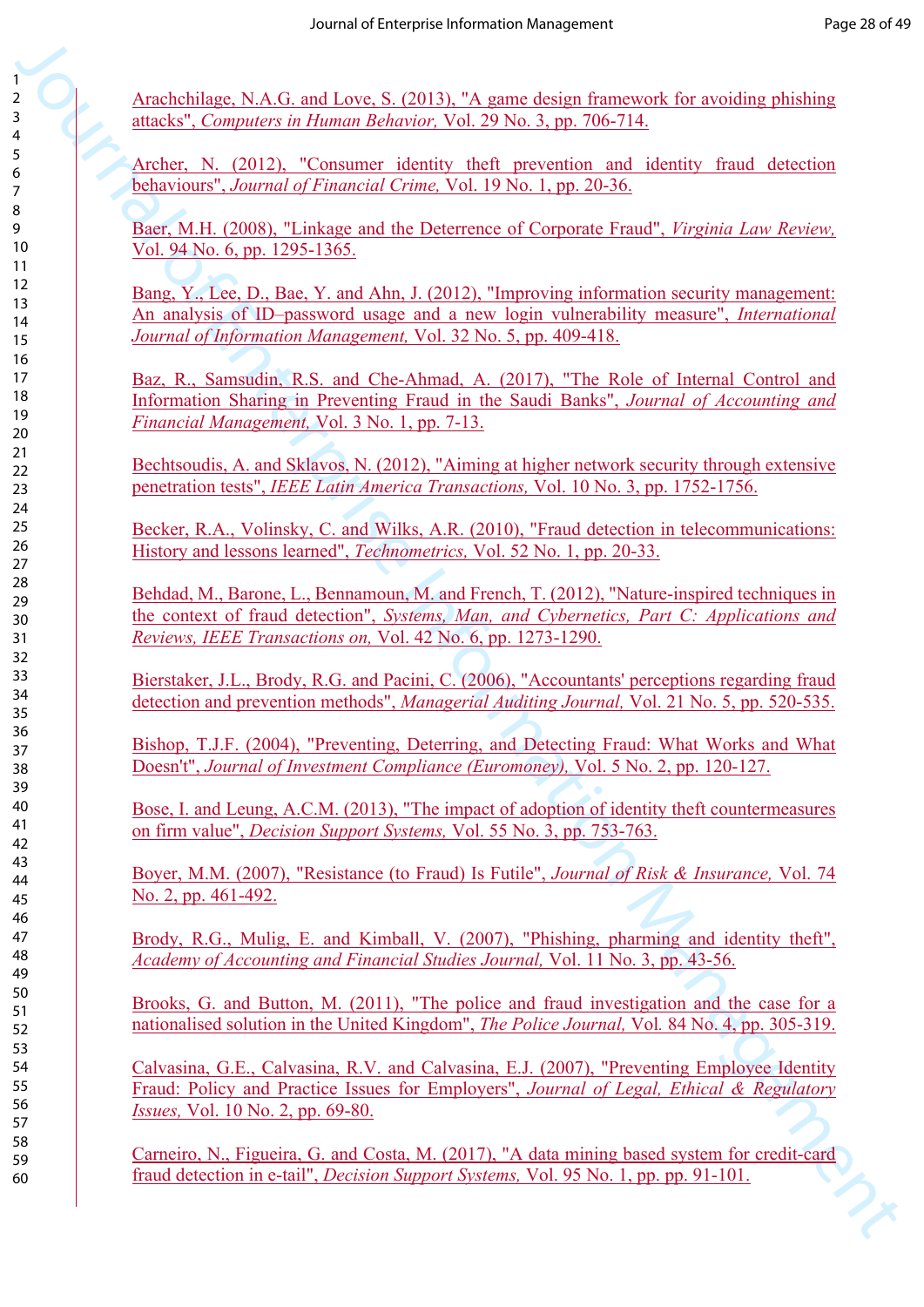Cavusoglu, H. and Raghunathan, S. (2004), "Configuration of Detection Software: A Comparison of Decision and Game Theory Approaches", *Decision Analysis,* Vol. 1 No. 3, pp. 131-148.

Chang, S.E. and Lin, C. (2007), "Exploring organizational culture for information security management", *Industrial Management & Data Systems,* Vol. 107 No. 3, pp. 438-458.

Chang, W. and Chang, J. (2011), "A novel two-stage phased modeling framework for early fraud detection in online auctions", *Expert Systems with Applications,* Vol. 38 No 9, pp. 11244- 11260.

Chen, Y., Ramamurthy, K. and Wen, K. (2015), "Impacts of Comprehensive Information Security Programs on Information Security Culture", *The Journal of Computer Information Systems,* Vol. 55 No. 3, pp. 11.

Chemistric H. and Richardson, N. (2003), "Configuration of Chemistric Scheme Scheme (1993), (September 2013), (Septembent 2013), (Septembent 2013), (Septembent 2013), (Septembent 2013), (Septembent 2013), (Septembent 2013 Cheng, D., Ter Chian Felix Tan, Guo, Z. and Cahalane, M. (2015), "Developing ICT-Enabled Information Processing Capabilities for Combatting E-Commerce Identity Fraud: A Case Study of Trustev's Social Fingerprinting Solution", paper presented at the Pacific Asia Conference on Information Systems (PACIS), July 5-9, Singapore available at: https://aisel.aisnet.org/pacis2015/ (accessed 8 August 2017).

CIFAS (2018a), "Fraudscape 2016"*, a*vailable at: https://www.cifas.org.uk/insight/reportstrends (accessed 3 December 2017).

CIFAS (2018b), "Fraudscape 2017", *a*vailable at: https://www.cifas.org.uk/insight/reportstrends/fraudscape-report-2017 (Accessed 12 January 2018).

CIFAS (2018c), "Identity fraud soars to new levels*", a*vailable at https://www.cifas.org.uk/newsroom/identity-fraud-soars-to-new-levels (accessed: 23 February 2018).

Copes, H., Kerley, K.R., Huff, R. and Kane, J. (2010), "Differentiating identity theft: An exploratory study of victims using a national victimization survey", *Journal of Criminal Justice,*  Vol. 38 No. 5, pp. 1045-1052.

Coulson-Thomas, C. (2017), "Fraud, security risks and corporate responses", in Ahluwalia J. S. (eds.) *"Corporate Ethics & Risk Management in an uncertain world",* IOD Publishing, Mumbai, pp. 67-76.

Cressey, D.R. (1950), "The criminal violation of financial trust", *American Sociological Review,* Vol. 15 No. 6, pp. 738-743.

Cross, C. and Blackshaw, D. (2014), "Improving the police response to online fraud", *Policing: A Journal of Policy and Practice,* Vol. 9 No. 2, pp. 119-128.

Devos, J. and Pipan, I. (2009), "The Role of IT/IS in Combating Fraud in the Payment Card Industry", *Journal of Internet Banking & Commerce,* Vol. 14 No. 3, pp. 1-17.

Dorfleitner, G. and Jahnes, H. (2014), "What factors drive personal loan fraud? Evidence from Germany", *Review of Managerial Science,* Vol. 8 No. 1, pp. 89-119.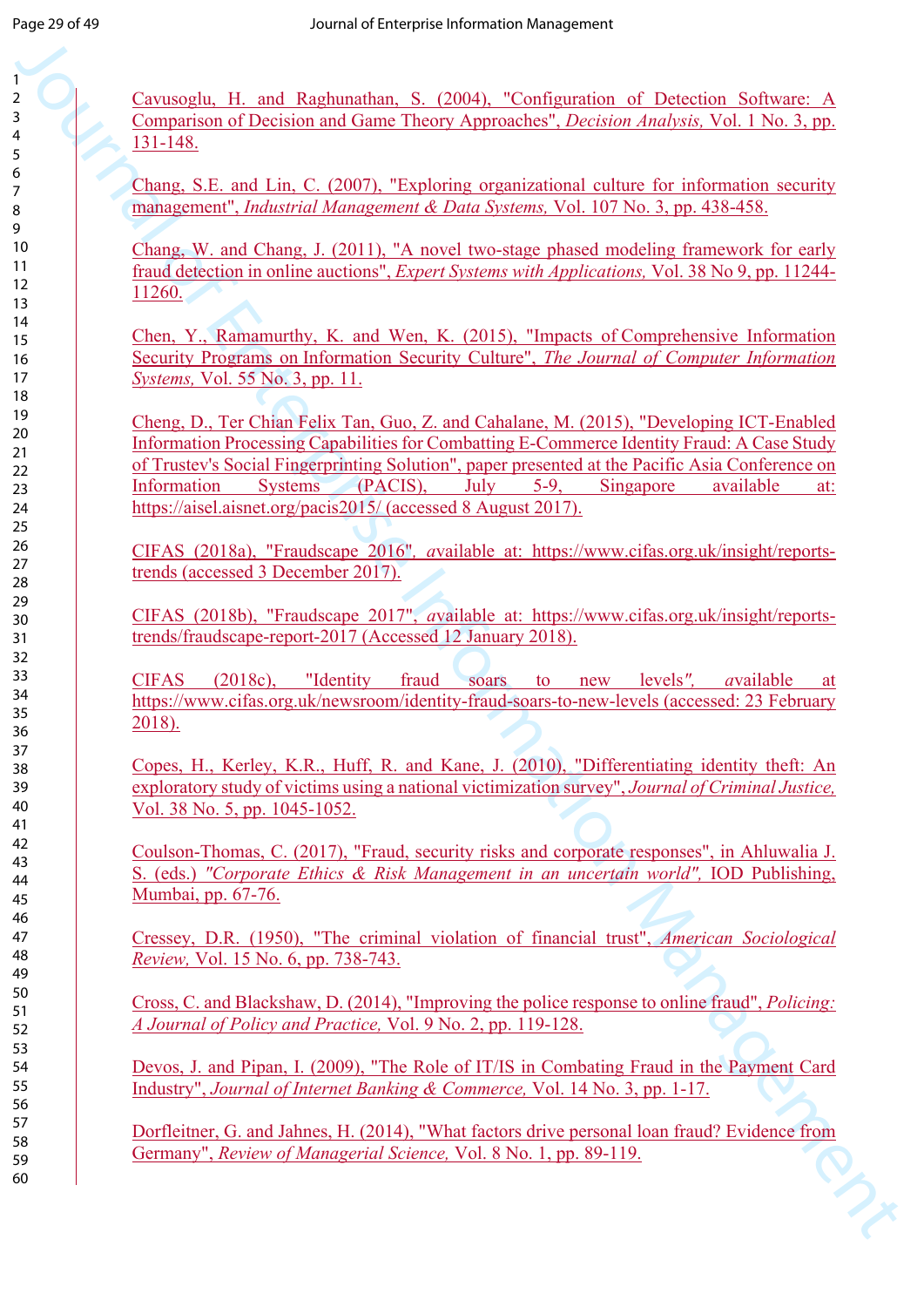Dorminey, J., Fleming, A.S., Kranacher, M. and Riley Jr, R.A. (2012), "The evolution of fraud theory", *Issues in Accounting Education,* Vol. 27 No. 2, pp. 555-579.

Dyer, R. (2013), "External reactive detection v. internal proactive prevention: The holistic approach to integrate change", *Journal of Financial Crime,* Vol. 20 No. 3, pp. 287-292.

Edge, M.E. and Falcone Sampaio, P.R. (2009), "A survey of signature based methods for financial fraud detection", *Computers & Security,* Vol. 28 No. 6, pp. 381-394.

Furlan, S. and Bajec, M. (2008), "Holistic approach to fraud management in health insurance", *Journal of Information and Organizational Sciences,* Vol. 32 No. 2, pp. 99-114.

Gerard, G.J., Hillison, W. and Pacini, C. (2005), "Identity theft: the US legal environment and organisations' related responsibilities", *Journal of Financial Crime,* Vol. 12 No. 1, pp. 33-43.

getsafeonline (2017), "Over £1 billion lost by businesses to online crime in the last year"*,*  available at: https://www.getsafeonline.org/press/over-1-billion-lost-by-businesses-to-onlinecrime-in-the-last-year/ (accessed 24 March 2018).

Ghosh, M. (2010), "Mobile ID fraud: the downside of mobile growth", *Computer Fraud & Security,* Vol. 2010 No. 12, pp. 8-13.

Gogolin, G. and Jones, J. (2010), "Law Enforcement's Ability to Deal with Digital Crime and the Implications for Business", *Information Security Journal: A Global Perspective,* Vol. 19 No. 3, pp. 109-117.

Hardouin, P. (2009), "Banks governance and public-private partnership in preventing and confronting organized crime, corruption and terrorism financing", *Journal of financial crime,*  Vol. 16 No. 3, pp. 199-209.

He, B., Chen, C., Su, Y. and Sun, H. (2014), "A defence scheme against identity theft attack based on multiple social networks", *Expert Systems with Applications,* Vol. 41 No. 5, pp. 2345- 2352.

Hollinger, R.C. and Clark, J.P. (1983), "*Theft by employees",* Lexington Books, Lexington, MA.

Holt, T.J. and Turner, M.G. (2012), "Examining risks and protective factors of on-line identity theft", *Deviant Behavior,* Vol. 33 No. 4, pp. 308-323.

Ijeoma, N. and Aronu, C. (2013), "The Impact of Fraud Management on Organizational Survival in Nigeria", *American Journal of Economics,* Vol. 3 No. 6, pp. 268-272.

The constraints of the statistic of the statistic of the statistic of the statistic of the statistic of the statistic of the statistic statistic statistic statistic statistic statistic statistic statistic statistic statis Jamieson, R., Winchester, D. and Smith, S. (2007), "Development of a conceptual framework for managing identity fraud", 40th Annual Hawaii International Conference on System Sciences, (HICSS), January 3-6, Waikoloa, Hawaii, available at https://www.computer.org/csdl/proceedings/hicss/2007/2755/00/27550157c-abs.html. (accessed 2 March 2017)

Javelin Strategy (2018), "Identity fraud hits record high 154 million U.S. victims 2016, Up 16 percent according new Javelin Strategy and research study"*, a*vailable at: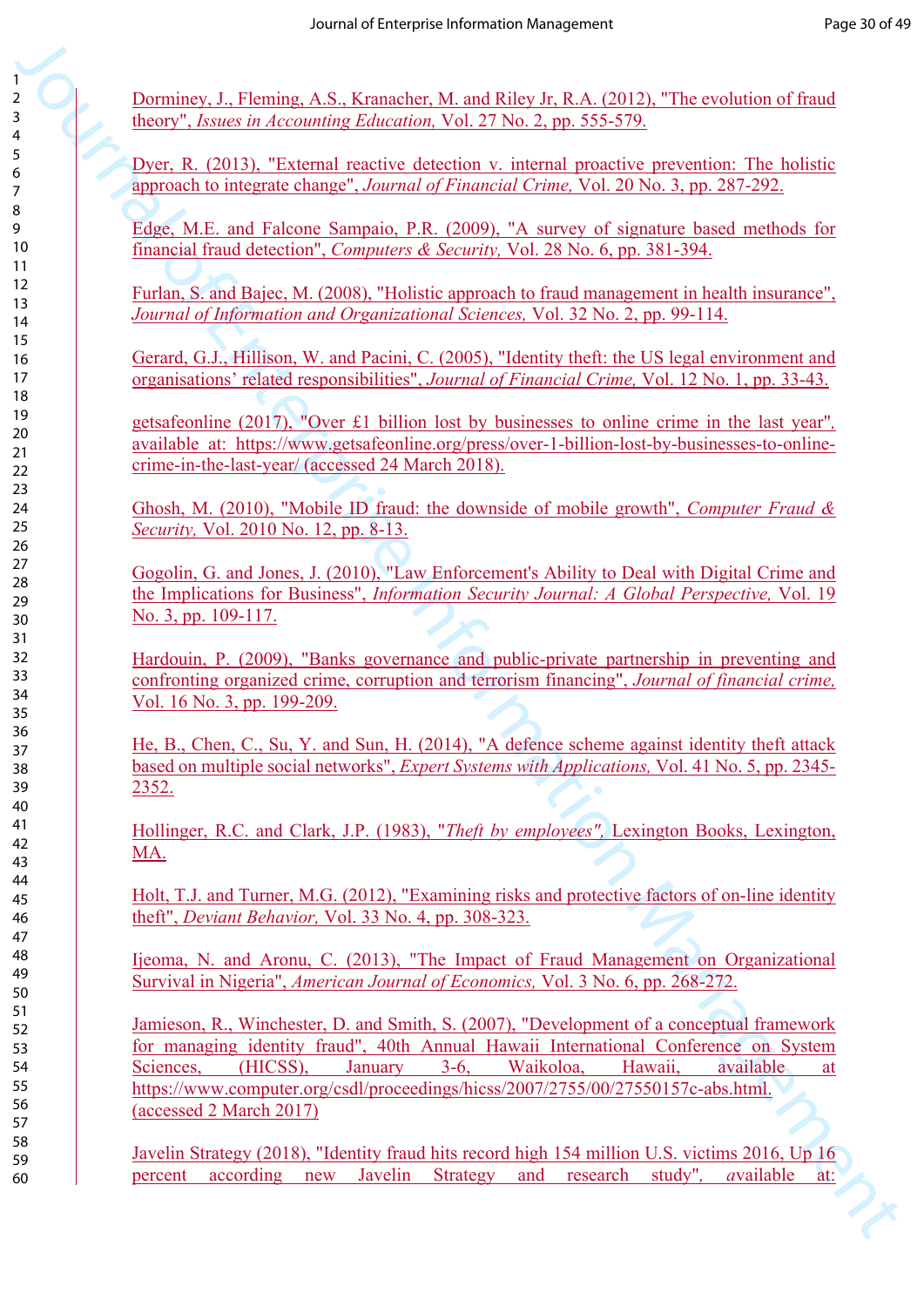https://www.javelinstrategy.com/press-release/identity-fraud-hits-record-high-154-million-usvictims-2016-16-percent-according-new (accessed 12 January 2018).

Jesson, J., Matheson, L. and Lacey, F.M. (2011), "*Doing your literature review: Traditional and systematic techniques", Sage* Publications, London.

Kahn, C.M. and Liñares-Zegarra, J.M. (2016), "Identity Theft and Consumer Payment Choice: Does Security Really Matter?", *Journal of Financial Services Research,* Vol. 50 No 1, pp. 121- 159.

Kahn, C.M. and Roberds, W. (2008), "Credit and identity theft", *Journal of Monetary Economics,* Vol. 55 No 2, pp. 251-264.

Kolb, N. and Abdullah, F. (2009), "Developing an information security awareness program for a non-profit organization", *International Management Review,* Vol. 5 No 2, pp. 103.

Kuhn, J.R. and Morris, B. (2017), "IT internal control weaknesses and the market value of firms", *Journal of Enterprise Information Management,* Vol. 30 No. 6, pp. 964-986.

Kumar, V. and Kumar, D. and De Grosbois, D. (2007), "Collaboration in Combating Identity Fraud", working paper, [SL 2007-034] Carleton University Sprott School of Business, Carleton University, Ottawa, November.

Kundu, A., Panigrahi, S., Sural, S. and Majumdar, A.K. (2009), "Blast-ssaha hybridization for credit card fraud detection", *IEEE Transactions on Dependable and Secure Computing,* Vol. 6 No. 4, pp. 309-315.

Leasure, P. and Zhang, G. (2017), "That how they taught us to do it: Learned Deviance and Inadequate Deterrents in Retail Banking", *Deviant Behaviour,* Vol. 33 No. 1, pp. 1-14.

Lee, S. and Yu, J. (2012), "Success model of project management information system in construction", *Automation in Construction,* Vol. 25 Issue August, pp. 82-93.

Lewis, C., Brooks, G., Button, M., Shepherd, D. and Wakefield, A. (2014), "Evaluating the case for greater use of private prosecutions in England and Wales for fraud offences", *International Journal of Law, Crime and Justice,* Vol. 42 No. 1, pp. 3-15.

Figure Neural Constrainten and the constraints of mail Party 1981 154 rather and victimes 2016 (For Geometry Andrew Constraints Inc. 2018).<br>
Figure 1.3 Matters and Lange And The Constraints Inc. 2018, the constraints of t Liu, J., Xiao, Y., Chen, H., Ozdemir, S., Dodle, S. and Singh, V. (2010), "A survey of payment card industry data security standard", *IEEE Communications Surveys & Tutorials,* Vol. 12 No. 3, pp. 287-303.

Meinert, M.C. (2016), "In the Fight Against Fraud, Strong Leadership is KEY", *ABA Banking Journal,* Vol. 108 No. 2, pp. 55-56.

Miri-Lavassani, K., Kumar, V., Movahedi, B. and Kumar, U. (2009), "Developing an identity fraud measurement model: a factor analysis approach", *Journal of Financial Crime,* Vol. 16 No. 4, pp. 364-386.

Narain Singh, A., Gupta, M. and Ojha, A. (2014), "Identifying factors of organizational information security management", *Journal of Enterprise Information Management,* Vol. 27 No. 5, pp. 644-667.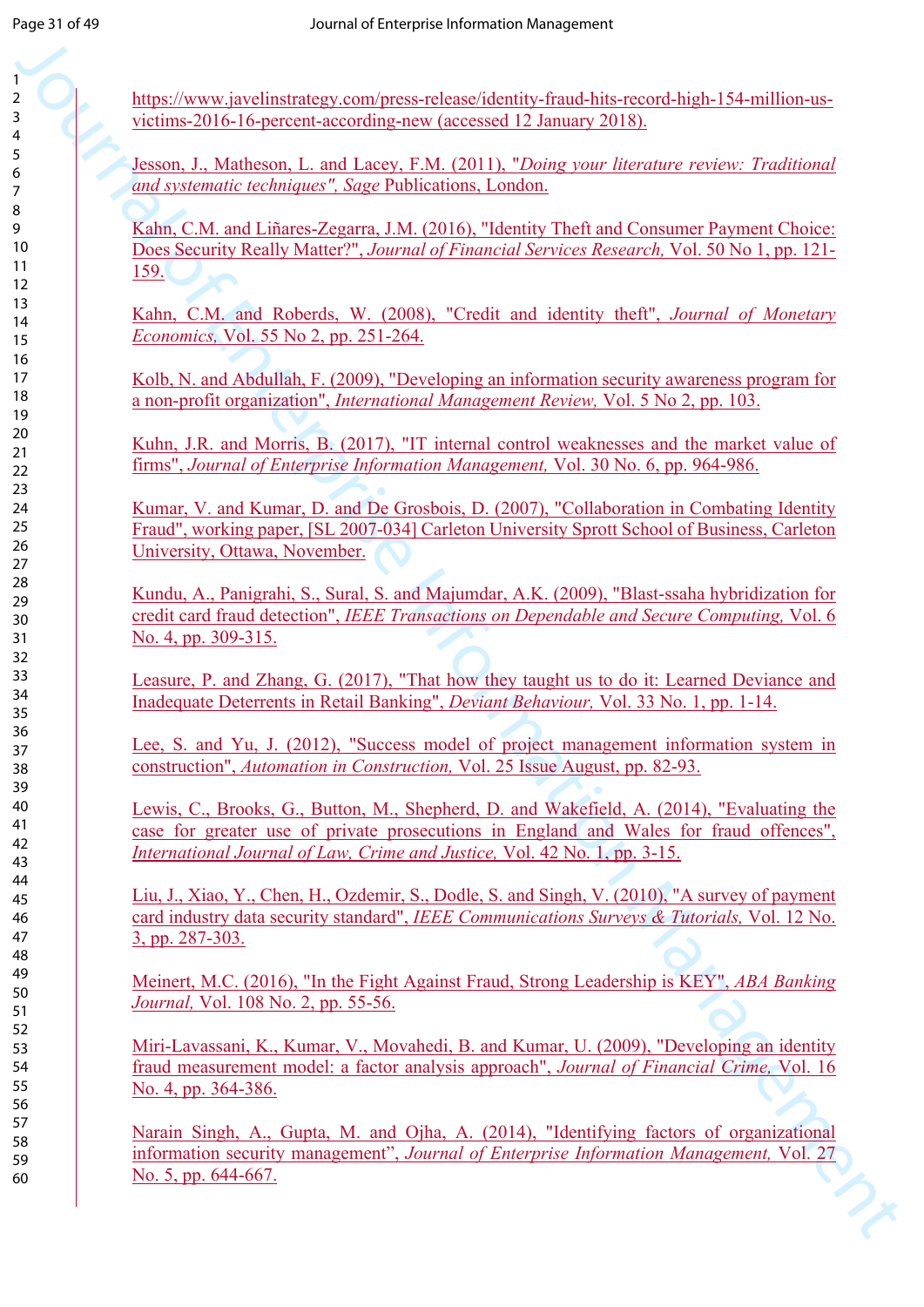Nissan, E. (2012), "An Overview of Data Mining for Combating Crime", *Applied Artificial Intelligence,* Vol. 26 No. 8, pp. 760-786.

Njenga, N. and Osiemo (2013), "Effect of fraud risk management on organization performance: A case of deposit-taking microfinance institutions in Kenya", *International Journal of Social Sciences and Entrepreneurship,* Vol. 1 No. 7, pp. 490-507.

Parsons, K., McCormac, A., Butavicius, M., Pattinson, M. and Jerram, C. (2014), "Determining employee awareness using the Human Aspects of Information Security Questionnaire (HAIS-Q)", *Computers & Security,* Vol. 42 Issue May, pp. 165-176.

Peotta, L., Holtz, M.D., David, B.M., Deus, F.G. and De Sousa, R. (2011), "A formal classification of internet banking attacks and vulnerabilities", *International Journal of Computer Science & Information Technology,* Vol. 3 No. 1, pp. 186-197.

Phan, D.D. and Vogel, D.R. (2010), "A model of customer relationship management and business intelligence systems for catalogue and online retailers", *Information & management,*  Vol. 47 No. 2, pp. 69-77.

Phua, C., Lee, V., Smith, K. and Gayler, R. (2010), "A comprehensive survey of data miningbased fraud detection research", *arXiv preprint arXiv:1009.6119,* .

Prabowo, H.Y. (2011), "Building our defence against credit card fraud: a strategic view", *Journal of Money Laundering Control,* Vol. 14 No. 4, pp. 371-386.

Prosch, M. (2009), "Preventing Identity Theft Throughout the Data Life Cycle", *Journal of Accountancy,* Vol. 207 No. 1, pp. 58-62.

Rhee, H., Ryu, Y.U. and Kim, C. (2012), "Unrealistic optimism on information security management", *Computers & Security,* Vol. 31 No. 2, pp. 221-232.

Rose, M., Sarjoo, P. and Bennett, K. (2015), "A boost to fraud risk assessments: reviews based on the updated COSO Internal Control-Integrated Framework may help prevent fraud", *Internal Auditor,* Vol. 72 No. 3, pp. 22-24.

Seda, L. (2014), "Identity theft and university students: do they know, do they care?", *Journal of Financial Crime,* Vol. 21 No. 4, pp. 461-483.

Shah, M. and Okeke, R.I. (2011), "A Framework for Internal Identity Theft Prevention in Retail Industry"*, in* European Intelligence and Security Informatics 2011 proceedings of the Conference in Athens, Greece. IEEE Xplore pp. 366-371

Singh, A.N., Picot, A., Kranz, J., Gupta, M.P. and Ojha, A. (2013), "Information Security Management (ISM) Practices: Lessons from Select Cases from India and Germany", *Global Journal of Flexible Systems Management,* Vol. 14 No. 4, pp. 225-239.

Journal of Enterprise Information Management Siponen, M., Mahmood, M.A. and Pahnila, S. (2009), "Are Employees Putting Your Company At Risk By Not Following Information Security Policies?", *Communications of the ACM,* Vol. 52 No. 12, pp. 145-147.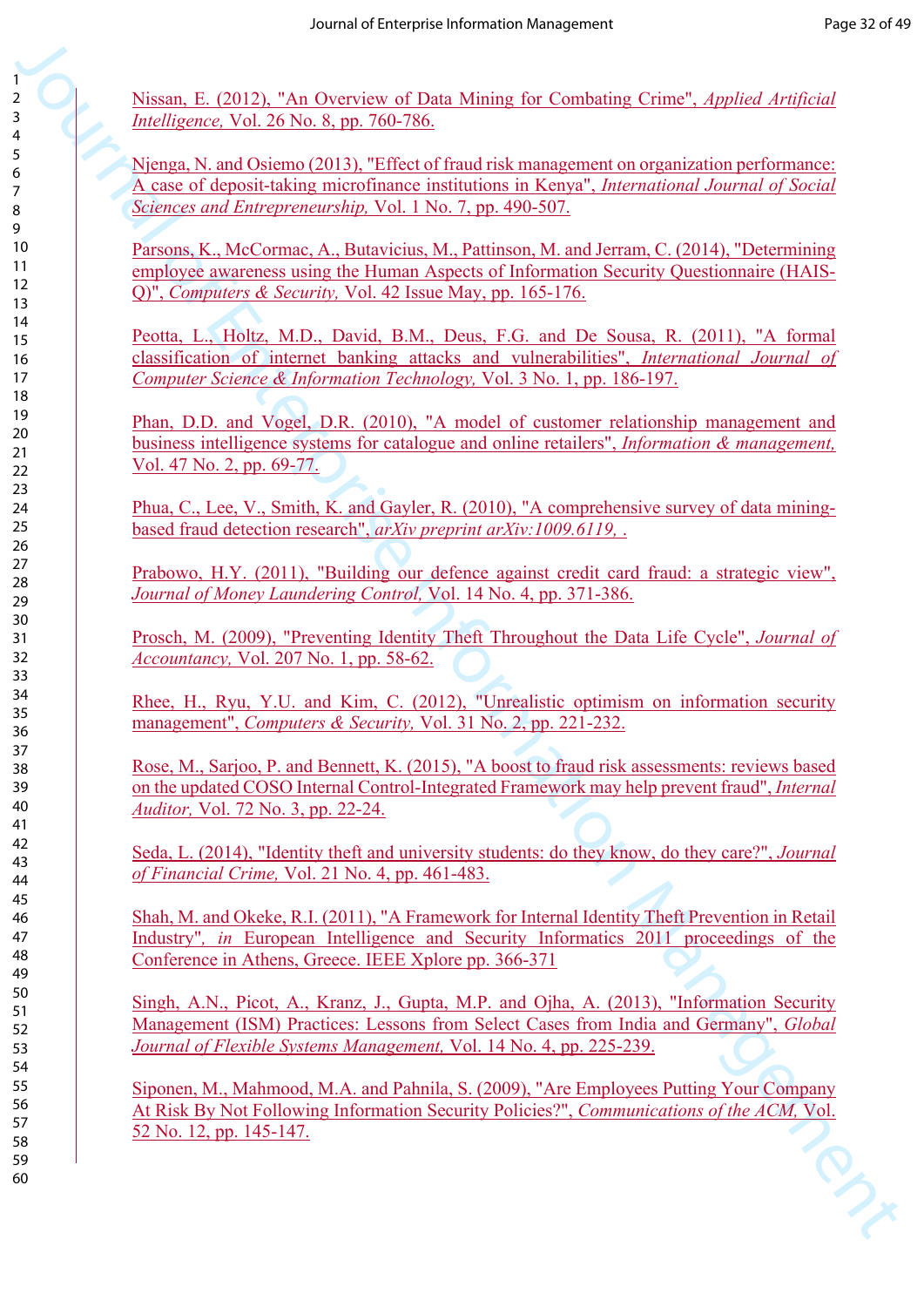Siponen, M., Mahmood, M.A. and and Pahnila, S. (2014), "Employees' adherence to information security policies: An exploratory field study", *Information & Management,* Vol. 51 No. 2, pp. 217-224.

Soomro, Z.A., Shah, M.H. and Ahmed, J. (2016), "Information security management needs more holistic approach: A literature review", *International Journal of Information Management,* Vol. 36 No. 2, pp. 215-225.

Sperdea, N.M., Enescu, M. and Enescu, M. (2011), "Challenges of managing e-commerce", *Economics, Management and Financial Markets,* Vol. 6 No. 2, pp. 194.

Swathi, M. and Kalpana, K. (2013), "Spirit of Identity Fraud And Counterfeit Detection", *International Journal of Computer Trends and Technology,* Vol. 4 No. 6, pp. 1891-1895.

3<br>
2. Sinomar, M. Ademaid, M.A. and and Palmis, S. (2014). "Tepelopes" advantage is a transformation Accords<br>
1.0 (and 2 m) (1.2) L. A. Shah, M.H. and Admed, J. (2016). "Information is<br>configurate include the shahar and t Tan, F.T.C., Guo, Z., Cahalane, M. and Cheng, D. (2016), "Developing business analytic capabilities for combating e-commerce identity fraud: A study of Trustev's digital verification solution", *Information & Management,* Vol. 53 No. 7, pp. 878-891.

Tannenbaum, M.B., Hepler, J., Zimmerman, R.S., Saul, L., Jacobs, S., Wilson, K. and Albarracín, D. (2015), "Appealing to fear: A meta-analysis of fear appeal effectiveness and theories", *Psychological Bulletin,* Vol. 141 No. 6, pp. 1178-1204.

Taylor, E. (2016), "Mobile payment technologies in retail: a review of potential benefits and risks", *International Journal of Retail & Distribution Management,* Vol. 44 No. 2, pp. 159-177.

Tsaih, R., Lin, W. and Chen, A. (2008), "Safeguard gaps and their managerial issues", *Industrial Management & Data Systems,* Vol. 108 No. 5, pp. 669-676.

Tsavli, M., Efraimidis, P.S., Katos, V. and Mitrou, L. (2015), "Reengineering the user: privacy concerns about personal data on smartphones", *Information & Computer Security,* Vol. 23 No. 4, pp. 394-405.

Usman, A.K. and Shah, M.H. (2013), "Strengthening e-banking security using keystroke dynamics", *The Journal of Internet Banking and Commerce,* Vol. 18 No. 3, pp. 1-11.

Vahdati, S. and Yasini, N. (2015), "Factors affecting internet frauds in private sector: A case study in cyberspace surveillance and scam monitoring agency of Iran", *Computers in Human Behavior,* Vol. 51 No. A, pp. 180-187.

Verdon, D. (2006), "Security policies and the software developer", *IEEE Security & Privacy,*  Vol. 4 No. 4, pp. 42-49.

Vidalis, S. and Angelopoulou, O. (2014), "Assessing identity theft in the Internet of Things", *Journal of IT Governance Practice,* Vol. 2 No. 1, pp. 15-21.

Vijaya Geeta, D. (2011), "Online identity theft–an Indian perspective", *Journal of Financial Crime,* Vol. 18 No. 3, pp. 235-246.

Wang, S. and Noe, R.A. (2010), "Knowledge sharing: A review and directions for future research", *Human resource management review,* Vol. 20 No. 2, pp. 115-131.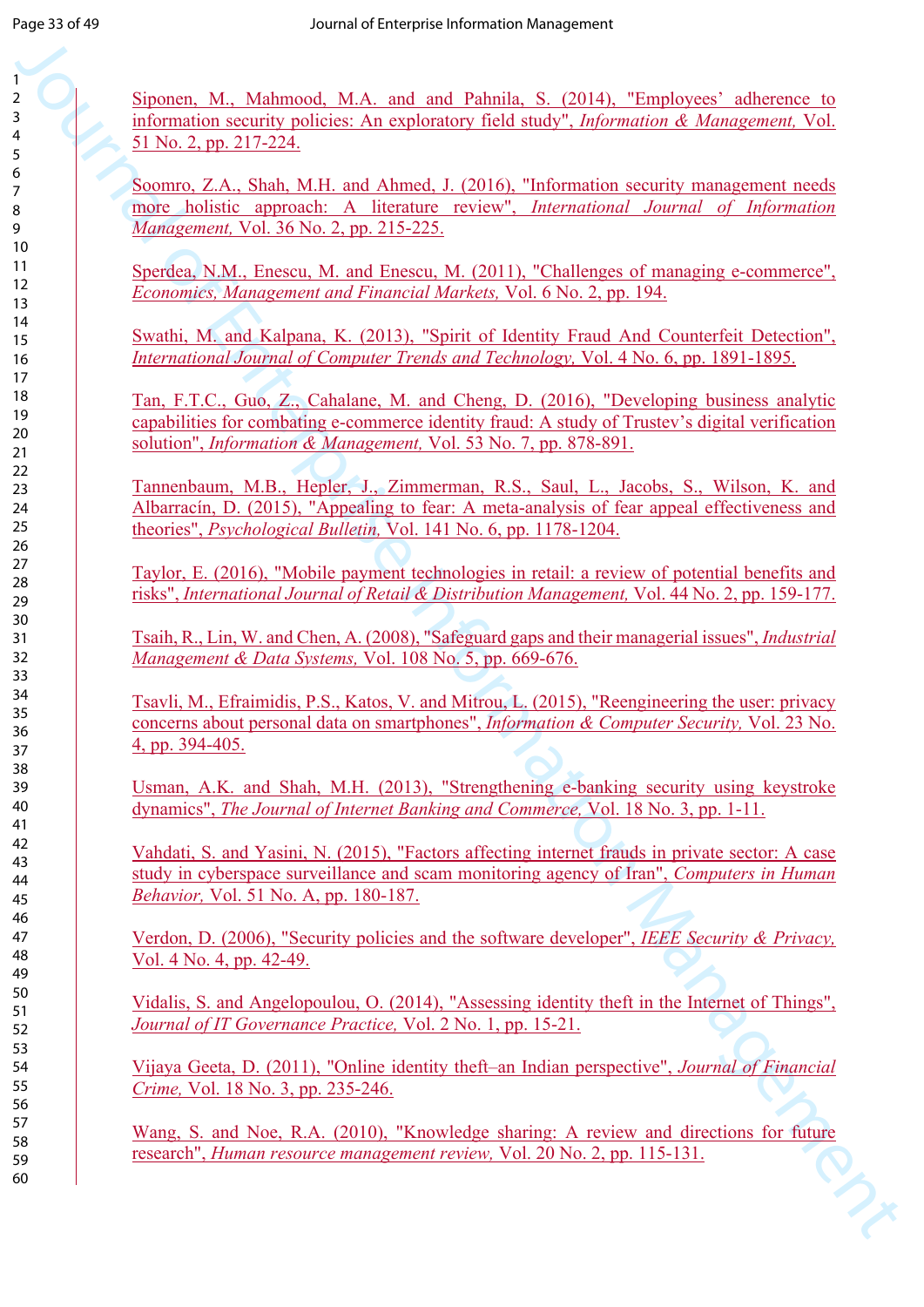Wang, W., Yuan, Y. and Archer, N. (2006), "A contextual framework for combating identity theft", *IEEE Security and Privacy,* Vol. 4 No. 2, pp. 30-38.

Weisman, A. and Brodsky, M. (2011), "Fighting fraud with both fists", *The CPA Journal,* Vol. 81 No. 1, pp. 11.

Wilhelm, W.K. (2004), "The fraud management lifecycle theory: a holistic approach to fraud management", *Journal of Economic Crime Management,* Vol. 2 No. 2, pp. 1-38.

Williams, M.D., Rana, N.P. and Dwivedi, Y.K. (2015), "The unified theory of acceptance and use of technology (UTAUT): a literature review", *Journal of Enterprise Information Management,* Vol. 28 No. 3, pp. 443-488.

Wright, R. (2007), "Developing effective tools to manage the risk of damage caused by economically motivated crime fraud", *Journal of Financial Crime,* Vol. 14 No. 1, pp. 17-27.

Xu, J., Sung, A.H. and Liu, Q. (2007), "Behaviour Mining for Fraud Detection", *Journal of Research & Practice in Information Technology,* Vol. 39 No. 1, pp. 3-18.

Yang, H. and Tate, M. (2012), "A descriptive literature review and classification of cloud computing research", *Communications of the Association for Information Systems,* Vol. 31 No. 2, pp. 35-60.

Justicem Company of Company Yelland, M. (2013), "Fraud in mobile networks", *Computer Fraud & Security,* Vol. 2013 No. 3, pp. 5-9.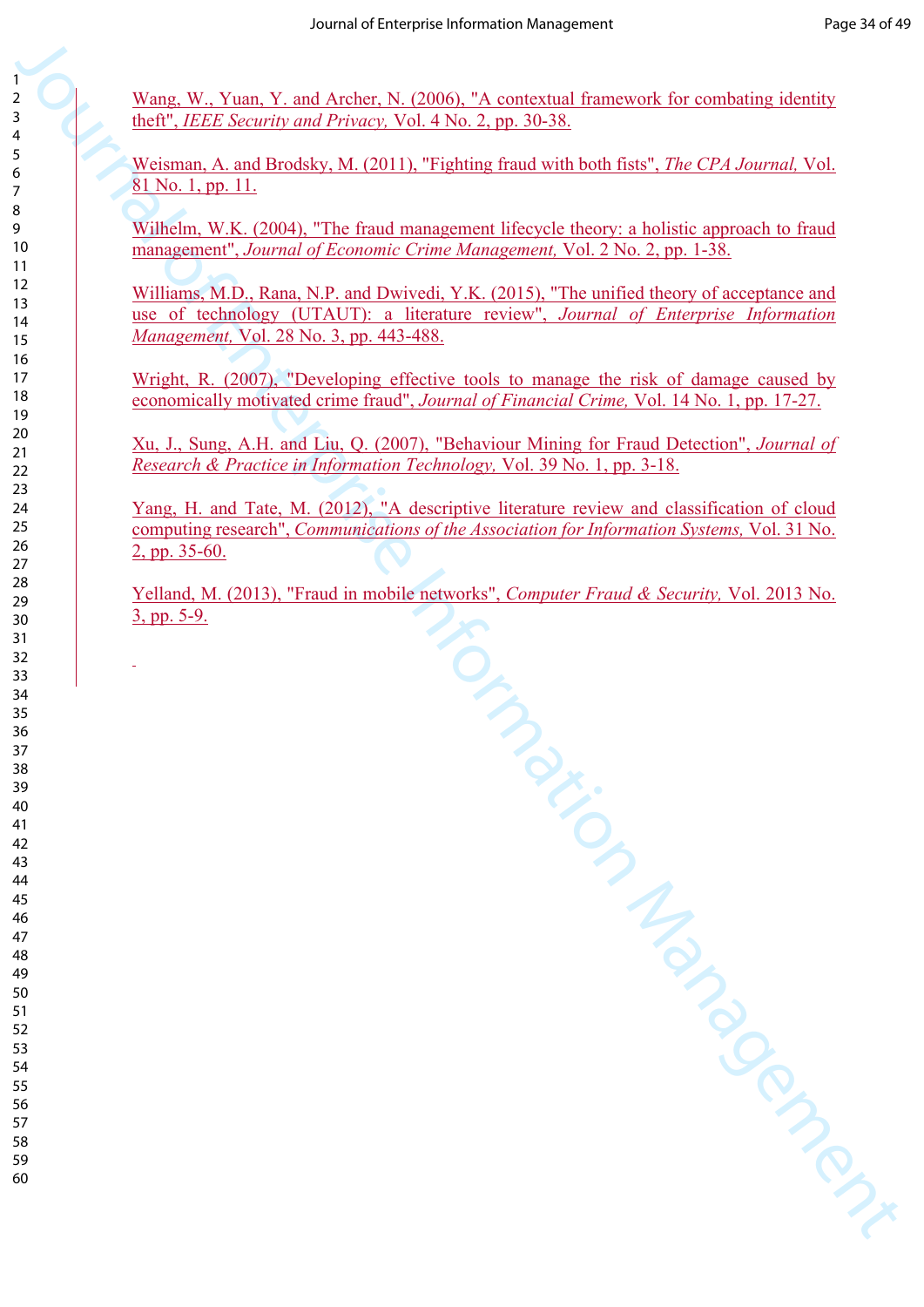|  |  | Table I. Showing number and percentage of identity-related frauds 2013-2017 |
|--|--|-----------------------------------------------------------------------------|
|--|--|-----------------------------------------------------------------------------|

| Identity fraud<br>Account/ Facility<br>takeover fraud | $%$ of<br>total<br>frauds<br>108,554<br>$(49.1\%)$ | % of total<br>frauds<br>113,838 | $%$ of<br>total<br>frauds<br>169,592 | $%$ of<br>total<br>frauds | % of total frauds<br>(first six months) |
|-------------------------------------------------------|----------------------------------------------------|---------------------------------|--------------------------------------|---------------------------|-----------------------------------------|
|                                                       |                                                    |                                 |                                      |                           |                                         |
|                                                       |                                                    |                                 |                                      | 172,919                   | 89000                                   |
|                                                       |                                                    | (41%)                           | $(52.9\%)$                           | $(53.3\%)$                | (56%)                                   |
|                                                       | 30,349                                             | 18,771                          | 15,497                               | 22,525                    | N/A                                     |
|                                                       | $(13.7\%)$                                         | $(6.8\%)$                       | $(4.9\%)$                            | $(6.9\%)$                 |                                         |
| Application fraud                                     | 38,573                                             | 37,960                          | 41,186                               | 31,559                    | N/A                                     |
|                                                       | $(17.4\%)$                                         | (13.7%)                         | $(12.9\%)$                           | $(9.7\%)$                 |                                         |
| Total<br>Identity                                     | 177,476                                            | 170,569                         | 226,275                              | 227,003                   | N/A                                     |
| related frauds                                        | $(80.3\%)$                                         | $(61.6\%)$                      | $(70.5\%)$                           | $(69.9\%)$                |                                         |
|                                                       |                                                    |                                 |                                      |                           |                                         |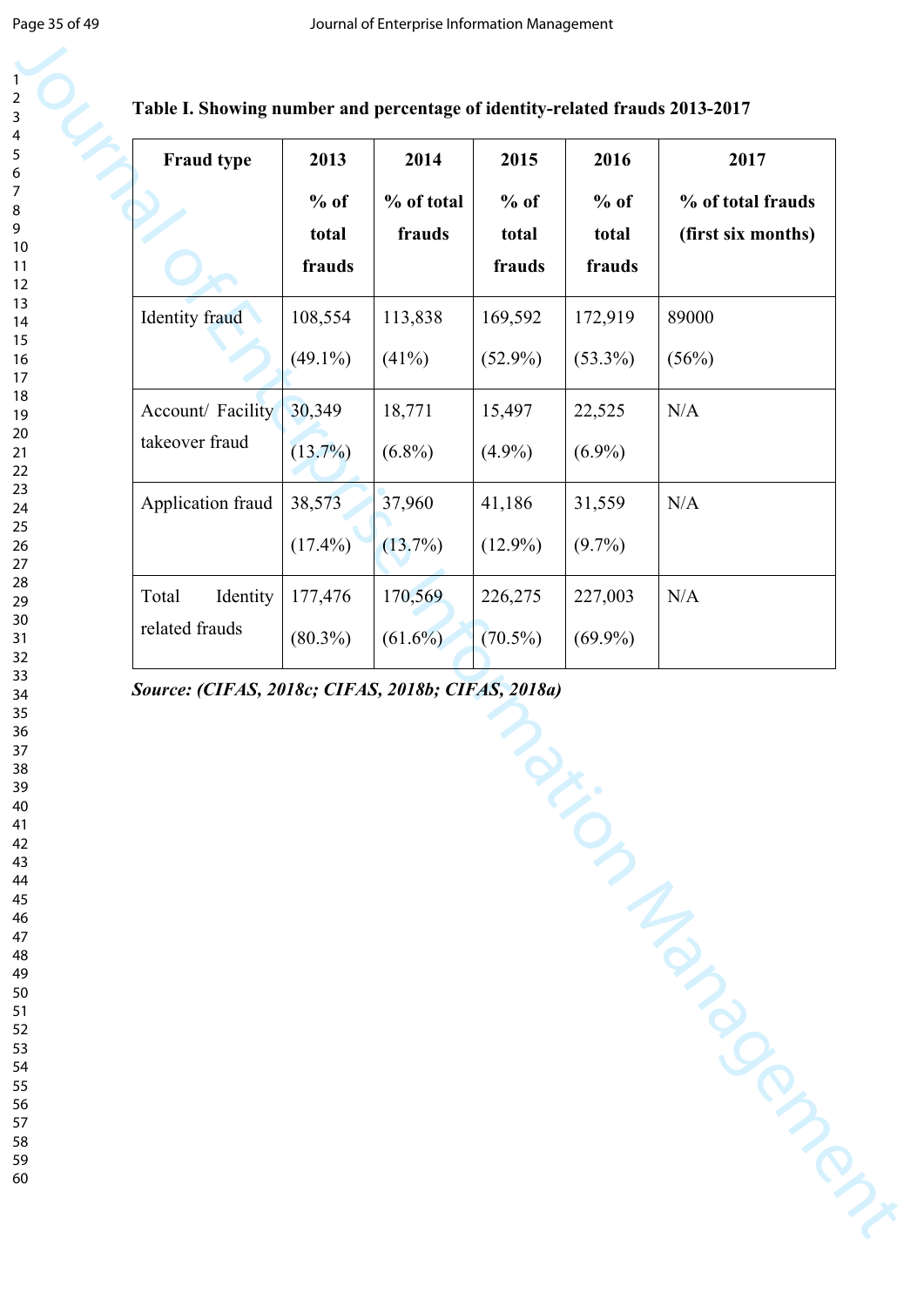#### **Table II. List of keywords**

|                 | <b>Keywords</b>     | S. No          | <b>Keywords</b>           |
|-----------------|---------------------|----------------|---------------------------|
| $\mathbf{1}$    | Fraud               | $\overline{2}$ | Identity fraud            |
| 3 <sup>1</sup>  | Fraud management    | $\overline{4}$ | Identity fraud management |
| 5               | Fraud deterrence    | 6              | Fraud prevention          |
| $7\phantom{.0}$ | Fraud detection     | 8              | Fraud mitigation          |
| 9               | Fraud analysis      | 10             | Fraud policy              |
| 11              | Fraud investigation | 12             | Fraud prosecution         |
|                 | iPISSION TON        |                |                           |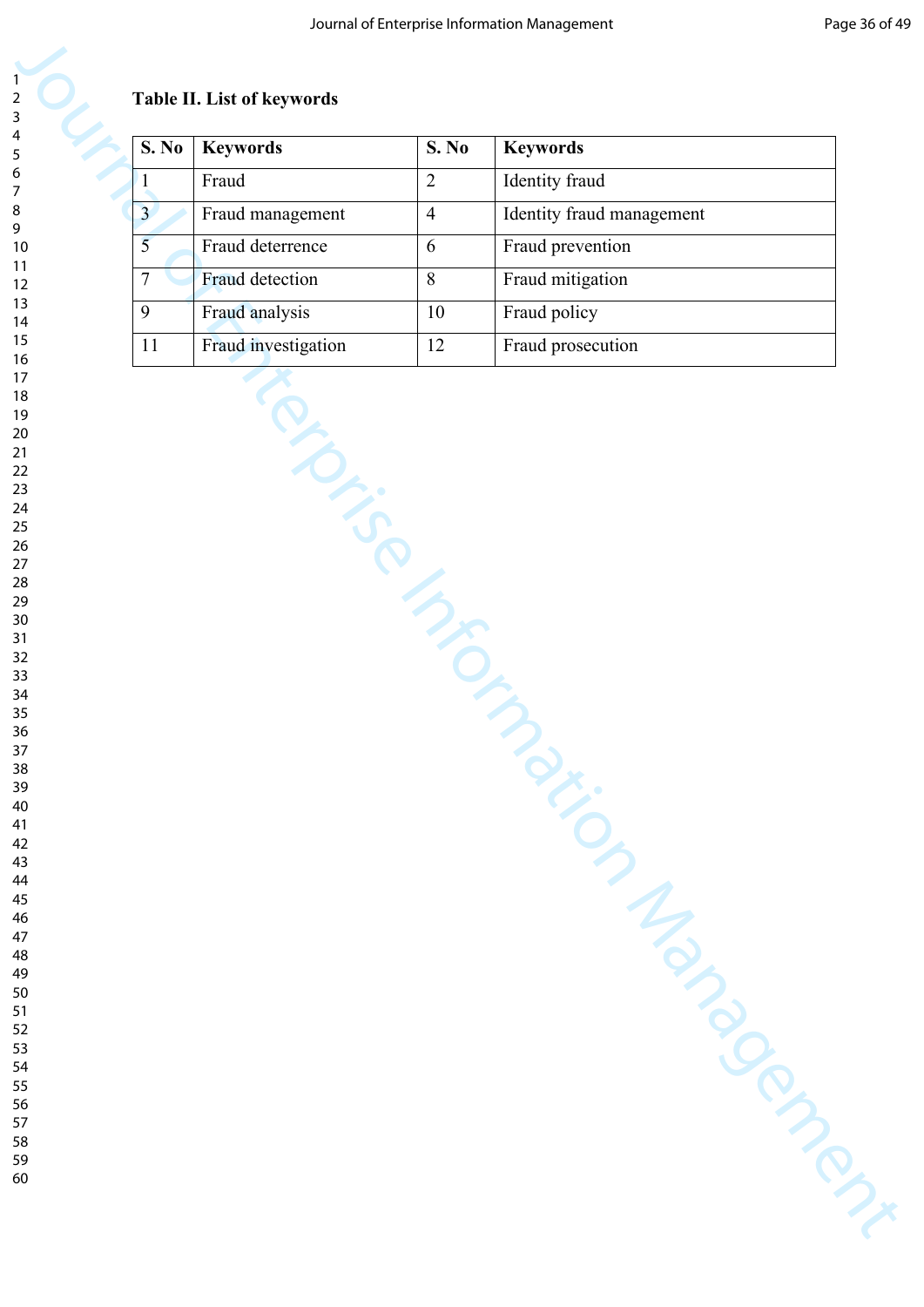| <b>Findings</b>                                                                                                      | <b>References</b>                |
|----------------------------------------------------------------------------------------------------------------------|----------------------------------|
| Organisations need to take two significant actions for                                                               | (Sperdea et al., 2011; Dorminey  |
| effective fraud deterrence; 1 educate their customers, 2                                                             | et al., 2012; Ijeoma and Aronu,  |
| send fear messages to the society for fraudsters being                                                               | 2013)                            |
| caught and punished.                                                                                                 |                                  |
| Educating the customers on identity theft risk, its methods                                                          | (Seda, 2014; Arachchilage and    |
| and precautionary measures have a significant impact on                                                              | 2013;<br>Kolb<br>Love,<br>and    |
| fraud deterrence.                                                                                                    | Abdullah, 2009)                  |
| For effective deterrence, organisations should advise their                                                          |                                  |
| customers to check their credit file, bank statements and                                                            |                                  |
| other business accounts regularly and not to share personal                                                          |                                  |
| information on social media.                                                                                         |                                  |
| Awareness of the risk of identity theft and self-efficacy of                                                         | (Holt<br>Turner,<br>2012;<br>and |
| customers has a critical impact on identity theft deterrence.                                                        | Arachchilage and Love, 2013)     |
| Customers' knowledge and awareness of identity frauds                                                                | (Albrecht et al., 2011; Brody et |
| have a significant impact on the fraud deterrence.                                                                   | al., 2007; Copes et al., 2010)   |
|                                                                                                                      |                                  |
| Impact of fraud deterrence can be increased by creating the                                                          | (Dorminey et al., 2012; Leasure  |
| fear of being caught and punished. Similarly, the certainty                                                          | and Zhang, 2017)                 |
| of punishment on frauds has a significant impact on<br>deterrence.                                                   |                                  |
|                                                                                                                      |                                  |
| Deterrence depends on the fraudsters' evaluation of risk,<br>so societies should increase the expected penalties and | (Baer, 2008)                     |
| punishments for fraudsters                                                                                           |                                  |
|                                                                                                                      |                                  |

#### **Table III. The articles discussing the importance of and practices at deterrence stage**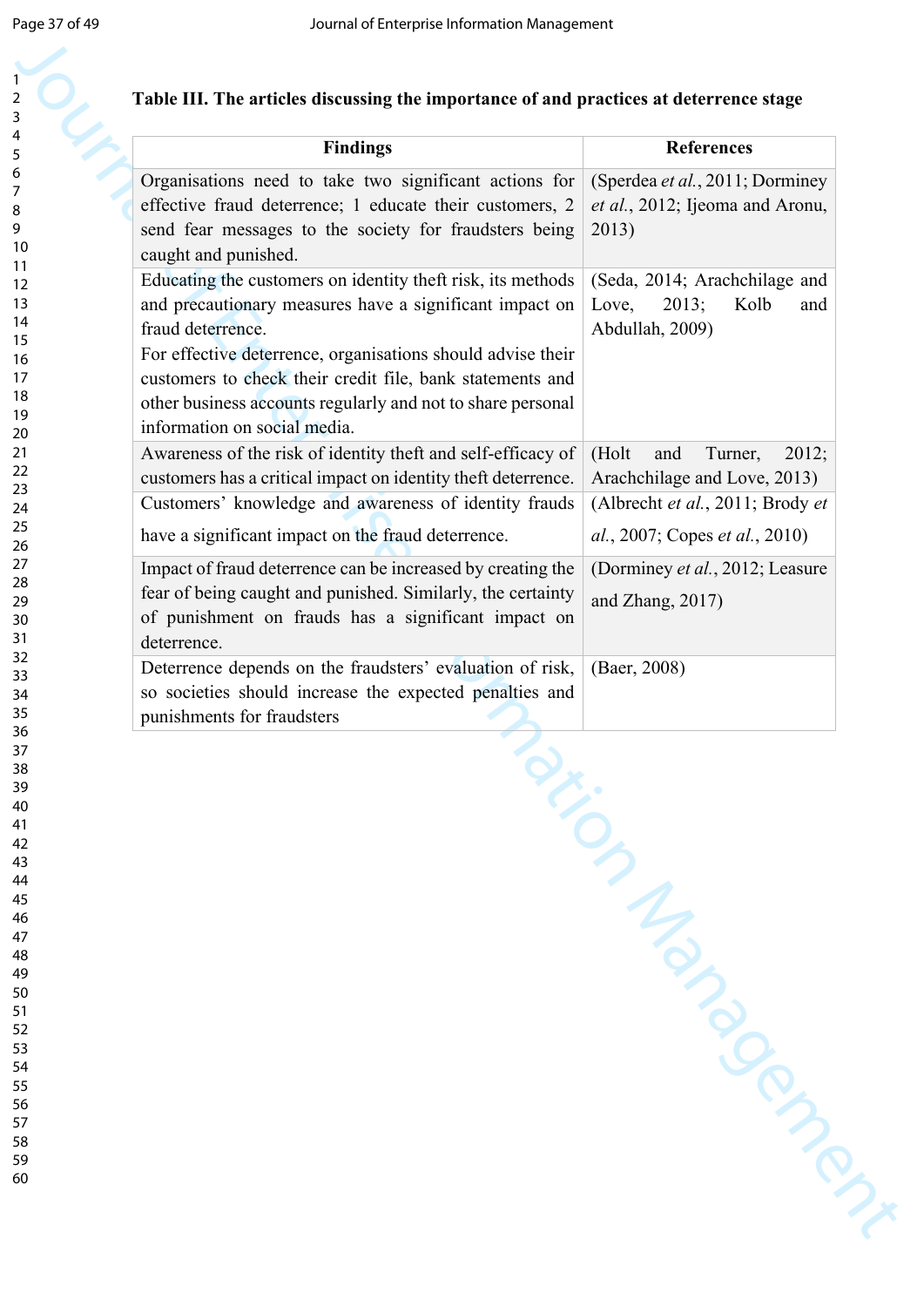| <b>Findings</b>                                            | <b>References</b>                      |
|------------------------------------------------------------|----------------------------------------|
| Organisations should implement strong authentication       | (Bang et al., 2012; Lee and            |
| system to prevent identity frauds in online organisations. | Yu, 2012; Usman and Shah,              |
|                                                            | 2013).                                 |
| Prevention is an effective tool against predicted frauds,  | (Devos and Pipan, 2009).               |
| and it is mostly based on IT/IS solutions combined with    |                                        |
| organisational arrangements.                               |                                        |
| Organisations should implement effective measures to       | (Bierstaker et al., 2006).             |
| prevent internal frauds.                                   |                                        |
| Organisations should regularly manage the risk of online   | (Amori, 2008; Tsavli et al.,           |
| identity theft.                                            | 2015; Taylor, 2016).                   |
| Regular monitoring and updating of internal and external   | (Amori, 2008; Gerard et al.,           |
| security systems are critical to prevent identity theft.   | 2005)                                  |
| Prevent identity theft through screening and management    | (Wang et al., 2006)                    |
| mechanisms involving all stakeholders.                     |                                        |
| Efficient prevention technologies yield more incentives    | (Boyer,<br>2007;<br><b>Bose</b><br>and |
| for investments.                                           | Leung, 2013).                          |
| Training is a significant practice to improve the employee | (Dyer, 2013; Archer, 2012).            |
| performance in fraud prevention.                           |                                        |
|                                                            |                                        |

#### **Table IV. The articles discussing the importance of and practices at prevention stage.**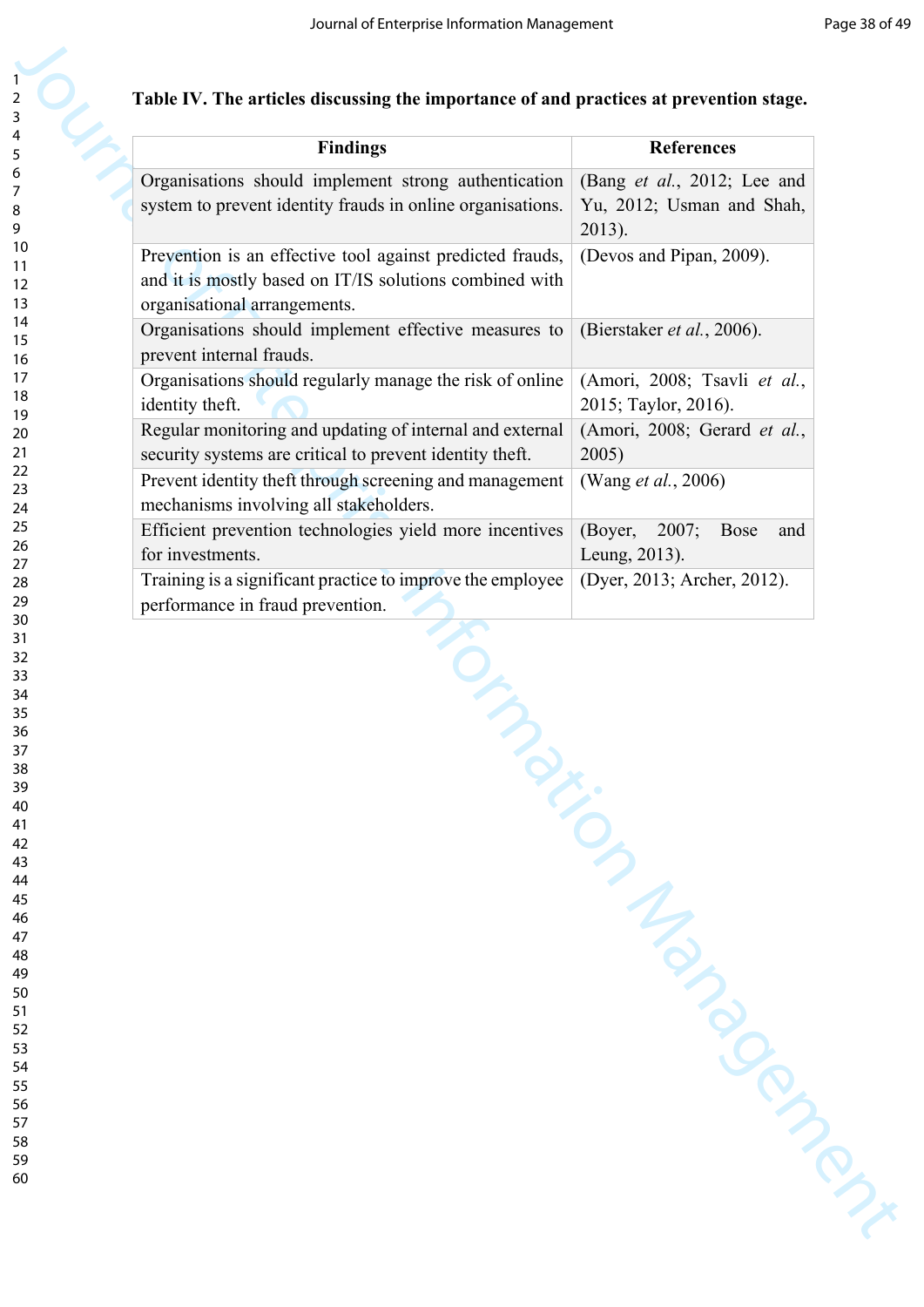| A combination of both fraud cues and behavioural<br>(Edge and Falcone Sampaio,<br>detection technologies could help to detect these frauds.<br>2007)<br>Behavioural technologies proactively detectidentity fraud<br>(Nissan, 2012; Anderson, 2010;<br>through aggressively considering factors and patterns<br>Ghosh, 2010)<br>based on identity, demographic information, shopping<br>history, product types, devices used and addresses.<br>The organisations also use the device recognition to detect<br>(Peotta et al., 2011; Ghosh,<br>identity frauds through linking customer devices with<br>2010)<br>accounts, which to identify the suspicious activities on the<br>account.<br>The device recognition also used with IP (internet<br>(Cheng <i>et al.</i> , 2015; Tan <i>et al.</i> ,<br>protocol) to detect the location of customers, this approach<br>2016)<br>enhances the performance of account analytics in<br>detection.<br>Fraud detection systems rely on knowledge, skills and<br>(Vahdati and Yasini, 2015)<br>expertise of fraud managers or domain experts.<br>Detection cues require regular upgrading, maintenance and<br>(Allan and Zhan, 2010)<br>require accuracy in threshold and parameter definition<br>according to identity fraud trends.<br>The organisations should monitor individual identities and<br>Roberds,<br>(Kahn<br>2008;<br>and<br>ask for identity document as a proof of identity for early<br>Amori, 2008; Albrecht et al.,<br>2011)<br>identity fraud detection.<br>Online fraud detection is difficult without automation of<br>2012;<br>(Behdad<br>al.,<br>et<br>the transaction systems.<br>Cavusoglu and Raghunathan,<br>2004)<br>For online organisations, it is impractical to control frauds<br>(Kundu et al., 2009)<br>without efficient fraud detection system<br>For effective online fraud management, an efficient fraud<br>(Chang and Chang, 2011).<br>detection mechanism is necessary.<br>Manuscript | <b>Findings</b> | <b>References</b>             |
|---------------------------------------------------------------------------------------------------------------------------------------------------------------------------------------------------------------------------------------------------------------------------------------------------------------------------------------------------------------------------------------------------------------------------------------------------------------------------------------------------------------------------------------------------------------------------------------------------------------------------------------------------------------------------------------------------------------------------------------------------------------------------------------------------------------------------------------------------------------------------------------------------------------------------------------------------------------------------------------------------------------------------------------------------------------------------------------------------------------------------------------------------------------------------------------------------------------------------------------------------------------------------------------------------------------------------------------------------------------------------------------------------------------------------------------------------------------------------------------------------------------------------------------------------------------------------------------------------------------------------------------------------------------------------------------------------------------------------------------------------------------------------------------------------------------------------------------------------------------------------------------------------------------------------------------------------------------------------|-----------------|-------------------------------|
|                                                                                                                                                                                                                                                                                                                                                                                                                                                                                                                                                                                                                                                                                                                                                                                                                                                                                                                                                                                                                                                                                                                                                                                                                                                                                                                                                                                                                                                                                                                                                                                                                                                                                                                                                                                                                                                                                                                                                                           |                 |                               |
|                                                                                                                                                                                                                                                                                                                                                                                                                                                                                                                                                                                                                                                                                                                                                                                                                                                                                                                                                                                                                                                                                                                                                                                                                                                                                                                                                                                                                                                                                                                                                                                                                                                                                                                                                                                                                                                                                                                                                                           |                 | 2009; Ghosh, 2010; Xu et al., |
|                                                                                                                                                                                                                                                                                                                                                                                                                                                                                                                                                                                                                                                                                                                                                                                                                                                                                                                                                                                                                                                                                                                                                                                                                                                                                                                                                                                                                                                                                                                                                                                                                                                                                                                                                                                                                                                                                                                                                                           |                 |                               |
|                                                                                                                                                                                                                                                                                                                                                                                                                                                                                                                                                                                                                                                                                                                                                                                                                                                                                                                                                                                                                                                                                                                                                                                                                                                                                                                                                                                                                                                                                                                                                                                                                                                                                                                                                                                                                                                                                                                                                                           |                 |                               |
|                                                                                                                                                                                                                                                                                                                                                                                                                                                                                                                                                                                                                                                                                                                                                                                                                                                                                                                                                                                                                                                                                                                                                                                                                                                                                                                                                                                                                                                                                                                                                                                                                                                                                                                                                                                                                                                                                                                                                                           |                 |                               |
|                                                                                                                                                                                                                                                                                                                                                                                                                                                                                                                                                                                                                                                                                                                                                                                                                                                                                                                                                                                                                                                                                                                                                                                                                                                                                                                                                                                                                                                                                                                                                                                                                                                                                                                                                                                                                                                                                                                                                                           |                 |                               |
|                                                                                                                                                                                                                                                                                                                                                                                                                                                                                                                                                                                                                                                                                                                                                                                                                                                                                                                                                                                                                                                                                                                                                                                                                                                                                                                                                                                                                                                                                                                                                                                                                                                                                                                                                                                                                                                                                                                                                                           |                 |                               |
|                                                                                                                                                                                                                                                                                                                                                                                                                                                                                                                                                                                                                                                                                                                                                                                                                                                                                                                                                                                                                                                                                                                                                                                                                                                                                                                                                                                                                                                                                                                                                                                                                                                                                                                                                                                                                                                                                                                                                                           |                 |                               |
|                                                                                                                                                                                                                                                                                                                                                                                                                                                                                                                                                                                                                                                                                                                                                                                                                                                                                                                                                                                                                                                                                                                                                                                                                                                                                                                                                                                                                                                                                                                                                                                                                                                                                                                                                                                                                                                                                                                                                                           |                 |                               |
|                                                                                                                                                                                                                                                                                                                                                                                                                                                                                                                                                                                                                                                                                                                                                                                                                                                                                                                                                                                                                                                                                                                                                                                                                                                                                                                                                                                                                                                                                                                                                                                                                                                                                                                                                                                                                                                                                                                                                                           |                 |                               |
|                                                                                                                                                                                                                                                                                                                                                                                                                                                                                                                                                                                                                                                                                                                                                                                                                                                                                                                                                                                                                                                                                                                                                                                                                                                                                                                                                                                                                                                                                                                                                                                                                                                                                                                                                                                                                                                                                                                                                                           |                 |                               |
|                                                                                                                                                                                                                                                                                                                                                                                                                                                                                                                                                                                                                                                                                                                                                                                                                                                                                                                                                                                                                                                                                                                                                                                                                                                                                                                                                                                                                                                                                                                                                                                                                                                                                                                                                                                                                                                                                                                                                                           |                 |                               |
|                                                                                                                                                                                                                                                                                                                                                                                                                                                                                                                                                                                                                                                                                                                                                                                                                                                                                                                                                                                                                                                                                                                                                                                                                                                                                                                                                                                                                                                                                                                                                                                                                                                                                                                                                                                                                                                                                                                                                                           |                 |                               |
|                                                                                                                                                                                                                                                                                                                                                                                                                                                                                                                                                                                                                                                                                                                                                                                                                                                                                                                                                                                                                                                                                                                                                                                                                                                                                                                                                                                                                                                                                                                                                                                                                                                                                                                                                                                                                                                                                                                                                                           |                 |                               |
|                                                                                                                                                                                                                                                                                                                                                                                                                                                                                                                                                                                                                                                                                                                                                                                                                                                                                                                                                                                                                                                                                                                                                                                                                                                                                                                                                                                                                                                                                                                                                                                                                                                                                                                                                                                                                                                                                                                                                                           |                 |                               |
|                                                                                                                                                                                                                                                                                                                                                                                                                                                                                                                                                                                                                                                                                                                                                                                                                                                                                                                                                                                                                                                                                                                                                                                                                                                                                                                                                                                                                                                                                                                                                                                                                                                                                                                                                                                                                                                                                                                                                                           |                 |                               |
|                                                                                                                                                                                                                                                                                                                                                                                                                                                                                                                                                                                                                                                                                                                                                                                                                                                                                                                                                                                                                                                                                                                                                                                                                                                                                                                                                                                                                                                                                                                                                                                                                                                                                                                                                                                                                                                                                                                                                                           |                 |                               |
|                                                                                                                                                                                                                                                                                                                                                                                                                                                                                                                                                                                                                                                                                                                                                                                                                                                                                                                                                                                                                                                                                                                                                                                                                                                                                                                                                                                                                                                                                                                                                                                                                                                                                                                                                                                                                                                                                                                                                                           |                 |                               |
|                                                                                                                                                                                                                                                                                                                                                                                                                                                                                                                                                                                                                                                                                                                                                                                                                                                                                                                                                                                                                                                                                                                                                                                                                                                                                                                                                                                                                                                                                                                                                                                                                                                                                                                                                                                                                                                                                                                                                                           |                 |                               |
|                                                                                                                                                                                                                                                                                                                                                                                                                                                                                                                                                                                                                                                                                                                                                                                                                                                                                                                                                                                                                                                                                                                                                                                                                                                                                                                                                                                                                                                                                                                                                                                                                                                                                                                                                                                                                                                                                                                                                                           |                 |                               |
|                                                                                                                                                                                                                                                                                                                                                                                                                                                                                                                                                                                                                                                                                                                                                                                                                                                                                                                                                                                                                                                                                                                                                                                                                                                                                                                                                                                                                                                                                                                                                                                                                                                                                                                                                                                                                                                                                                                                                                           |                 |                               |
|                                                                                                                                                                                                                                                                                                                                                                                                                                                                                                                                                                                                                                                                                                                                                                                                                                                                                                                                                                                                                                                                                                                                                                                                                                                                                                                                                                                                                                                                                                                                                                                                                                                                                                                                                                                                                                                                                                                                                                           |                 |                               |
|                                                                                                                                                                                                                                                                                                                                                                                                                                                                                                                                                                                                                                                                                                                                                                                                                                                                                                                                                                                                                                                                                                                                                                                                                                                                                                                                                                                                                                                                                                                                                                                                                                                                                                                                                                                                                                                                                                                                                                           |                 |                               |
|                                                                                                                                                                                                                                                                                                                                                                                                                                                                                                                                                                                                                                                                                                                                                                                                                                                                                                                                                                                                                                                                                                                                                                                                                                                                                                                                                                                                                                                                                                                                                                                                                                                                                                                                                                                                                                                                                                                                                                           |                 |                               |
|                                                                                                                                                                                                                                                                                                                                                                                                                                                                                                                                                                                                                                                                                                                                                                                                                                                                                                                                                                                                                                                                                                                                                                                                                                                                                                                                                                                                                                                                                                                                                                                                                                                                                                                                                                                                                                                                                                                                                                           |                 |                               |
|                                                                                                                                                                                                                                                                                                                                                                                                                                                                                                                                                                                                                                                                                                                                                                                                                                                                                                                                                                                                                                                                                                                                                                                                                                                                                                                                                                                                                                                                                                                                                                                                                                                                                                                                                                                                                                                                                                                                                                           |                 |                               |
|                                                                                                                                                                                                                                                                                                                                                                                                                                                                                                                                                                                                                                                                                                                                                                                                                                                                                                                                                                                                                                                                                                                                                                                                                                                                                                                                                                                                                                                                                                                                                                                                                                                                                                                                                                                                                                                                                                                                                                           |                 |                               |
|                                                                                                                                                                                                                                                                                                                                                                                                                                                                                                                                                                                                                                                                                                                                                                                                                                                                                                                                                                                                                                                                                                                                                                                                                                                                                                                                                                                                                                                                                                                                                                                                                                                                                                                                                                                                                                                                                                                                                                           |                 |                               |
|                                                                                                                                                                                                                                                                                                                                                                                                                                                                                                                                                                                                                                                                                                                                                                                                                                                                                                                                                                                                                                                                                                                                                                                                                                                                                                                                                                                                                                                                                                                                                                                                                                                                                                                                                                                                                                                                                                                                                                           |                 |                               |
|                                                                                                                                                                                                                                                                                                                                                                                                                                                                                                                                                                                                                                                                                                                                                                                                                                                                                                                                                                                                                                                                                                                                                                                                                                                                                                                                                                                                                                                                                                                                                                                                                                                                                                                                                                                                                                                                                                                                                                           |                 |                               |
|                                                                                                                                                                                                                                                                                                                                                                                                                                                                                                                                                                                                                                                                                                                                                                                                                                                                                                                                                                                                                                                                                                                                                                                                                                                                                                                                                                                                                                                                                                                                                                                                                                                                                                                                                                                                                                                                                                                                                                           |                 |                               |
|                                                                                                                                                                                                                                                                                                                                                                                                                                                                                                                                                                                                                                                                                                                                                                                                                                                                                                                                                                                                                                                                                                                                                                                                                                                                                                                                                                                                                                                                                                                                                                                                                                                                                                                                                                                                                                                                                                                                                                           |                 |                               |
|                                                                                                                                                                                                                                                                                                                                                                                                                                                                                                                                                                                                                                                                                                                                                                                                                                                                                                                                                                                                                                                                                                                                                                                                                                                                                                                                                                                                                                                                                                                                                                                                                                                                                                                                                                                                                                                                                                                                                                           |                 |                               |
|                                                                                                                                                                                                                                                                                                                                                                                                                                                                                                                                                                                                                                                                                                                                                                                                                                                                                                                                                                                                                                                                                                                                                                                                                                                                                                                                                                                                                                                                                                                                                                                                                                                                                                                                                                                                                                                                                                                                                                           |                 |                               |
|                                                                                                                                                                                                                                                                                                                                                                                                                                                                                                                                                                                                                                                                                                                                                                                                                                                                                                                                                                                                                                                                                                                                                                                                                                                                                                                                                                                                                                                                                                                                                                                                                                                                                                                                                                                                                                                                                                                                                                           |                 |                               |
|                                                                                                                                                                                                                                                                                                                                                                                                                                                                                                                                                                                                                                                                                                                                                                                                                                                                                                                                                                                                                                                                                                                                                                                                                                                                                                                                                                                                                                                                                                                                                                                                                                                                                                                                                                                                                                                                                                                                                                           |                 |                               |
|                                                                                                                                                                                                                                                                                                                                                                                                                                                                                                                                                                                                                                                                                                                                                                                                                                                                                                                                                                                                                                                                                                                                                                                                                                                                                                                                                                                                                                                                                                                                                                                                                                                                                                                                                                                                                                                                                                                                                                           |                 |                               |
|                                                                                                                                                                                                                                                                                                                                                                                                                                                                                                                                                                                                                                                                                                                                                                                                                                                                                                                                                                                                                                                                                                                                                                                                                                                                                                                                                                                                                                                                                                                                                                                                                                                                                                                                                                                                                                                                                                                                                                           |                 |                               |
|                                                                                                                                                                                                                                                                                                                                                                                                                                                                                                                                                                                                                                                                                                                                                                                                                                                                                                                                                                                                                                                                                                                                                                                                                                                                                                                                                                                                                                                                                                                                                                                                                                                                                                                                                                                                                                                                                                                                                                           |                 |                               |

### **Table V. The articles discussing the importance of and practices at the detection stage**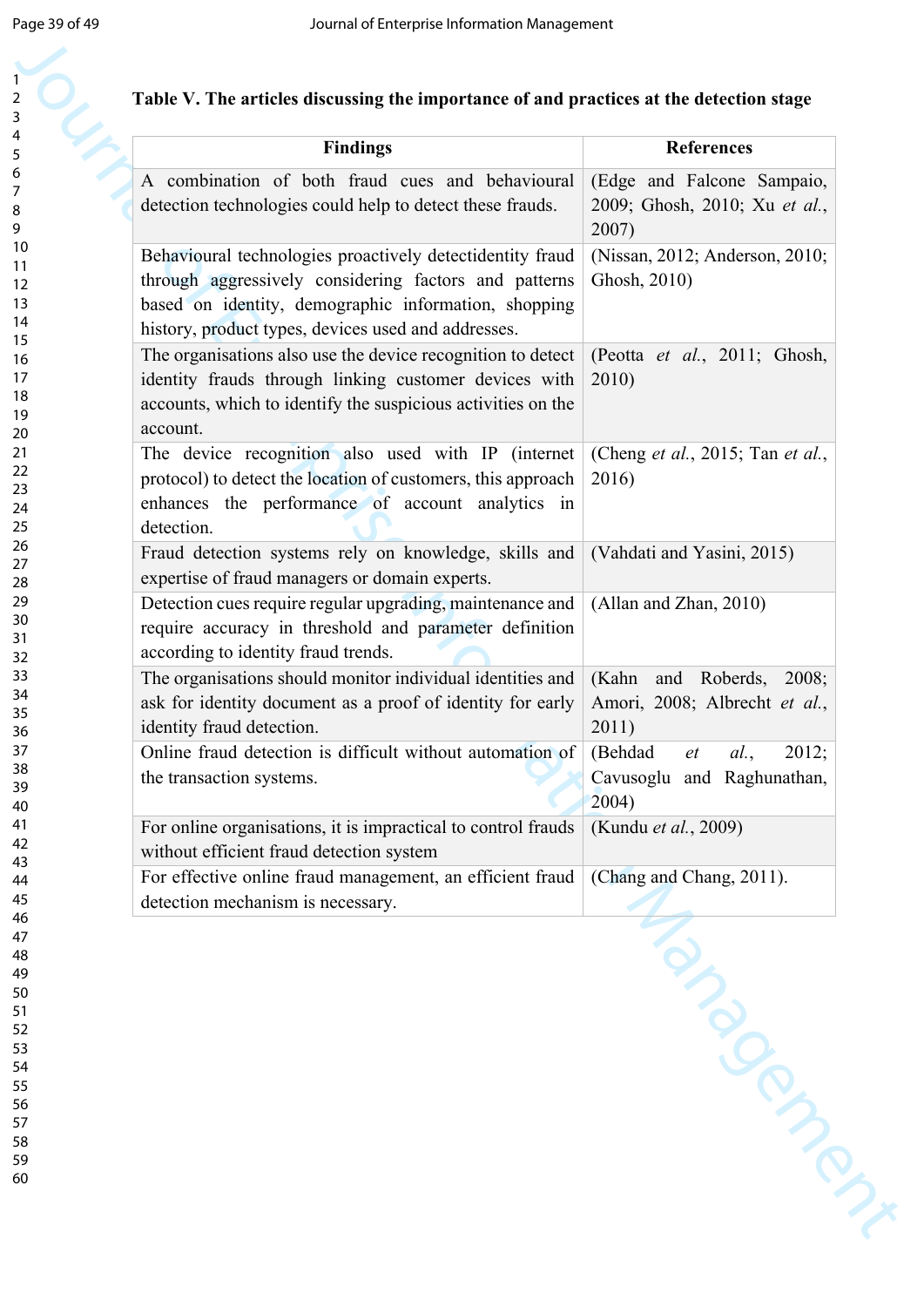| Table VI. The articles discussing the importance of and practices at mitigation stage |  |  |  |
|---------------------------------------------------------------------------------------|--|--|--|
|                                                                                       |  |  |  |
|                                                                                       |  |  |  |

| <b>Findings</b>                                                                                                                                                                                                                                                                                                   | <b>References</b>                                                              |
|-------------------------------------------------------------------------------------------------------------------------------------------------------------------------------------------------------------------------------------------------------------------------------------------------------------------|--------------------------------------------------------------------------------|
| For effective mitigation, phone calls help to verify whether it is a real<br>customer or fraudsters, through asking identity related questions to<br>match with records and credit history.<br>Online organisations should use IP address to check customer's<br>location for effective identity fraud detection. | (Tan <i>et al.</i> , 2016)                                                     |
| Organisations should monitor the customers' identities and ask for<br>documentary proof for earlier detection of identity frauds.                                                                                                                                                                                 | (Albrecht et al.,<br>2011; Amori, 2008;<br>Kahn and Liñares-<br>Zegarra, 2016) |
| Detection systems should not replace the human but complement the<br>experts.<br>Managers should give feedback to fraud analysts on their decisions.<br>There should be a training programme for fraud analysts to enhance<br>their performance.                                                                  | (Becker et al.,<br>2010)                                                       |
| Know your customers.<br>Update the customers' data.<br>Monitor the customers' activities.                                                                                                                                                                                                                         | (Hardouin, 2009)                                                               |
| Identity fraud mitigation activity can be explained as efforts to<br>minimise the fraud losses and correct the customer credit record in the<br>minimum time.                                                                                                                                                     | (Wilhelm, 2004).                                                               |
| Sharing of identity fraud management knowledge with other<br>organisations has a positive impact on mitigation and reduction of<br>fraud losses.<br>The business process has a significant impact on fraud risk mitigation                                                                                        | (Cross<br>and<br>Blackshaw,<br>2014;<br>Lewis et al., 2014).<br>(Dyer, 2013).  |
|                                                                                                                                                                                                                                                                                                                   | Manufacturer                                                                   |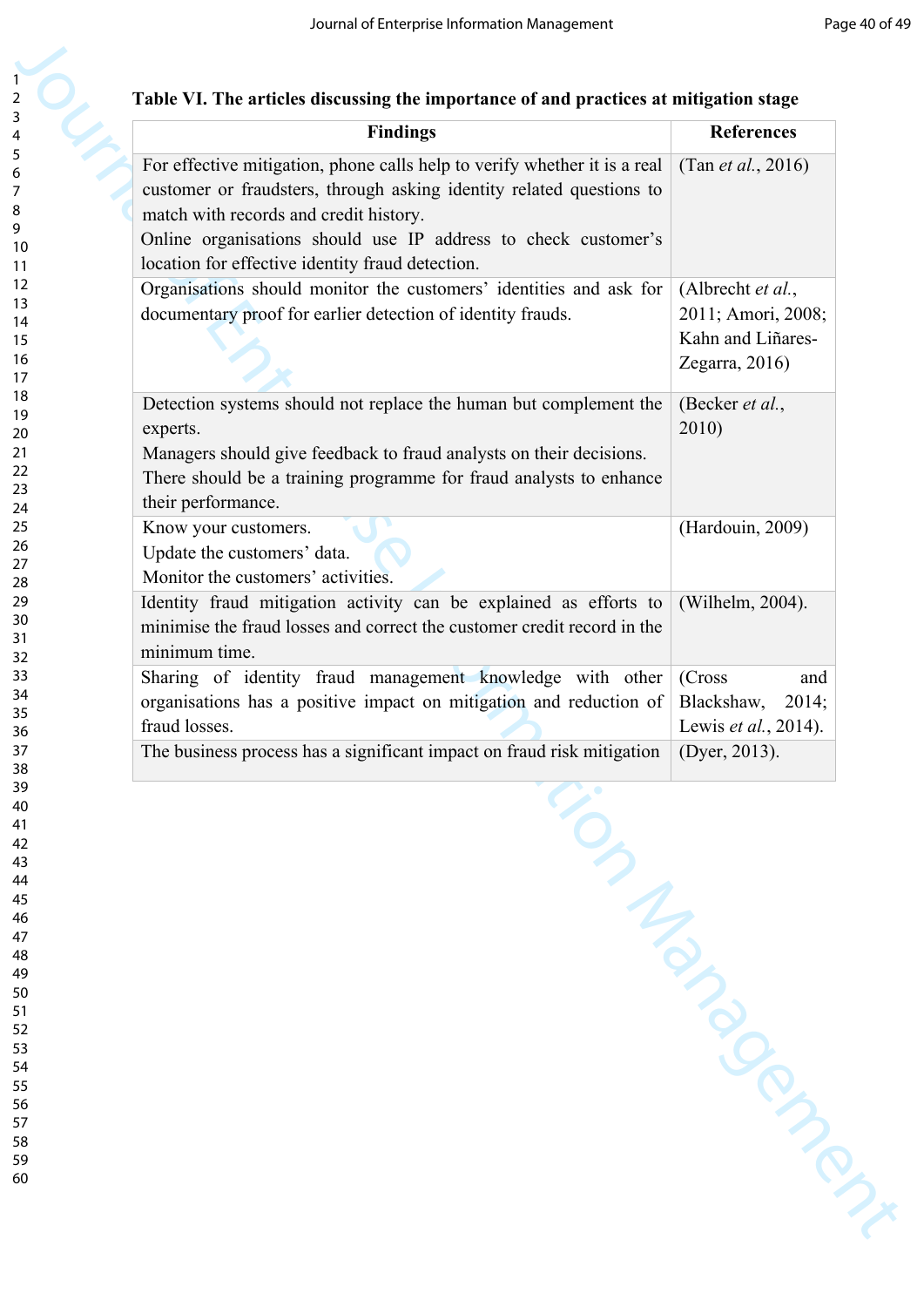| Table VII. The articles discussing the importance of and practices at the analysis stage |  |
|------------------------------------------------------------------------------------------|--|
|------------------------------------------------------------------------------------------|--|

| The fraud analysis initiated with potential risk assessment,<br>which includes identifying fraud trends, schemes, incentives<br>(fraud losses), opportunities for fraud occurrence and loopholes<br>Brodsky, 2011)<br>in technological systems.<br>Effective identity fraud management depends upon the<br>performance of tools, techniques, strategies, processes and<br>employees' who works at different stages of fraud management<br>The evaluation activity helps to analyse employees' strengths,<br>weaknesses, behaviour, quality of work and their issues.<br>The evaluation is a process that helps the organisation to<br>(Tsaih<br>identify and understand the weakness and loopholes in tools<br>Yelland, 2013) | (Brody et al., 2007; Rose et<br>al., 2015; Weisman and<br>(Dorminey <i>et al.</i> , 2012;<br>Phan and Vogel, 2010;<br>Vahdati and Yasini, 2015)<br>(Vahdati and Yasini, 2015) |
|-------------------------------------------------------------------------------------------------------------------------------------------------------------------------------------------------------------------------------------------------------------------------------------------------------------------------------------------------------------------------------------------------------------------------------------------------------------------------------------------------------------------------------------------------------------------------------------------------------------------------------------------------------------------------------------------------------------------------------|-------------------------------------------------------------------------------------------------------------------------------------------------------------------------------|
|                                                                                                                                                                                                                                                                                                                                                                                                                                                                                                                                                                                                                                                                                                                               |                                                                                                                                                                               |
|                                                                                                                                                                                                                                                                                                                                                                                                                                                                                                                                                                                                                                                                                                                               |                                                                                                                                                                               |
|                                                                                                                                                                                                                                                                                                                                                                                                                                                                                                                                                                                                                                                                                                                               |                                                                                                                                                                               |
| and practices of identity fraud management.                                                                                                                                                                                                                                                                                                                                                                                                                                                                                                                                                                                                                                                                                   | 2008;<br>al.<br>$et$                                                                                                                                                          |
| The organisations share the fraudulent information with other<br>(Cross<br>companies and law enforcement agencies to reduce the risk of<br>$2014$ ).<br>identity fraud.                                                                                                                                                                                                                                                                                                                                                                                                                                                                                                                                                       | Blackshaw,<br>and                                                                                                                                                             |
| Vulnerability analysis helps to direct internal audit plan to spot<br>the most vulnerable assets. It is a proactive step in fraud<br>prevention and detection.                                                                                                                                                                                                                                                                                                                                                                                                                                                                                                                                                                | (Bierstaker et al., 2006).                                                                                                                                                    |
| The use of complex analysing tools is an obstacle for<br>(Miri-Lavassani<br>assessment of identity fraud<br>2009)                                                                                                                                                                                                                                                                                                                                                                                                                                                                                                                                                                                                             | al.,<br>et                                                                                                                                                                    |
|                                                                                                                                                                                                                                                                                                                                                                                                                                                                                                                                                                                                                                                                                                                               |                                                                                                                                                                               |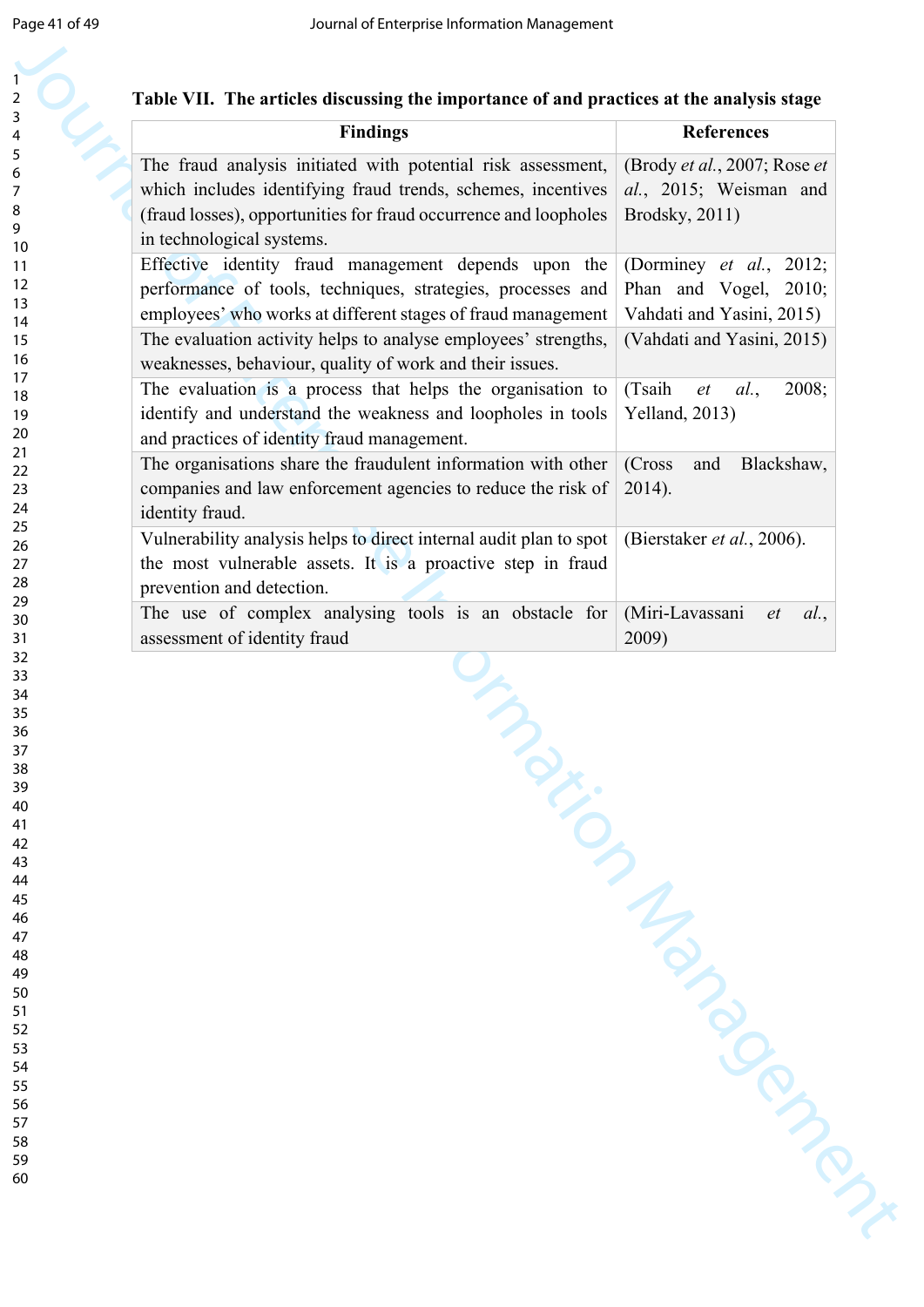|  |  |  | Table VIII. The articles discussing the importance of and practices at policy stage |  |  |  |
|--|--|--|-------------------------------------------------------------------------------------|--|--|--|
|--|--|--|-------------------------------------------------------------------------------------|--|--|--|

| <b>Findings</b>                                                                      | <b>References</b>              |
|--------------------------------------------------------------------------------------|--------------------------------|
| Organisations should have comprehensive policies on information                      | (Soomro et al., 2016)          |
| security.                                                                            |                                |
| Organizations should create policy awareness.                                        |                                |
| Train the employees on policy compliance methods and processes.                      |                                |
| Let employees participate in the formulation, design and                             | (Chen et al., 2015)            |
|                                                                                      |                                |
| development of information security policies.                                        |                                |
| Monitoring the compliance of security policy indeed influence the                    |                                |
| employees' perceptions and assumptions on security.                                  |                                |
| Employees should regularly be trained on information security                        | (Singh <i>et al.</i> , 2014)   |
| policies.                                                                            |                                |
| Information security policies should periodically be reviewed with                   |                                |
| changing environment.                                                                |                                |
| Make the employees aware of the information security policies.                       | (Parsons <i>et al.</i> , 2014) |
| Train the staff to develop their positive attitude towards the policy                |                                |
| compliance.                                                                          |                                |
| Organisations should have policy compliance mechanism.                               |                                |
| Create awareness, as it is a useful mechanism for policy                             | (Siponen et al., 2014)         |
| compliance.                                                                          |                                |
| Create and maintain an anti-fraud policy to guide the employees.                     | (Njenga<br>and Osiemo,         |
| While making an anti-fraud policy, consider all stages of fraud                      | 2013)                          |
| management and overall business objectives.                                          |                                |
| Anti-fraud policies should apply to all members of staff including                   |                                |
| the senior managers.                                                                 |                                |
| Organisations should have comprehensive policies on information (Singh et al., 2013) |                                |
| security.                                                                            |                                |
| For the compliance of policies, awareness and training programs                      |                                |
| should be implemented.                                                               |                                |
|                                                                                      |                                |
| There should be an effective mechanism for policy compliance.                        |                                |
| The policy should meet its purpose, be proactive to meet the                         | (Bechtsoudis<br>and            |
| challenges of known and unknown vulnerabilities and regular                          | Sklavos, 2012).                |
| updates of policy are necessary                                                      |                                |
| The policies should focus on technical, organisational and human                     | (Rhee <i>et al.</i> , 2012)    |
| aspects of fraud management.                                                         |                                |
| Involve the employees in policy development.                                         | (Albrechtsen<br>and            |
| Enhance the employees' knowledge of policy and compliance                            | Hovden, 2010)                  |
| methods.                                                                             |                                |
| Regularly update the policies for their effectiveness.                               | (Liu et al., 2010)             |
| Organisations should ensure the same policy for third party                          |                                |
| contractors regarding the information security and fraud                             |                                |
| management.                                                                          |                                |
| Anti-fraud policies should also apply to the senior management.                      | (Wright, 2007)                 |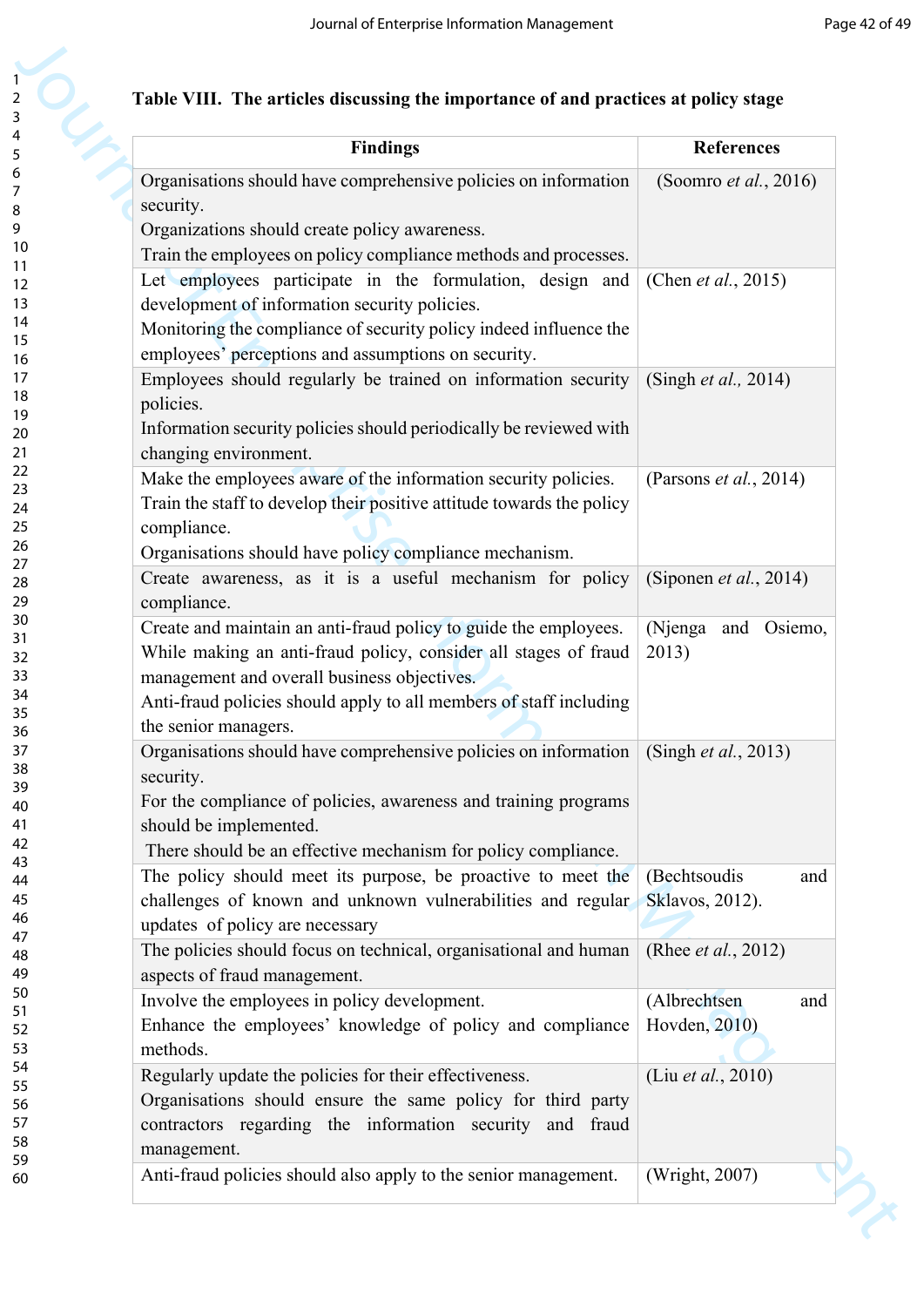| Anti-fraud<br>policies<br>should<br>organisation's<br>establish<br>the<br>commitment to combating frauds and communicate organisational |                           |
|-----------------------------------------------------------------------------------------------------------------------------------------|---------------------------|
| stance against frauds.                                                                                                                  |                           |
| Organisations should develop and maintain anti-fraud policies.                                                                          | (Bierstaker et al., 2006) |
| Anti-fraud policies should be stand-alone and distinct from firm's                                                                      |                           |
| code of conduct and ethical policy.                                                                                                     |                           |
|                                                                                                                                         |                           |
| A written acknowledgement should be ensured that all the staff                                                                          |                           |
| have received a copy and understood it.                                                                                                 |                           |
| The policy is a layer to protect the organisation and employees, so                                                                     | (Verdon, 2006).           |
| not having a policy on fraud is bad, and having a policy without                                                                        |                           |
| compliance is the same.                                                                                                                 |                           |
| Organisations should develop a policy to protect personal                                                                               | (Calvasina et al., 2007). |
| information which can be used in identity frauds.                                                                                       |                           |
|                                                                                                                                         |                           |
|                                                                                                                                         |                           |
|                                                                                                                                         |                           |
|                                                                                                                                         |                           |
|                                                                                                                                         |                           |
|                                                                                                                                         |                           |
|                                                                                                                                         |                           |
|                                                                                                                                         |                           |
|                                                                                                                                         |                           |
|                                                                                                                                         |                           |
|                                                                                                                                         |                           |
|                                                                                                                                         |                           |
|                                                                                                                                         |                           |
|                                                                                                                                         |                           |
| DESCRIPTION                                                                                                                             |                           |
|                                                                                                                                         |                           |
|                                                                                                                                         |                           |
|                                                                                                                                         |                           |
|                                                                                                                                         |                           |
|                                                                                                                                         |                           |
|                                                                                                                                         |                           |
|                                                                                                                                         |                           |
|                                                                                                                                         |                           |
|                                                                                                                                         |                           |
|                                                                                                                                         |                           |
|                                                                                                                                         |                           |
|                                                                                                                                         |                           |
|                                                                                                                                         |                           |
|                                                                                                                                         |                           |
|                                                                                                                                         |                           |
|                                                                                                                                         |                           |
|                                                                                                                                         |                           |
|                                                                                                                                         |                           |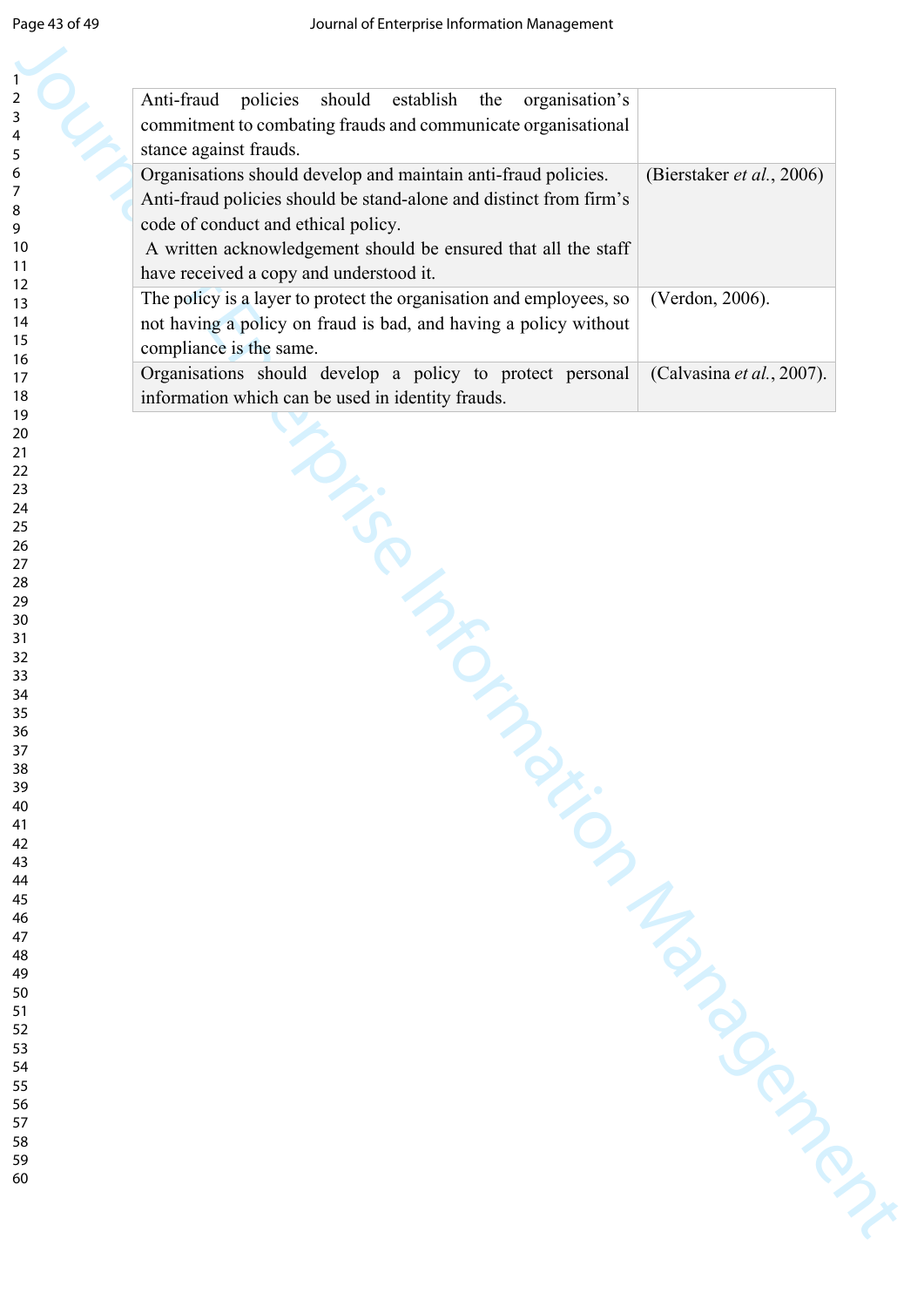#### **Table IX. The articles discussing the importance of and practices at the investigation stage**

| The<br>collected<br>evidence<br>facts<br>through<br>and<br>the<br>investigation will support the successful prosecution or<br>recovery of goods.<br>prosecution<br>successful<br>and<br>recovery,<br>For<br>the<br>coordination with law enforcement agency (local police)<br>is very important.<br>The evidence management has a significant impact on<br>identity fraud investigation, which requires exact | (Wilhelm, 2004; Furlan<br>and<br>Bajec, 2008; Rose et al., 2015;<br>Furlan and Bajec, 2008; Rose et<br>al., 2015). |
|---------------------------------------------------------------------------------------------------------------------------------------------------------------------------------------------------------------------------------------------------------------------------------------------------------------------------------------------------------------------------------------------------------------|--------------------------------------------------------------------------------------------------------------------|
|                                                                                                                                                                                                                                                                                                                                                                                                               | (Cross and Blackshaw, 2014;<br>Wilhelm, 2004; Lewis et al.,<br>2014; Wilhelm, 2004; Lewis et                       |
|                                                                                                                                                                                                                                                                                                                                                                                                               | al., 2014).                                                                                                        |
| information and intelligence to achieve the goal of<br>prosecution and recovery.                                                                                                                                                                                                                                                                                                                              | (Cross and Blackshaw, 2014;<br>Wilhelm, 2004)                                                                      |
| Investigation depends upon skills, knowledge and<br>experience of the investigator to collect, analyse and<br>present the evidence.                                                                                                                                                                                                                                                                           | (Wilhelm, 2004; Lewis et al.,<br>2014; Lewis <i>et al.</i> , 2014)                                                 |
| Investigators can collect evidence through data mining<br>(using big data and knowledge discovery), identify and<br>update most hits of frauds by trends, patterns and<br>methods at a particular location and on social media.                                                                                                                                                                               | (Edge<br>and Falcone Sampaio,<br>2009)                                                                             |
| The organisation should consider the private agencies or<br>appoint a dedicated team of loss prevention managers to<br>perform such for investigation, prosecution and recovery.                                                                                                                                                                                                                              | (Cross and Blackshaw, 2014;<br>Lewis et al., 2014; Lewis et al.,<br>2014)                                          |
| Conduct investigations at the business end.<br>Be involved in further investigations conducted by law<br>enforcement agencies.                                                                                                                                                                                                                                                                                | (Brooks and Button, 2011)                                                                                          |
| Online organisations should follow authentic electronic<br>evidence preservation and integrity practices.                                                                                                                                                                                                                                                                                                     | (Gogolin and Jones, 2010)<br>Management                                                                            |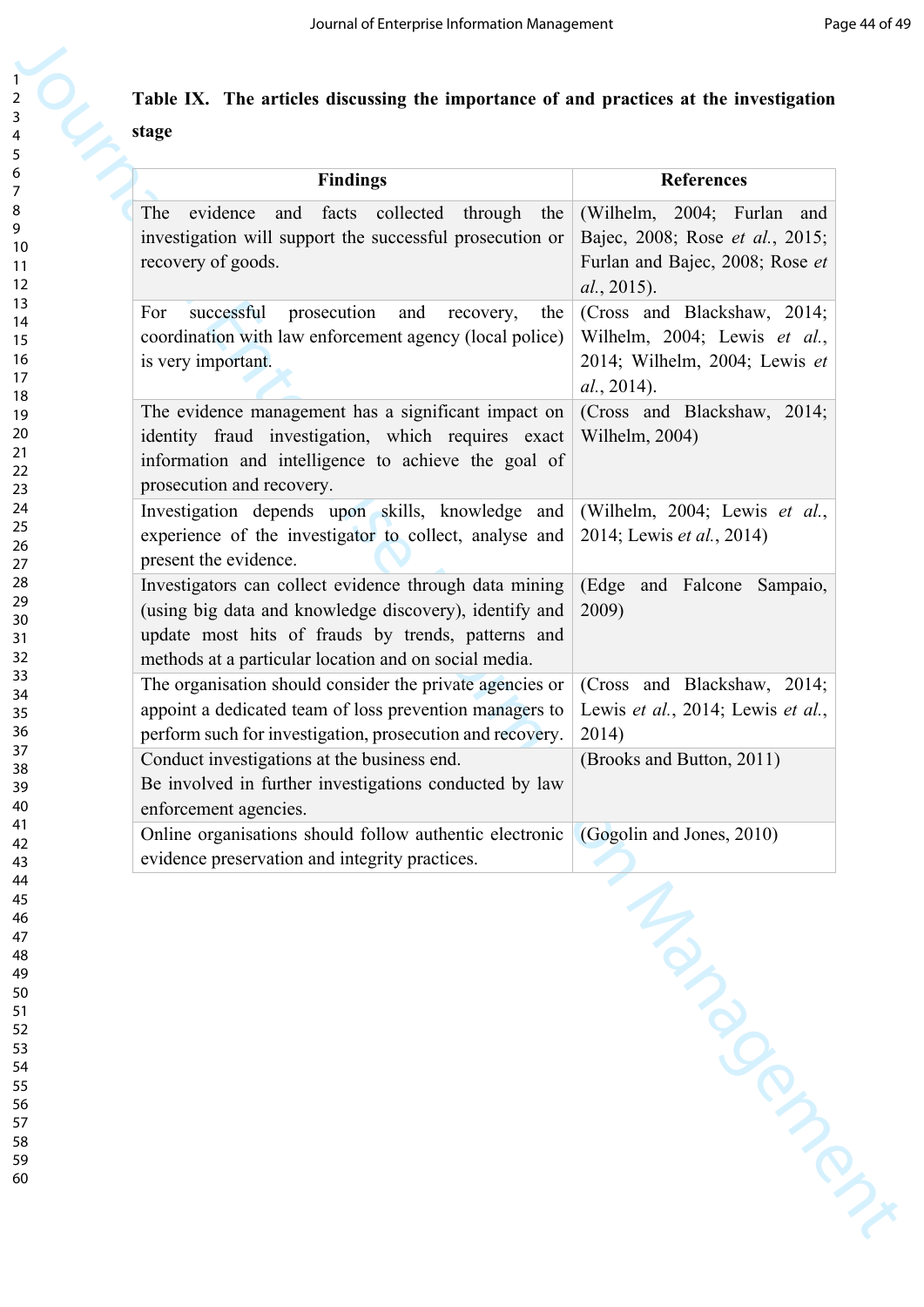#### **Table X. The articles discussing the importance of and practices at prosecution stage**

| <b>Findings</b>                                                                                                    | <b>References</b>          |
|--------------------------------------------------------------------------------------------------------------------|----------------------------|
| Business organisations should involve in prosecution on                                                            | (Lewis et al., 2014).      |
| account of less intervention from state agencies.                                                                  |                            |
| Low level of resources is invested in identity theft crime                                                         | (Wang et al., 2006).       |
| prosecutions.                                                                                                      |                            |
| Information security plan should be developed with<br>prosecution as a possible outcome; otherwise, it will not be | (Gogolin and Jones, 2010). |
| helpful in managing identity frauds.                                                                               |                            |
| Business organisations should be aware of legal requirements                                                       |                            |
| to make a fraud prosecutable.                                                                                      |                            |
|                                                                                                                    |                            |
|                                                                                                                    |                            |
|                                                                                                                    |                            |
|                                                                                                                    |                            |
|                                                                                                                    |                            |
|                                                                                                                    |                            |
|                                                                                                                    |                            |
|                                                                                                                    |                            |
|                                                                                                                    |                            |
|                                                                                                                    |                            |
| is in the same of                                                                                                  |                            |
|                                                                                                                    |                            |
|                                                                                                                    |                            |
|                                                                                                                    |                            |
|                                                                                                                    |                            |
|                                                                                                                    |                            |
|                                                                                                                    |                            |
|                                                                                                                    |                            |
|                                                                                                                    |                            |
|                                                                                                                    |                            |
|                                                                                                                    |                            |
|                                                                                                                    |                            |
|                                                                                                                    |                            |
|                                                                                                                    |                            |
|                                                                                                                    |                            |
|                                                                                                                    |                            |
|                                                                                                                    |                            |
|                                                                                                                    |                            |
|                                                                                                                    |                            |
|                                                                                                                    |                            |
|                                                                                                                    |                            |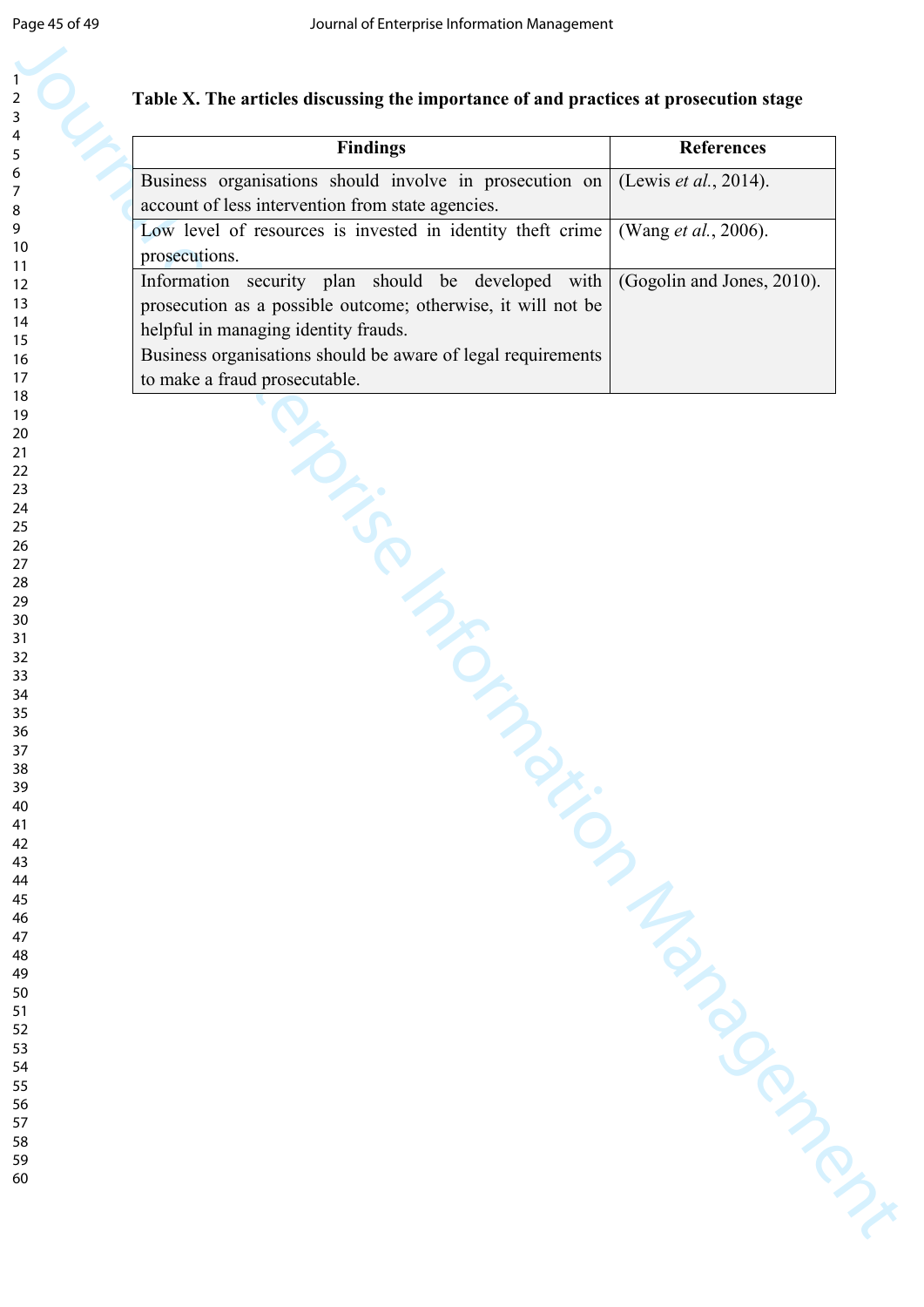#### **List of changes corresponding to the reviewers' comments**

#### **Responses list reviewer 1.**

| Responses list reviewer 1.                                                                                                                                                                                                                                                                                                 |                                                                                                                                               |  |  |
|----------------------------------------------------------------------------------------------------------------------------------------------------------------------------------------------------------------------------------------------------------------------------------------------------------------------------|-----------------------------------------------------------------------------------------------------------------------------------------------|--|--|
| <b>Reviewer 1</b>                                                                                                                                                                                                                                                                                                          | <b>Responses</b>                                                                                                                              |  |  |
| $1.4$ Originality: $2$ Does the paper contain new<br>and significant information adequate to justify<br>publication?:                                                                                                                                                                                                      |                                                                                                                                               |  |  |
| Having read the paper, it is unclear to me where the<br>research challenge lies and why it is a research<br>challenge. This, should not be mistaken for a further<br>question which is where is the scholarship; around<br>which<br>disciplinary<br>domain,<br>around<br>the<br>methodological approach etc.               | The research gap has been defined in<br>section 3 especially<br>the<br>last<br>paragraph.                                                     |  |  |
| The paper is very interesting and comprehensive but it<br>needs to fill a gap and the gap need identifying                                                                                                                                                                                                                 | The research gap has been defined in<br>section 3 especially<br>the<br>last<br>paragraph.                                                     |  |  |
| $2$ . Relationship to Literature: $<$ /b> Does the<br>demonstrate<br>paper<br>an<br>adequate understanding of the relevant literature in the<br>field<br>and<br>cite an appropriate range of literature sources? Is any<br>significant work ignored?:                                                                      |                                                                                                                                               |  |  |
| The literature review is very comprehensive with Thanks a lot for your comments<br>detailed emerged taxonomies that do make a<br>contribution.                                                                                                                                                                             | No action needed                                                                                                                              |  |  |
| $5-3$ . Methodology: $<$ /b>Is the paper's argument<br>built on an appropriate base of theory, concepts, or<br>other ideas? Has the research or equivalent intellectual<br>work on which the paper is based been well<br>designed? Are the methods employed appropriate?:                                                  |                                                                                                                                               |  |  |
| The SLR methodological approach is adapted. But<br>description<br>needed<br>is<br>and<br>more<br>also to justify it as an appropriate approach to address<br>the<br>gap<br>identified in point 1.                                                                                                                          | The whole methodology section has<br>been revised to include detailed<br>description and justification of the<br>approach to address the gap. |  |  |
| <b>4. Results: </b> Are results presented clearly and<br>analysed<br>appropriately? Do the conclusions adequately tie<br>together<br>the<br>other<br>elements of the paper?:                                                                                                                                               |                                                                                                                                               |  |  |
| The results are comprehensive and well-articulated.<br>Practicality<br>and/or<br>$5$ .<br>Research<br>implications: $\langle b \rangle$ Does the paper identify clearly any<br>implications for practice and/or further research? Are<br>these implications consistent with the findings and<br>conclusions of the paper?: | Thanks a lot for your comments.<br>No action required.                                                                                        |  |  |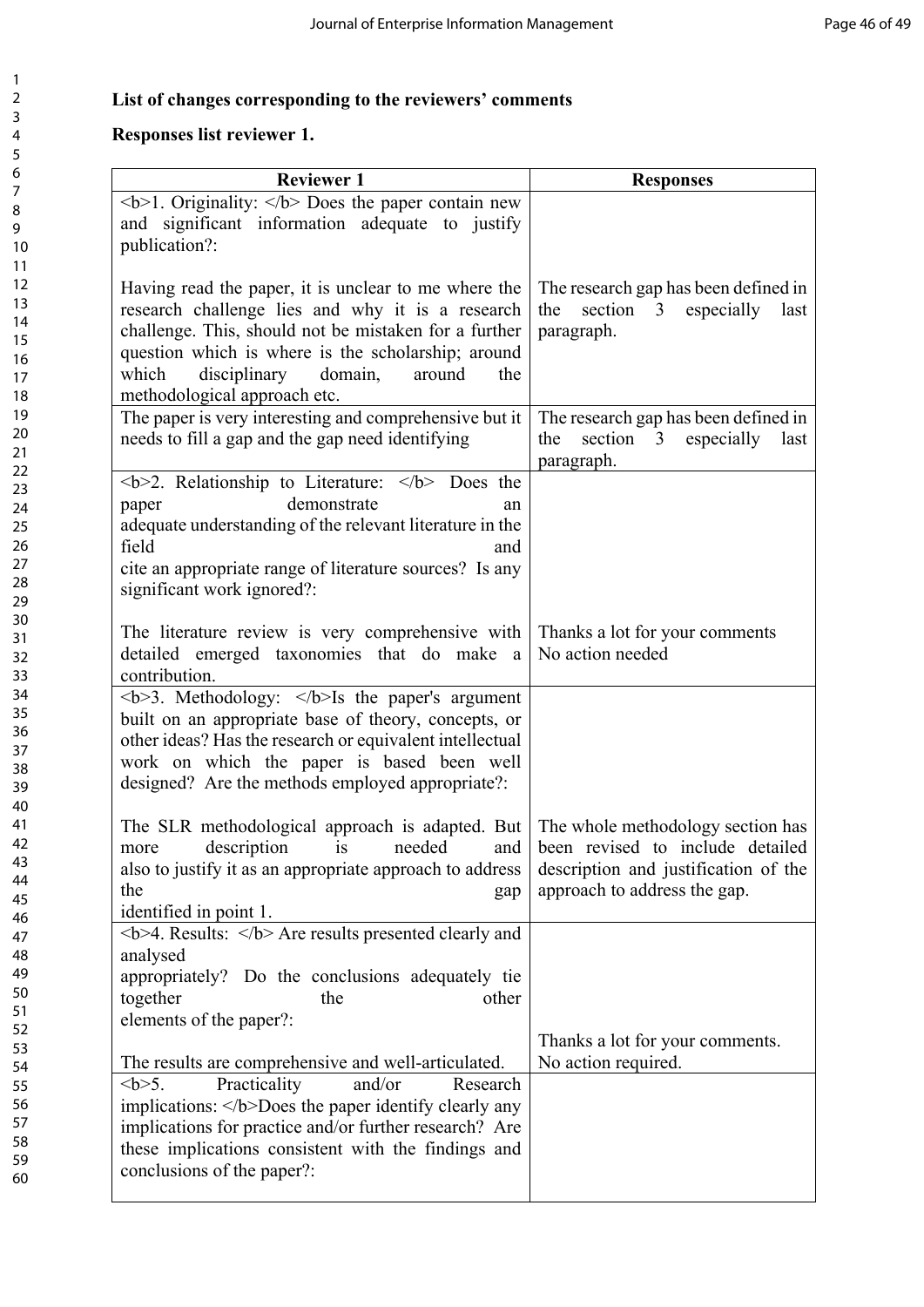| The conclusion should also be an extrapolation of the<br>key findings from the research and not a summary.<br>So, there should be conclusions<br>around the<br>background<br>theory,<br>data | The conclusion section has been<br>revised<br>to discuss background<br>theory, data analysis and key<br>outcomes (see section 7). |
|----------------------------------------------------------------------------------------------------------------------------------------------------------------------------------------------|-----------------------------------------------------------------------------------------------------------------------------------|
| theory/analysis and, key outcomes.                                                                                                                                                           |                                                                                                                                   |
| $5$ Quality of Communication: $5$ Does the                                                                                                                                                   |                                                                                                                                   |
| clearly<br>paper<br>express<br>its case, measured against the technical language of                                                                                                          |                                                                                                                                   |
| field<br>and<br>the<br>the                                                                                                                                                                   |                                                                                                                                   |
| expected knowledge of the journal's readership? Has                                                                                                                                          |                                                                                                                                   |
| attention been paid to the clarity of expression and                                                                                                                                         |                                                                                                                                   |
| readability,<br>such<br>sentence<br>as<br>structure, jargon use, acronyms, etc.:                                                                                                             |                                                                                                                                   |
|                                                                                                                                                                                              |                                                                                                                                   |
| Finally,<br>there<br>needs<br>be<br>to                                                                                                                                                       | Sections 7.1 and 7.2 has been added<br>a                                                                                          |
| dedicated implications section; implications to theory                                                                                                                                       | to address the theoretical<br>and                                                                                                 |
| and implications to practice/management.<br>This is a good paper with a slightly fine-tuned                                                                                                  | practical contributions.<br>A paragraph has been added to                                                                         |
| positioning<br>needed<br>to                                                                                                                                                                  | support the evidences for the need of                                                                                             |
| justify the need for this work.                                                                                                                                                              | this study (see details paragraph 10                                                                                              |
|                                                                                                                                                                                              | section 3)                                                                                                                        |
|                                                                                                                                                                                              |                                                                                                                                   |
|                                                                                                                                                                                              |                                                                                                                                   |
|                                                                                                                                                                                              |                                                                                                                                   |
|                                                                                                                                                                                              |                                                                                                                                   |
|                                                                                                                                                                                              |                                                                                                                                   |
|                                                                                                                                                                                              |                                                                                                                                   |
|                                                                                                                                                                                              |                                                                                                                                   |
|                                                                                                                                                                                              |                                                                                                                                   |
|                                                                                                                                                                                              |                                                                                                                                   |
|                                                                                                                                                                                              |                                                                                                                                   |
|                                                                                                                                                                                              |                                                                                                                                   |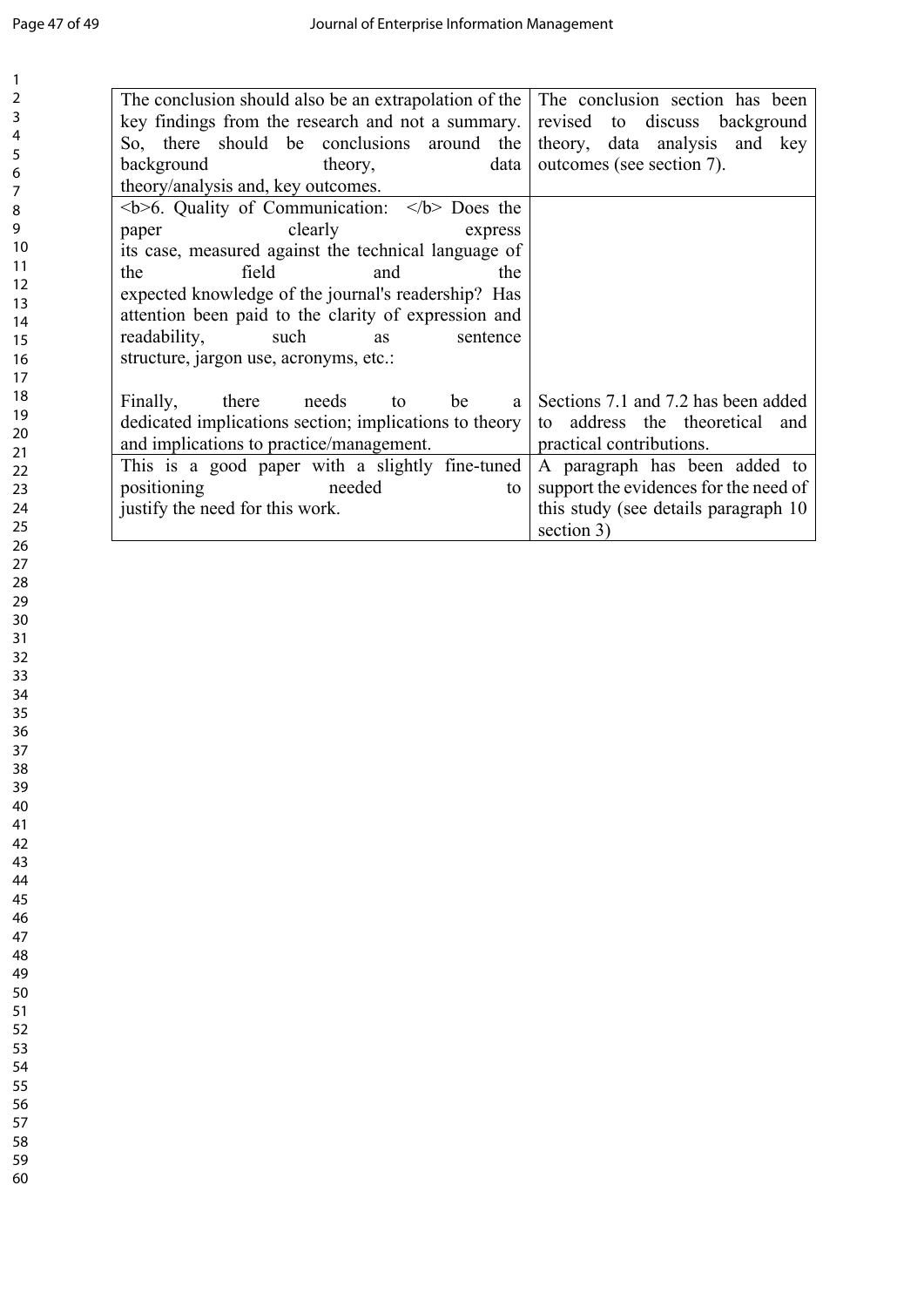#### **Responses list reviewer 2.**

| <b>Reviewer 2</b>                                                                  | <b>Responses</b>                          |
|------------------------------------------------------------------------------------|-------------------------------------------|
| $\langle b \rangle$ 1. Originality: $\langle b \rangle$ Does the paper contain new |                                           |
| and significant information adequate to justify                                    |                                           |
| publication?:                                                                      |                                           |
|                                                                                    |                                           |
| still<br>It<br>clear,<br>not<br><b>1S</b>                                          | The research gap has been defined in the  |
| well<br>addressed<br>the<br>not<br><b>1S</b><br>gap                                | section 3 especially last paragraph.      |
| The author/s claimed that "none of the studies"                                    |                                           |
| holistic view of identity fraud<br>presents a                                      |                                           |
| management practices in online retail context"                                     |                                           |
| This cannot be enough to conduct a systematic                                      |                                           |
| literature review                                                                  |                                           |
| $2$ . Relationship to Literature: $<$ /b> Does the                                 |                                           |
| demonstrate<br>paper<br>an                                                         |                                           |
| adequate understanding of the relevant literature in                               |                                           |
| the field and cite an appropriate range of literature                              |                                           |
| sources?<br>significant<br>Is<br>any                                               |                                           |
| work ignored?:                                                                     |                                           |
|                                                                                    |                                           |
| Yes, it is a systematic literature review presenting                               | Thanks a lot for your comments            |
| comprehensive research done in this domain                                         | No action needed                          |
| $3$ . Methodology: $<$ /b>Is the paper's argument                                  |                                           |
| built on an appropriate base of theory, concepts, or                               |                                           |
| ideas?<br>Has<br>other<br>the<br>research                                          |                                           |
| or equivalent intellectual work on which the paper is                              |                                           |
| based<br>been<br>well                                                              |                                           |
| designed? Are the methods employed appropriate?:                                   |                                           |
|                                                                                    |                                           |
| Yes, appropriate methodology, but the author/s need                                | The details<br>on the selection<br>and    |
| explain<br>how<br>they<br>reached<br>to<br>to                                      | combination of keywords has been          |
| these combinations of keywords used for the search.                                | given.                                    |
|                                                                                    |                                           |
| The also need to justify based on what the assign the                              | Justifications has been given on the      |
| period of articles collected starts from 2004, why not                             | period of included articles.              |
| before/after                                                                       |                                           |
| $5-4$ . Results: $6$ Are results presented clearly                                 |                                           |
| analysed<br>and                                                                    |                                           |
| appropriately? Do the conclusions adequately tie<br>together<br>other<br>the       |                                           |
| elements of the paper?:                                                            | Findings have been separated as las two   |
| Yes, but it was mixed with the findings                                            | paragraphs of discussions section.        |
| $5$ .<br>Practicality<br>and/or<br>Research                                        |                                           |
| implications: $\langle b \rangle$ Does the paper identify clearly                  |                                           |
| any implications for practice and/or further                                       |                                           |
| research? Are these implications consistent with the                               |                                           |
| findings<br>and                                                                    |                                           |
| conclusions of the paper?:                                                         |                                           |
|                                                                                    |                                           |
| Yes it identifies but<br>the<br>author did not                                     | Sections 7.1 and 7.2 added to address the |
|                                                                                    | theoretical and practical contributions.  |